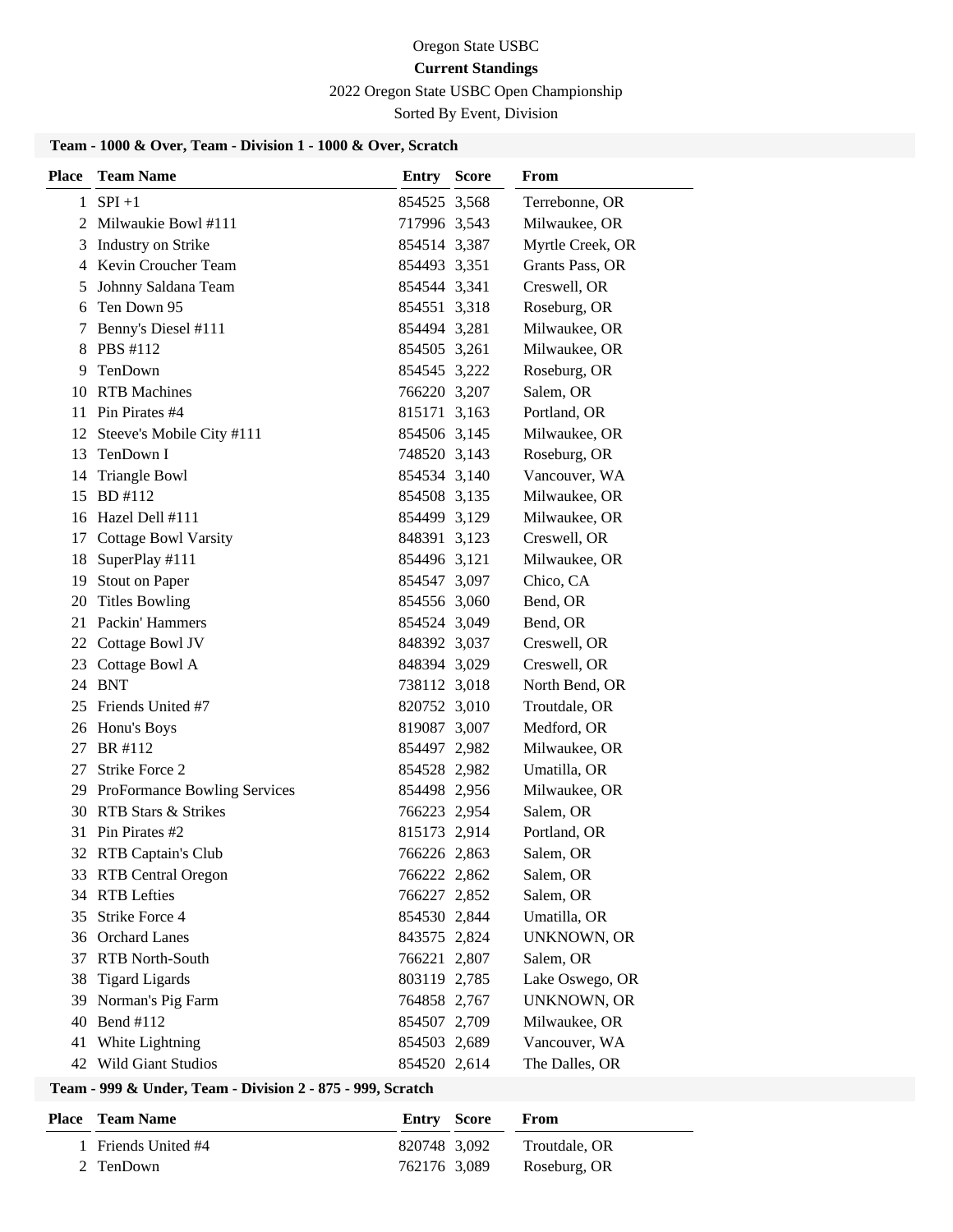2022 Oregon State USBC Open Championship

Sorted By Event, Division

# **Team - 999 & Under, Team - Division 2 - 875 - 999, Scratch**

| <b>Place</b> | <b>Team Name</b>                 | <b>Entry Score</b> | From               |
|--------------|----------------------------------|--------------------|--------------------|
| 3            | Friends United #5                | 820747 3,071       | Troutdale, OR      |
| 4            | <b>Strike Force</b>              | 765500 3,063       | Salem, OR          |
| 5.           | Thirstday Too                    | 854501 3,022       | Cornelius, OR      |
| 6            | Lithia Ford                      | 769298 3,020       | <b>UNKNOWN, OR</b> |
|              | 7 Rick Snead Team                | 854555 2,989       | Roseburg, OR       |
| 8            | Silver Bullets I                 | 819633 2,981       | Clackamas, OR      |
| 9            | Silver Bullets II                | 814751 2,973       | Vancouver, WA      |
| 10           | <b>Cottage Bowl AA</b>           | 848393 2,970       | Creswell, OR       |
| 11           | Boneyard NW #1                   | 748339 2,929       | Vancouver, WA      |
|              | 12 Good Old Boys                 | 802298 2,928       | UNKNOWN, OR        |
|              | 13 Strike Connection Pro Shop    | 788514 2,926       | UNKNOWN, OR        |
|              | 14 Hagen I                       | 749007 2,923       | Beavercreek, OR    |
|              | 15 Johnson's Loaded              | 820753 2,893       | Troutdale, OR      |
|              | 16 RTB Opie and The Gang         | 766229 2,865       | Salem, OR          |
| 17           | Friends United #3                | 820749 2,857       | Troutdale, OR      |
| 18           | Len's Home Center                | 748584 2,850       | <b>UNKNOWN, OR</b> |
|              | 19 Oregon Alumni A               | 717610 2,843       | Tualatin, OR       |
| 20           | Team CTD                         | 756398 2,837       | UNKNOWN, OR        |
|              | 21 Back Alley Pub & Grill        | 809414 2,834       | North Bend, OR     |
|              | 22 Mt Hood BBQ #2                | 854522 2,833       | The Dalles, OR     |
|              | 23 7 10s                         | 854541 2,829       | Cottage Grove, OR  |
|              | 24 RTB Alice's Strikers          | 766230 2,821       | Salem, OR          |
|              | 25 Slow The Roll                 | 735972 2,804       | UNKNOWN, OR        |
|              | 26 Pocket Pounders               | 847663 2,796       | Pendleton, OR      |
|              | 27 RTB Gunn-Ho                   | 766225 2,792       | Salem, OR          |
|              | 28 Central Oregon Renegades      | 759688 2,790       | Madras, OR         |
|              | 29 Friends United #2             | 820750 2,783       | Troutdale, OR      |
|              | 30 Grip 'n Rip                   | 847662 2,764       | Pendleton, OR      |
|              | 31 Boneyard NW #2                | 748237 2,760       | Vancouver, WA      |
|              | 32 Urban Honey                   | 854510 2,758       | Cottage Grove, OR  |
|              | 33 Industrial Fire & Safety      | 802420 2,757       | <b>UNKNOWN, OR</b> |
|              | 34 RTB Emily and the Guys        | 766228 2,754       | Salem, OR          |
|              | 35 Silver Bullets III            | 819632 2,752       | Clackamas, OR      |
|              | 36 Strike Force 3                | 854529 2,749       | Umatilla, OR       |
|              | 37 Friends United #10            | 820754 2,743       | Troutdale, OR      |
|              | 38 RTB Mal's Monsters            | 766231 2,741       | Salem, OR          |
| 39           | Tim's Chips                      | 838552 2,738       | <b>UNKNOWN, OR</b> |
| 39           | <b>ACME</b>                      | 854552 2,738       | Waldport, OR       |
| 41           | RTB Lebanon                      | 766224 2,737       | Salem, OR          |
| 42           | Strike Force 1                   | 854527 2,725       | Umatilla, OR       |
| 43           | Glamp'n Chicks                   | 803693 2,707       | McMinnville, OR    |
|              | 44 Ron's Tax Service             | 762974 2,706       | <b>UNKNOWN, OR</b> |
| 45           | The Loose Ends                   | 854537 2,683       | Sutherlin, OR      |
|              | 46 Over The Bend                 | 854535 2,675       | Cornelius, OR      |
| 47           | Tech-tonic                       | 852760 2,669       | <b>UNKNOWN, OR</b> |
| 48           | Friends United #6                | 820757 2,665       | Troutdale, OR      |
|              | 49 Pin Pirates #3                | 815174 2,658       | Portland, OR       |
|              | 50 Shelby Miguelena Construction | 759422 2,656       | Roseburg, OR       |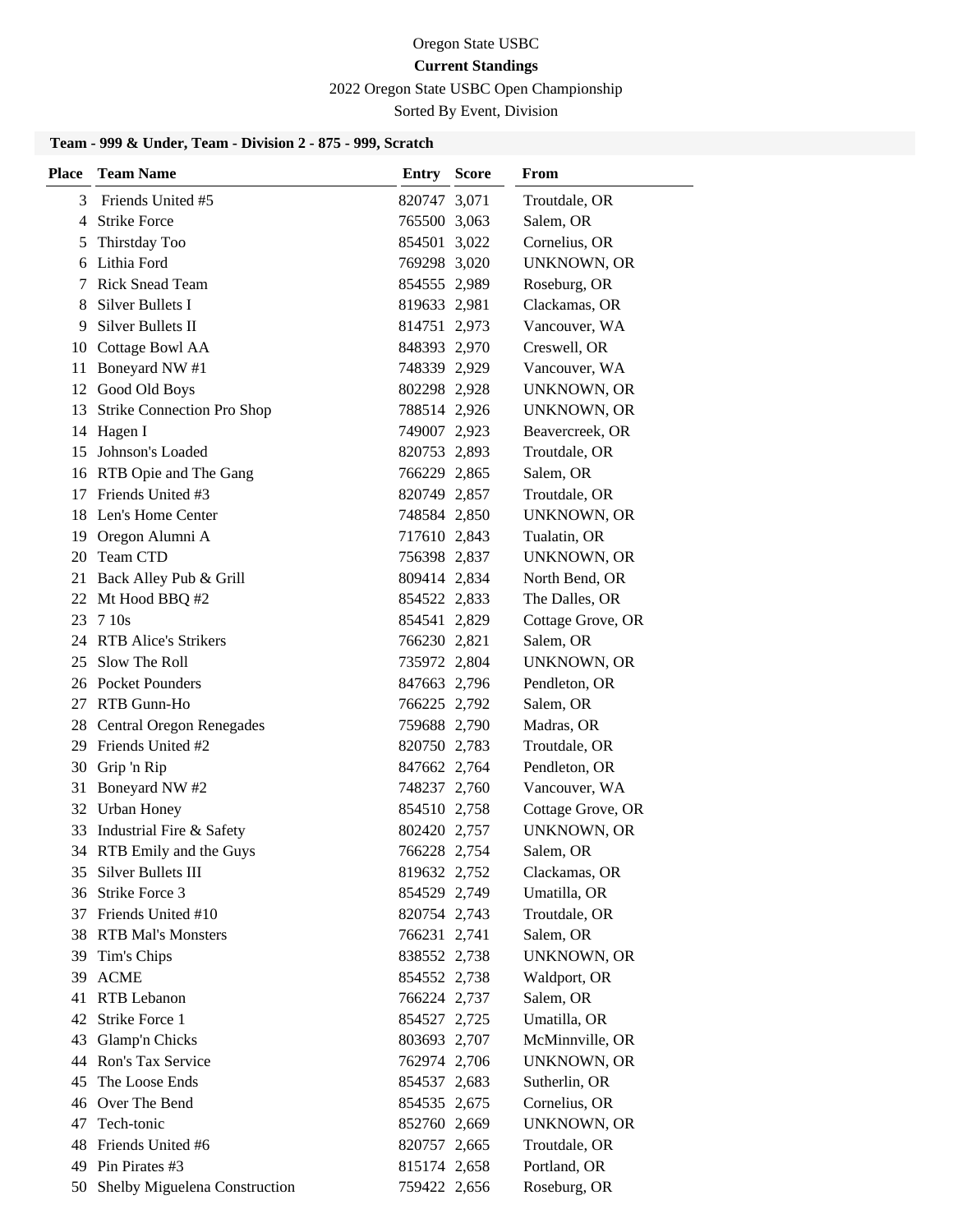2022 Oregon State USBC Open Championship

Sorted By Event, Division

# **Team - 999 & Under, Team - Division 2 - 875 - 999, Scratch**

| <b>Place</b> | <b>Team Name</b>                     | <b>Entry Score</b> | From               |
|--------------|--------------------------------------|--------------------|--------------------|
| 51           | Thirstday                            | 854500 2,639       | Cornelius, OR      |
|              | 51 Nelson Family Farm                | 716887 2,639       | North Bend, OR     |
| 53           | Mt Hood BBQ                          | 854521 2,632       | The Dalles, OR     |
| 54           | Oregon Alumni X                      | 717611 2,628       | Tualatin, OR       |
| 55           | Mayhem                               | 741779 2,624       | Albany, OR         |
| 56           | Larry's Hambones                     | 716888 2,621       | North Bend, OR     |
| 57           | Klein Irrigation                     | 763338 2,620       | Redmond, OR        |
| 58           | Hagen II                             | 749008 2,615       | Beavercreek, OR    |
| 59           | Boneyard NW #7                       | 748385 2,613       | Vancouver, WA      |
| 60           | Casey's                              | 814752 2,598       | <b>UNKNOWN, OR</b> |
| 61           | J&S Hardscape #1                     | 854511 2,569       | Sweet Home, OR     |
| 62           | <b>Shots Fired!</b>                  | 854536 2,553       | Cornelius, OR      |
| 63           | Dort Worm Farm                       | 851252 2,541       | Corvallis, OR      |
|              | 64 Pin Pirates #1                    | 815172 2,537       | Portland, OR       |
| 65           | Hagen III                            | 749009 2,520       | Beavercreek, OR    |
| 66           | Boneyard NW #3                       | 748278 2,504       | Vancouver, WA      |
| 67           | Clackamas Garbage                    | 842050 2,500       | <b>UNKNOWN, OR</b> |
| 68           | <b>Bennett Family Farm</b>           | 792348 2,493       | <b>UNKNOWN, OR</b> |
| 69           | <b>Prestigge Property Management</b> | 854546 2,491       | North Bend, OR     |
|              | 70 D&K Vending                       | 854516 2,448       | Grants Pass, OR    |
| 71           | Spare It Up                          | 852762 2,437       | Drain, OR          |
| 71           | Boneyard NW #6                       | 748236 2,437       | Vancouver, WA      |
| 73           | Brad's Auto Repair                   | 824312 2,432       | Albany, OR         |
| 74           | Barclay Heating @Sheetmetal          | 795244 2,397       | UNKNOWN, OR        |
| 75           | <b>Wood Ducks</b>                    | 808727 2,390       | <b>UNKNOWN, OR</b> |
|              | 76 Pete's Team                       | 837487 2,368       | <b>UNKNOWN, OR</b> |
| 77           | Boneyard NW #5                       | 748340 2,366       | Vancouver, WA      |
| 78           | <b>Track Town Pizza</b>              | 825728 2,361       | Eugene, OR         |
|              | 79 Wick's Construction               | 762973 2,322       | <b>UNKNOWN, OR</b> |

#### **Team - 999 & Under, Team - Division 3 - 874 & Under, Scratch**

| <b>Place</b> | <b>Team Name</b>            | <b>Entry Score</b> | From             |
|--------------|-----------------------------|--------------------|------------------|
| $\mathbf{1}$ | Oregon Alumni Z             | 749386 2,756       | Tualatin, OR     |
| 2            | Anderson Heating & Cooling  | 854517 2,711       | Portland, OR     |
| 3            | J&S Hardscape #2            | 854512 2,681       | Sweet Home, OR   |
| 4            | Oregon Alumni 1             | 717609 2,680       | Tualatin, OR     |
| 5.           | Double A Metal              | 843104 2,673       | UNKNOWN, OR      |
| 6            | Bull Dogs #2                | 740021 2,670       | Gresham, OR      |
| 7            | <b>KW</b> Portland Premiere | 849141 2,662       | McMinnville, OR  |
| 8            | Corvallis Kiefers           | 751116 2,638       | Corvallis, OR    |
| 9            | <b>Split Happens</b>        | 847664 2,617       | Pendleton, OR    |
| 10           | <b>MSK</b>                  | 854502 2,608       | Myrtle Creek, OR |
|              | 11 Townsend Jarvis Group    | 850477 2,589       | Roseburg, OR     |
| 12           | <b>BFS</b>                  | 854539 2,584       | Tangent, OR      |
|              | 13 Greg Marine Service      | 769342 2,575       | Tillamook, OR    |
|              | 14 Campbell Cove Lanes      | 804730 2,567       | UNKNOWN, OR      |
| 15           | The Beavs                   | 751077 2,558       | Corvallis, OR    |
| 16           | Friends United #9           | 820755 2,549       | Troutdale, OR    |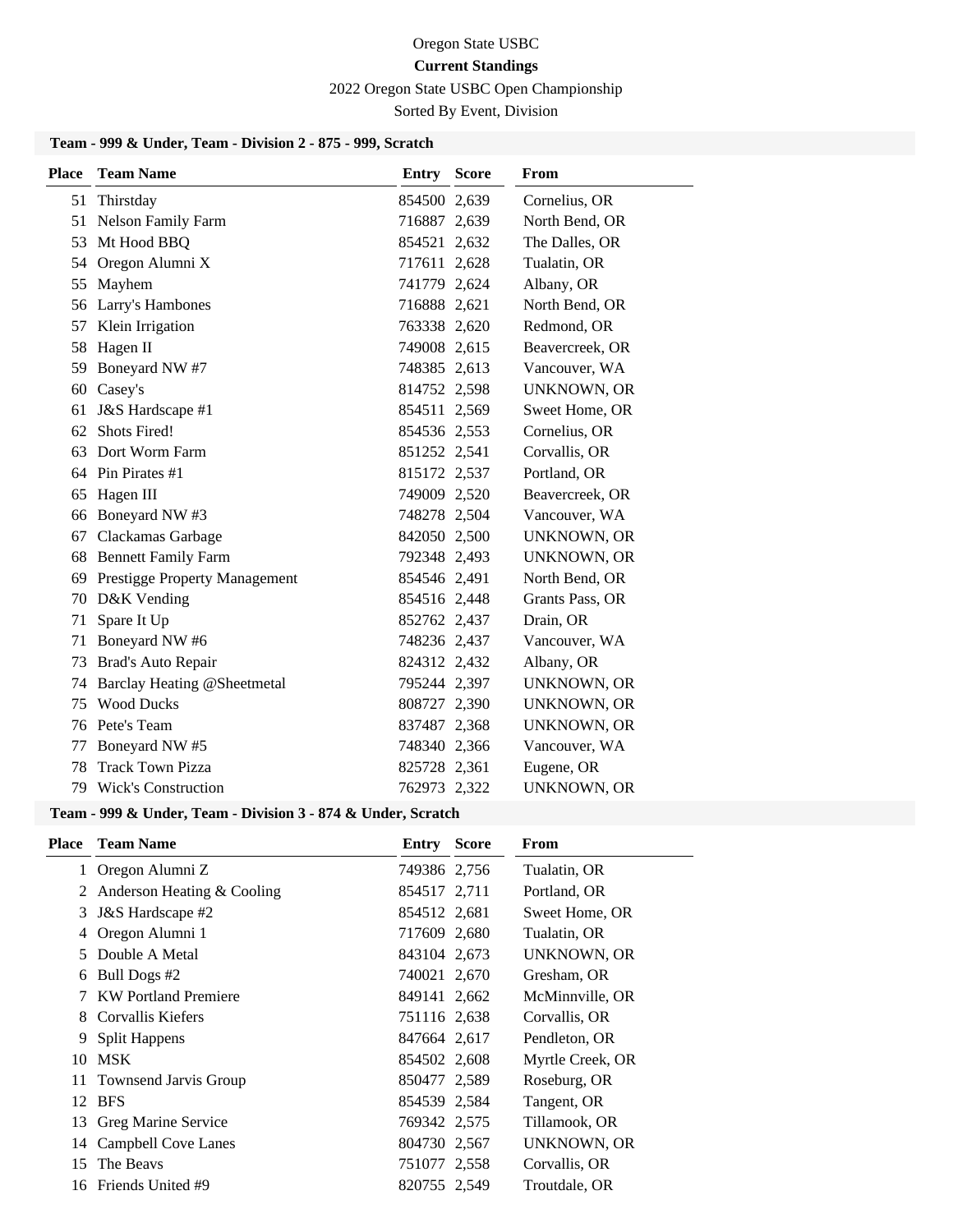2022 Oregon State USBC Open Championship

Sorted By Event, Division

# **Team - 999 & Under, Team - Division 3 - 874 & Under, Scratch**

| <b>Place</b> | <b>Team Name</b>                  | Entry        | <b>Score</b> | From               |
|--------------|-----------------------------------|--------------|--------------|--------------------|
|              | 17 White Cloud Enterprise         | 854495 2,544 |              | Florence, OR       |
|              | 18 Alley Masters                  | 765498 2,524 |              | Salem, OR          |
|              | 19 Average Joes                   | 854550 2,512 |              | Oakland, OR        |
|              | 20 Bull Dogs #1                   | 740001 2,506 |              | Gresham, OR        |
|              | 21 NE Smokerz                     | 846543 2,503 |              | <b>UNKNOWN, OR</b> |
|              | 22 Molalla Tree Farms 2           | 749437 2,497 |              | Eugene, OR         |
|              | 23 Suzy Cates Team                | 854509 2,490 |              | Roseburg, OR       |
|              | 24 Randy's Painting               | 854519 2,457 |              | Carson, WA         |
|              | 25 Molalla Tree Farms 1           | 749436 2,454 |              | Eugene, OR         |
|              | 26 Muggly's                       | 854504 2,449 |              | Toledo, OR         |
|              | 26 Apland's Auto Body             | 850869 2,449 |              | <b>UNKNOWN, OR</b> |
|              | 28 Alley Masters Too              | 765499 2,442 |              | Salem, OR          |
|              | 29 Boneyard NW #4                 | 748279 2,431 |              | Vancouver, WA      |
|              | 30 Friends United #1              | 820751 2,424 |              | Troutdale, OR      |
|              | 31 GripIt-N-RipIt                 | 850293 2,410 |              | Stayton, OR        |
| 32           | TenDown II                        | 748521 2,407 |              | Roseburg, OR       |
|              | 33 Elbow Benders                  | 847661 2,387 |              | Pendleton, OR      |
|              | 34 KEITH MFG                      | 811979 2,379 |              | Madras, OR         |
|              | 35 Friends United #8              | 820756 2,367 |              | Troutdale, OR      |
|              | 36 Hall Motor Company             | 854548 2,362 |              | Paisley, OR        |
|              | 37 Mike's Cabinets                | 844581 2,359 |              | <b>UNKNOWN, OR</b> |
|              | 38 DJ Barclay Team                | 854538 2,318 |              | Roseburg, OR       |
|              | 39 Gilberto's                     | 843103 2,308 |              | UNKNOWN, OR        |
| 39           | <b>Scared Splitless</b>           | 822990 2,308 |              | <b>UNKNOWN, OR</b> |
| 41           | <b>Spare Parts</b>                | 775053 2,297 |              | Salem, OR          |
|              | 41 Robinson Brothers Construction | 854490 2,297 |              | UNKNOWN, OR        |
| 43           | <b>Big Sky Pinups</b>             | 818889 2,294 |              | UNKNOWN, OR        |
|              | 44 Chet's Custom Mowing           | 844666 2,284 |              | UNKNOWN, OR        |
|              | 45 Rogue Swatches                 | 854513 2,278 |              | Grant's Pass, OR   |
|              | 46 Benchwarmers                   | 854532 2,270 |              | Dallas, OR         |
| 47           | <b>Strike Force</b>               | 836181 2,269 |              | UNKNOWN, OR        |
|              | 48 Shot Takers                    | 769305 2,266 |              | UNKNOWN, OR        |
|              | 49 Klein Racing                   | 763328 2,259 |              | Redmond, OR        |
|              | 50 Leonnig Excavation             | 817465 2,226 |              | <b>UNKNOWN, OR</b> |
|              | 51 Vice Squad                     | 854492 2,223 |              | Salem, OR          |
| 52           | Who's On 1st                      | 748546 2,222 |              | <b>UNKNOWN, OR</b> |
| 53           | Having Fun                        | 765501 2,201 |              | Salem, OR          |
| 54           | Tom's Electric                    | 816067 2,183 |              | <b>UNKNOWN, OR</b> |
| 55           | <b>Parent Feed</b>                | 748400 2,155 |              | <b>UNKNOWN, OR</b> |
|              | 56 Pink Elephant                  | 748995 2,112 |              | <b>UNKNOWN, OR</b> |
| 57           | <b>Tillamook Tire</b>             | 817400 2,014 |              | Tillamook, OR      |
|              | 58 Ten Pin Lovers                 | 771146 1,975 |              | <b>UNKNOWN, OR</b> |
|              | 59 One Board Off                  | 748596 1,965 |              | Eugene, OR         |
|              | 60 What's On 2nd                  | 748547 1,929 |              | <b>UNKNOWN, OR</b> |

| <b>Place</b> Team Name                |              | <b>Entry Score</b> | <b>From</b> |
|---------------------------------------|--------------|--------------------|-------------|
| 1 Watson Marcus L. \Rogers Raymond D. | 788514 1,280 |                    | UNKNOWN, OR |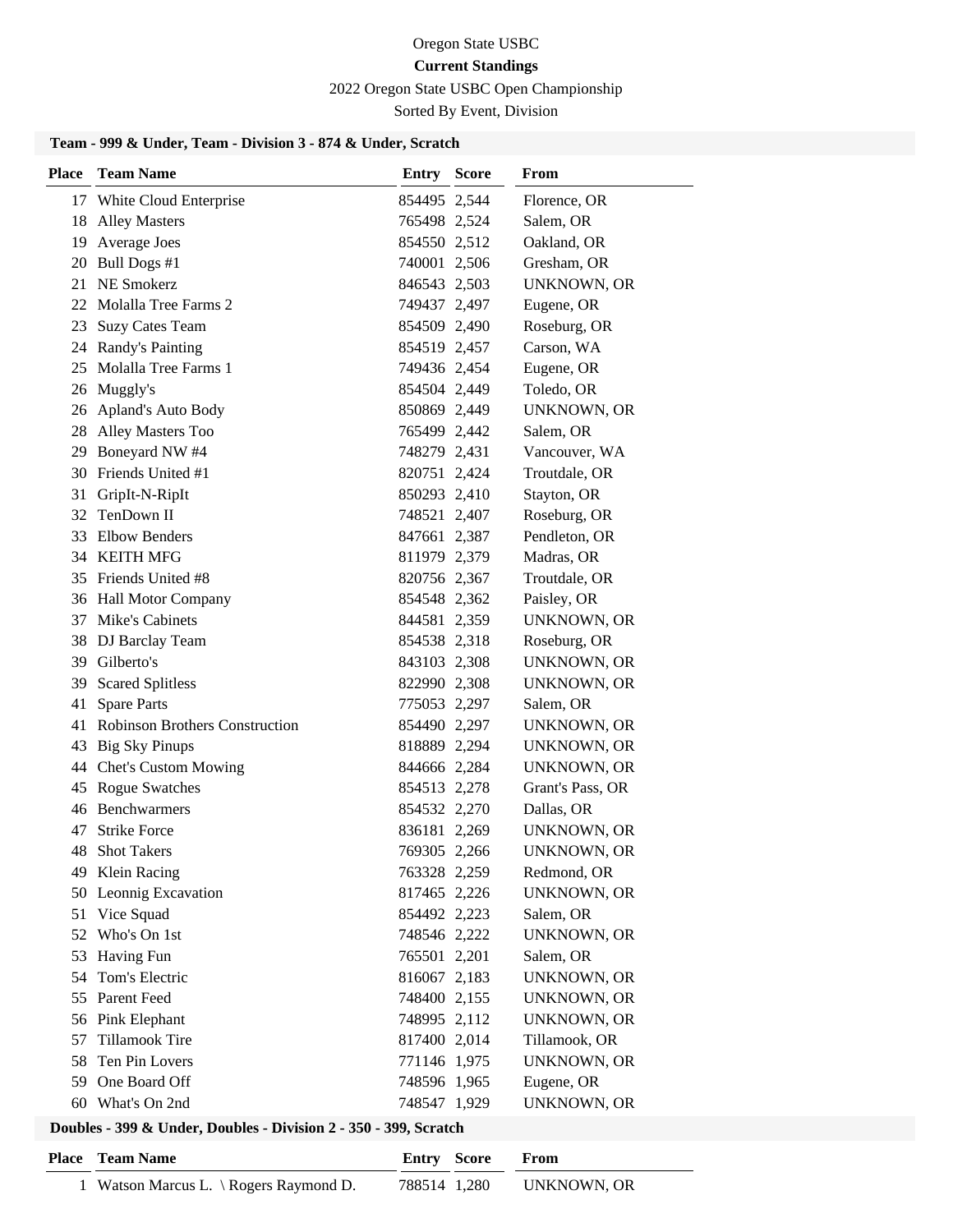2022 Oregon State USBC Open Championship

Sorted By Event, Division

| <b>Place</b> | <b>Team Name</b>                              | Entry        | <b>Score</b> | From               |
|--------------|-----------------------------------------------|--------------|--------------|--------------------|
|              | 2 Schuller Robert R. $\setminus$ Roth Jim P.  | 765500 1,276 |              | Salem, OR          |
| 3            | Corliss Daniel J. \ Sallee David J.           | 851252 1,275 |              | Corvallis, OR      |
| 4            | Unruh Rad (Richard) \ Canton Robert           | 820750 1,274 |              | Troutdale, OR      |
| 5            | Wyatt John W. \ Jones Julius D. Jr            | 819633 1,273 |              | Clackamas, OR      |
| 6            | Greget Vince D. \ Marchette John H.           | 717610 1,268 |              | Tualatin, OR       |
| 7            | Nelson Stacey A. \ Schaar Ronald F. Jr        | 716887 1,265 |              | North Bend, OR     |
| 8            | Tomasco Mike A. \ King Jack A.                | 819633 1,256 |              | Clackamas, OR      |
| 9            | Tuin Rich \ Ashton Robert C. III              | 814752 1,252 |              | <b>UNKNOWN, OR</b> |
| 10           | Leep Jordyn W. $\langle$ Huffman Joey P.      | 762974 1,246 |              | UNKNOWN, OR        |
| 11           | Snead (Warner) Jamie L. \ Warner Christian    | 854558 1,239 |              | Roseburg, OR       |
| 12           | McKay Jill D. \ McKay Kyle                    | 854493 1,232 |              | Grants Pass, OR    |
| 13           | Ticknor Dustin A. \ Rosenburg Ted             | 854520 1,228 |              | The Dalles, OR     |
|              | 14 Martin Richard L. \ Buche Craig A.         | 749437 1,219 |              | Eugene, OR         |
|              | 14 Gerger Keith R. \ Cornelison Ron P.        | 741779 1,219 |              | Albany, OR         |
|              | 16 Cole Rebecca A. \ Crunican Daniel J.       | 820750 1,213 |              | Troutdale, OR      |
| 17           | Nash Dillan P. \ Rau-Young Joe                | 748339 1,208 |              | Vancouver, WA      |
|              | 18 Poole Ronald E. \ Murray Brian S.          | 766229 1,195 |              | Salem, OR          |
|              | 19 Garcia Roberto \ Buck Earl                 | 759688 1,192 |              | Madras, OR         |
|              | 20 Pierce Tim \ Michaliszyn Steve             | 814751 1,185 |              | Vancouver, WA      |
|              | 21 Clark Jordan J. \ Jelinek Anne M.          | 716887 1,179 |              | North Bend, OR     |
|              | 22 Curl Jerigon L. \ Marquart Martin H. Sr    | 854504 1,176 |              | Toledo, OR         |
| 23           | Day Bob D. \ Stone Rick C.                    | 819632 1,172 |              | Clackamas, OR      |
|              | 24 Lantz James \ Ogilvie Lonnie D.            | 766222 1,171 |              | Salem, OR          |
| 25           | Alexander Larry D. \ Lueker Gary L.           | 819087 1,168 |              | Medford, OR        |
|              | 26 Luangsalat Villy \ Boyd Justin M.          | 854528 1,166 |              | Umatilla, OR       |
| 27           | Holmes Barry R. $\backslash$ Ponsness Jeff B. | 803693 1,162 |              | McMinnville, OR    |
| 28           | Marruffo Jason A. \ Rhinehart Joseph G.       | 741779 1,158 |              | Albany, OR         |
| 28           | Jones Geoff A. \ Allen Benjamin J.            | 763338 1,158 |              | Redmond, OR        |
|              | 30 Irwin Dennis R. \ Ross Luke K.             | 854500 1,150 |              | Cornelius, OR      |
|              | 31 Orton Chuck E. \ Hudson Wilfred (Mark) M.  | 852760 1,148 |              | UNKNOWN, OR        |
|              | 32 Pierce Richard L. Jr \ Vaughn Tom R.       | 854541 1,146 |              | Cottage Grove, OR  |
|              | 33 Hawkins Zachery F. \ Hawkins Ron           | 748236 1,143 |              | Vancouver, WA      |
|              | 33 Koopman Jerry \ Bartholomew Joseph III     | 820756 1,143 |              | Troutdale, OR      |
|              | 35 Dowrey Michael A. \ King Jack A.           | 749007 1,141 |              | Beavercreek, OR    |
|              | 36 Sommer Lyle R. \ Sommer Jason L.           | 854542 1,139 |              | Lebanon, OR        |
| 37           | Pritchett Austin W. \ Moody Connor R.         | 803119 1,137 |              | Lake Oswego, OR    |
| 38           | Shook Steve G. \ Byrne Damian M.              | 748339 1,135 |              | Vancouver, WA      |
| 39           | Mounts Lance R. \ Ashton Robert C. III        | 814752 1,131 |              | UNKNOWN, OR        |
| 40           | Kennedy Rick L. \ Mcdonald Pat L.             | 749007 1,128 |              | Beavercreek, OR    |
| 41           | Renfro Chad S. \ Chaney Donald W.             | 848391 1,127 |              | Creswell, OR       |
| 42           | Meyers Tim L. \ Caswell Carl A.               | 825728 1,118 |              | Eugene, OR         |
| 43           | Keene Tyson A. $\backslash$ Breshears Mike J. | 766224 1,117 |              | Salem, OR          |
| 44           | Bentley Michael J. \ Pullen Markus K.         | 816067 1,116 |              | <b>UNKNOWN, OR</b> |
| 45           | Harvey Courtney L. \ Friesen Anthony Q.       | 854537 1,115 |              | Sutherlin, OR      |
| 45           | Peisley Robert J. \ Dolfay Edward C. Jr       | 842050 1,115 |              | UNKNOWN, OR        |
| 47           | Clark Lorenzo C. \ Laycock Harlan L.          | 748278 1,114 |              | Vancouver, WA      |
| 47           | Marquart Martin H. Sr \ Flowers Thomas D.     | 837487 1,114 |              | <b>UNKNOWN, OR</b> |
| 49           | Markielowski Mark C. \ Mead Jason A.          | 803693 1,112 |              | McMinnville, OR    |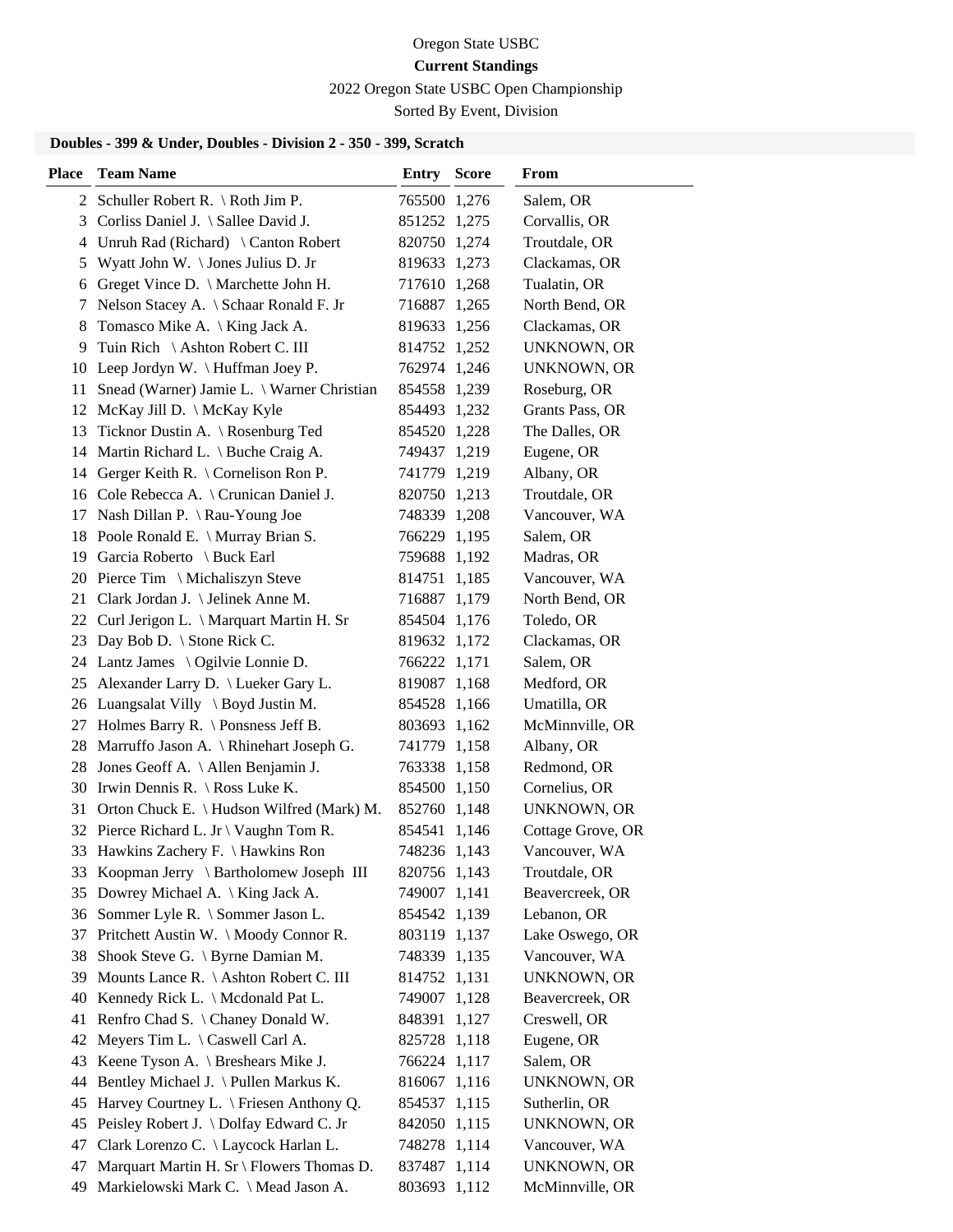2022 Oregon State USBC Open Championship

Sorted By Event, Division

| <b>Place</b> | <b>Team Name</b>                               | <b>Entry Score</b> | From               |
|--------------|------------------------------------------------|--------------------|--------------------|
|              | 50 Heryford William L. \ Maxwell Gary R.       | 802298 1,109       | UNKNOWN, OR        |
| 51           | Gray Melissa \ Guzman-Orozco Miguel            | 854500 1,108       | Cornelius, OR      |
| 51           | Curley Robert J. \ Curley Joseph R.            | 854535 1,108       | Cornelius, OR      |
| 53           | Huber Debbie L. $\setminus$ Jones Kevin(Kc) C. | 820749 1,107       | Troutdale, OR      |
| 53           | Huling Myles \ Brooks Larry                    | 804730 1,107       | UNKNOWN, OR        |
| 55           | Finley Randall Ronald D. \ Skorniak Daniel     | 748385 1,105       | Vancouver, WA      |
| 55           | Springer Raymond A. Jr \ Jenkins Michael       | 854552 1,105       | Waldport, OR       |
| 57           | Johnson Patt M. Sr \ Grenya Mike S.            | 820751 1,100       | Troutdale, OR      |
|              | 58 White Kasey J. \ Marshall Anthony           | 748237 1,096       | Vancouver, WA      |
| 59.          | Brown Harry G. \ Lewis Wayne                   | 853237 1,094       | <b>UNKNOWN, OR</b> |
| 60           | Laughlin Heather \ Hennebeck Jon E.            | 769305 1,093       | UNKNOWN, OR        |
| 61           | Gunn David F. $\langle$ Gunn Travis R.         | 766228 1,091       | Salem, OR          |
|              | 62 Jones Ronald C. \ Coppinger Paul M.         | 749436 1,090       | Eugene, OR         |
|              | 62 McMorris Michael B. \ Koonz Justin C.       | 751077 1,090       | Corvallis, OR      |
|              | 62 McDonald Lonnie D. \ Fricke Dan             | 765500 1,090       | Salem, OR          |
| 65           | Humphrey Trevor R. \ Humphrey Jordan M.        | 854541 1,088       | Cottage Grove, OR  |
|              | 66 Wilson Brian A. \Gay Amanda G.              | 822990 1,087       | <b>UNKNOWN, OR</b> |
| 67           | Martinka Josh \ DuBois David B.                | 762176 1,084       | Roseburg, OR       |
|              | 67 Wiser Richard L. III \ Wiser Rick L. Jr     | 854527 1,084       | Umatilla, OR       |
|              | 69 Lee Jerome A. \ Starnes William             | 764858 1,082       | UNKNOWN, OR        |
|              | 69 Foss Trevor \ Beeler Jared J.               | 792348 1,082       | UNKNOWN, OR        |
|              | 71 Wools Hannah \ Cates Suzy                   | 854509 1,081       | Roseburg, OR       |
| 72           | Ashton Robert C. \Ashton Robert C. Jr          | 814752 1,076       | <b>UNKNOWN, OR</b> |
|              | 72 Morey Brian \Phelps Jason H.                | 854526 1,076       | Corvallis, OR      |
| 74           | Hunt Chris R. \ Grudzinski Eddie J.            | 766227 1,075       | Salem, OR          |
| 75           | Brousseau Roger O. \Tweed Mike                 | 765499 1,074       | Salem, OR          |
|              | 76 Iseri Gregory L. \ Widener Bruce C.         | 769342 1,073       | Tillamook, OR      |
|              | 76 Engstrom John A. \ Downing Don W.           | 717610 1,073       | Tualatin, OR       |
| 78           | Byers Tyson \ Byers Steven B.                  | 854521 1,072       | The Dalles, OR     |
| 79           | Christie Edward N. \ Unger Sue E.              | 820747 1,070       | Troutdale, OR      |
| 79           | Glennie Guy J. \ Parker Steven R.              | 788514 1,070       | UNKNOWN, OR        |
|              | 81 Fick Charles A. III \ Wyler Donald E.       | 819632 1,067       | Clackamas, OR      |
|              | 82 Anderson Cody S. \ Barrett III William F.   | 854495 1,066       | Florence, OR       |
| 83           | Orton Chuck E. \ Nelson Clarence (C.J.) J. III | 852398 1,062       | Springfield, OR    |
| 83           | Hatfield Joshua W. \ Cleveland John E.         | 759688 1,062       | Madras, OR         |
| 85           | Hildrith Charles B. \ Rowe Rory P.             | 766220 1,061       | Salem, OR          |
|              | 86 Hurley Thomas J. \ Kepaa Kalani Jr          | 811979 1,059       | Madras, OR         |
|              | 86 Kaarhus Nick J. \Nelson Jerrad              | 815172 1,059       | Portland, OR       |
| 88           | Arnold John M. \ Arnold Skyler D.              | 848391 1,058       | Creswell, OR       |
| 89           | Shuman Patrick R. \ Kleeman Andrew T.          | 854518 1,055       | Rockaway, OR       |
|              | 89 Lewis Donald W. \ Geer Tylan D.             | 854552 1,055       | Waldport, OR       |
| 91           | Gunn Alice A. \ Donaldson James E.             | 766225 1,048       | Salem, OR          |
| 92           | Plough Jerid W. \ Standridge Brandon M.        | 802420 1,047       | UNKNOWN, OR        |
| 93           | Leep Jordyn W. \ Hines Randal W.               | 748584 1,046       | UNKNOWN, OR        |
|              | 93 Kwandt Merv L. \ Rothauge Francis T.        | 854510 1,046       | Cottage Grove, OR  |
|              | 95 Baxter Matthew \ Mihaly Edward A.           | 854503 1,043       | Vancouver, WA      |
|              | 96 Friesen Amanda \ Howell Timothy J.          | 854537 1,041       | Sutherlin, OR      |
| 97           | Staggenborg Rob W. \ Carter Ronald W.          | 820754 1,037       | Troutdale, OR      |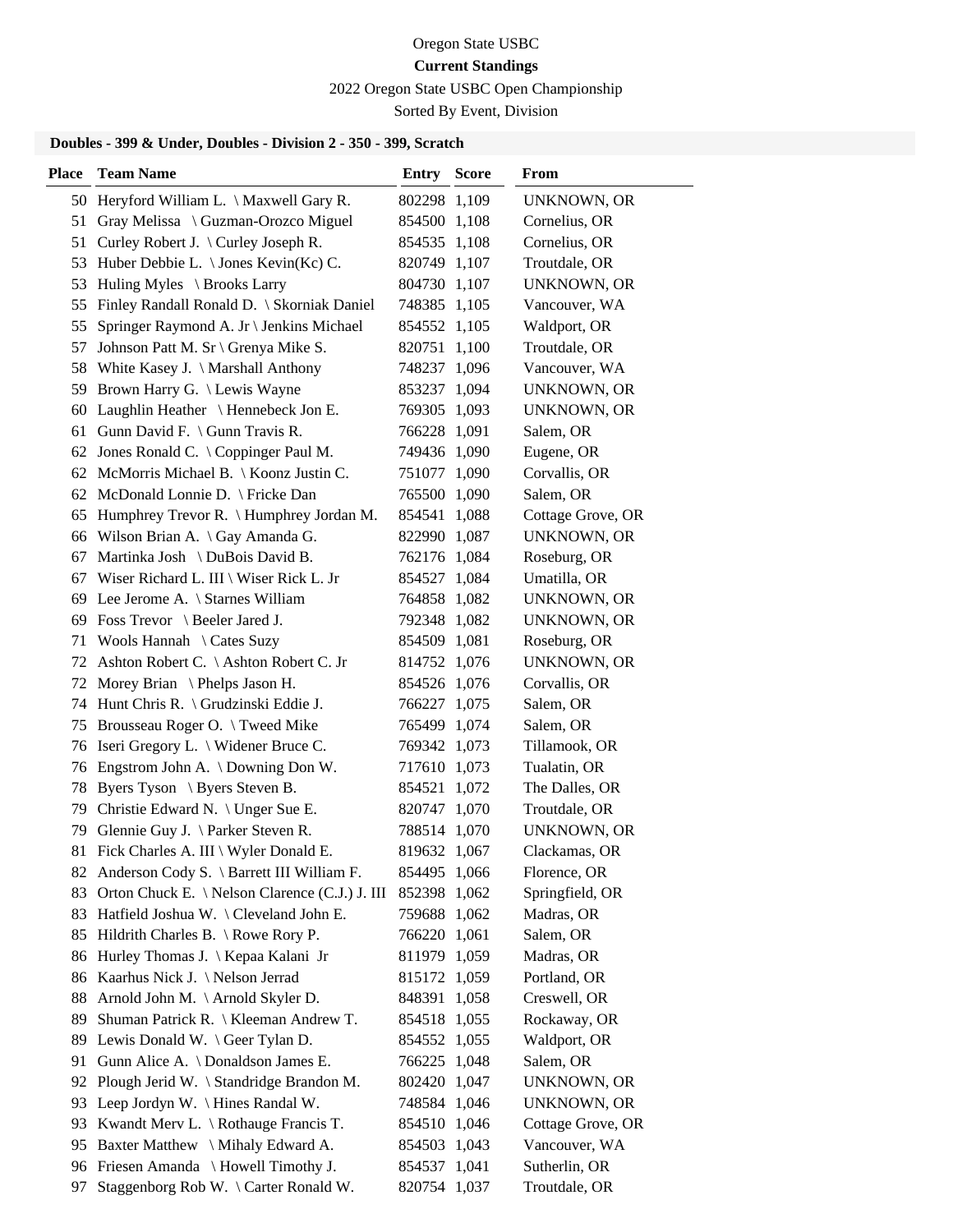2022 Oregon State USBC Open Championship

Sorted By Event, Division

| <b>Place</b> | <b>Team Name</b>                                  | <b>Entry Score</b> | From               |
|--------------|---------------------------------------------------|--------------------|--------------------|
|              | 98 Dillon Larry W. \ Coleman Doyle (Huck)         | 802420 1,036       | UNKNOWN, OR        |
|              | 98 Booth Jim C. \ Little Gil                      | 854511 1,036       | Sweet Home, OR     |
|              | 100 Lucas James B. \ Queen Joe E.                 | 838552 1,033       | <b>UNKNOWN, OR</b> |
|              | 101 Horan James \ Horan Rob M.                    | 766229 1,031       | Salem, OR          |
|              | 102 Wilson Todd W. \ Wilson Andrew D.             | 854540 1,030       | Salem, OR          |
|              | 103 Hanson John M. \Anderson Stephen E.           | 854517 1,029       | Portland, OR       |
|              | 104 Wodesky Eric G. \ Wodesky Trevor G.           | 854527 1,027       | Umatilla, OR       |
|              | 105 West Paul N. \ Polinsky Mitchell D.           | 854497 1,022       | Milwaukee, OR      |
|              | 106 Bradley Steve \ Eby Ken                       | 740021 1,021       | Gresham, OR        |
|              | 106 Draper David L. \ Larson Tre W.               | 854512 1,021       | Sweet Home, OR     |
|              | 108 Brown David A. \ Naahielua Frank K.           | 819632 1,020       | Clackamas, OR      |
|              | 109 Milburn Lerae M. \ Milburn Jeremy D.          | 838552 1,012       | <b>UNKNOWN, OR</b> |
|              | 110 Solberg Steve \ McMahan Larry E.              | 751077 1,010       | Corvallis, OR      |
|              | 111 Laycock Brenda K. \ Eby Ken                   | 748278 1,008       | Vancouver, WA      |
|              | 112 Hagen Loran L. \ Hagen Tyler                  | 749008 1,007       | Beavercreek, OR    |
|              | 113 Miller John M. \Pratt Rod                     | 854521 1,006       | The Dalles, OR     |
|              | 114 Bennett Brian E. \ Bennett Randy A.           | 809414 1,002       | North Bend, OR     |
|              | 115 Bryan Delanie N. \ Margis Nick                | 854536 1,001       | Cornelius, OR      |
|              | 116 Borchard Jason W. \ Passmore Cody A.          | 836181 998         | <b>UNKNOWN, OR</b> |
|              | 117 Lomax Brad A. \ Nelson Randall A.             | 824312 996         | Albany, OR         |
|              | 118 Kragness Timothy D. \ Rabago Aaron C.         | 854512 994         | Sweet Home, OR     |
|              | 119 Caisse Michael L. \ Brigham Lynn R.           | 717611 992         | Tualatin, OR       |
|              | 120 Flores Jesus \ Nieto Randall A.               | 854519 990         | Carson, WA         |
|              | 121 Bradley George R. \ Ivey Aaron                | 854549 989         | Roseburg, OR       |
|              | 122 Blair Michael R. \ Blair Tyler                | 854548 988         | Paisley, OR        |
|              | 123 Edwards Jerry M. \ Bumanlag Daniel R.         | 765498 987         | Salem, OR          |
|              | 124 Wicks Timothy J. \Jayne Michael W.            | 762973 982         | <b>UNKNOWN, OR</b> |
|              | 125 Peters Matthew A. \ Burruss James A.          | 852762 978         | Drain, OR          |
|              | 126 Dickey Donnell W. Jr \ Bales Kirk D.          | 849141 968         | McMinnville, OR    |
|              | 127 Machado Melissa L. \ Huynh Mike               | 748279 966         | Vancouver, WA      |
|              | 128 Kloes Richard \ Moore Robert M.               | 850477 957         | Roseburg, OR       |
|              | 129 Roberts Bryan P. \ Roberts Ruth E.            | 716888 950         | North Bend, OR     |
|              | 130 Dumire Delton G. \ Black Robert J.            | 716888 926         | North Bend, OR     |
|              | 131 Gerami Mehrdad \ Brooks Daniel J. Sr          | 854546 924         | North Bend, OR     |
|              | 132 Waldrop Andy W. \Draper Shelby L.             | 854511 921         | Sweet Home, OR     |
|              | 133 Bosse Mike \ Riggleman John V.                | 854521 918         | The Dalles, OR     |
|              | 134 Meyers Ken L. Sr \ Davis Todd M.              | 825728 912         | Eugene, OR         |
|              | 135 Klein Dwayne \ Evans Lyle T.                  | 763338 910         | Redmond, OR        |
|              | 136 Hyde Jason S. \ Nelson Clarence (C.J.) J. III | 854510 909         | Cottage Grove, OR  |
|              | 137 Miguelena John J. \ Reinhart Randy A.         | 759422 905         | Roseburg, OR       |
|              | 138 Gill Jenny R. \ Splonski Bruce A.             | 748995 904         | <b>UNKNOWN, OR</b> |
|              | 139 Reinhart Kenneth R. \ Stevenson Shaun D.      | 854516 903         | Grants Pass, OR    |
| 140          | Hamilton Doni \ Matchett Anthony C.               | 854502 902         | Myrtle Creek, OR   |
|              | 140 DeBogart Steve T. \ Brovald Veryl C.          | 717611 902         | Tualatin, OR       |
| 142          | Shipp Donald W. \ Muscus Jerry K.                 | 716888 897         | North Bend, OR     |
|              | 143 Ramirez Jenie L. \ Ramirez Roberto A.         | 748237 896         | Vancouver, WA      |
|              | 144 Blair Dale R. \ Frelix Albert E. III          | 854548 895         | Paisley, OR        |
|              | 145 Ramey Trinitie \ Collins Cynthia              | 748340 887         | Vancouver, WA      |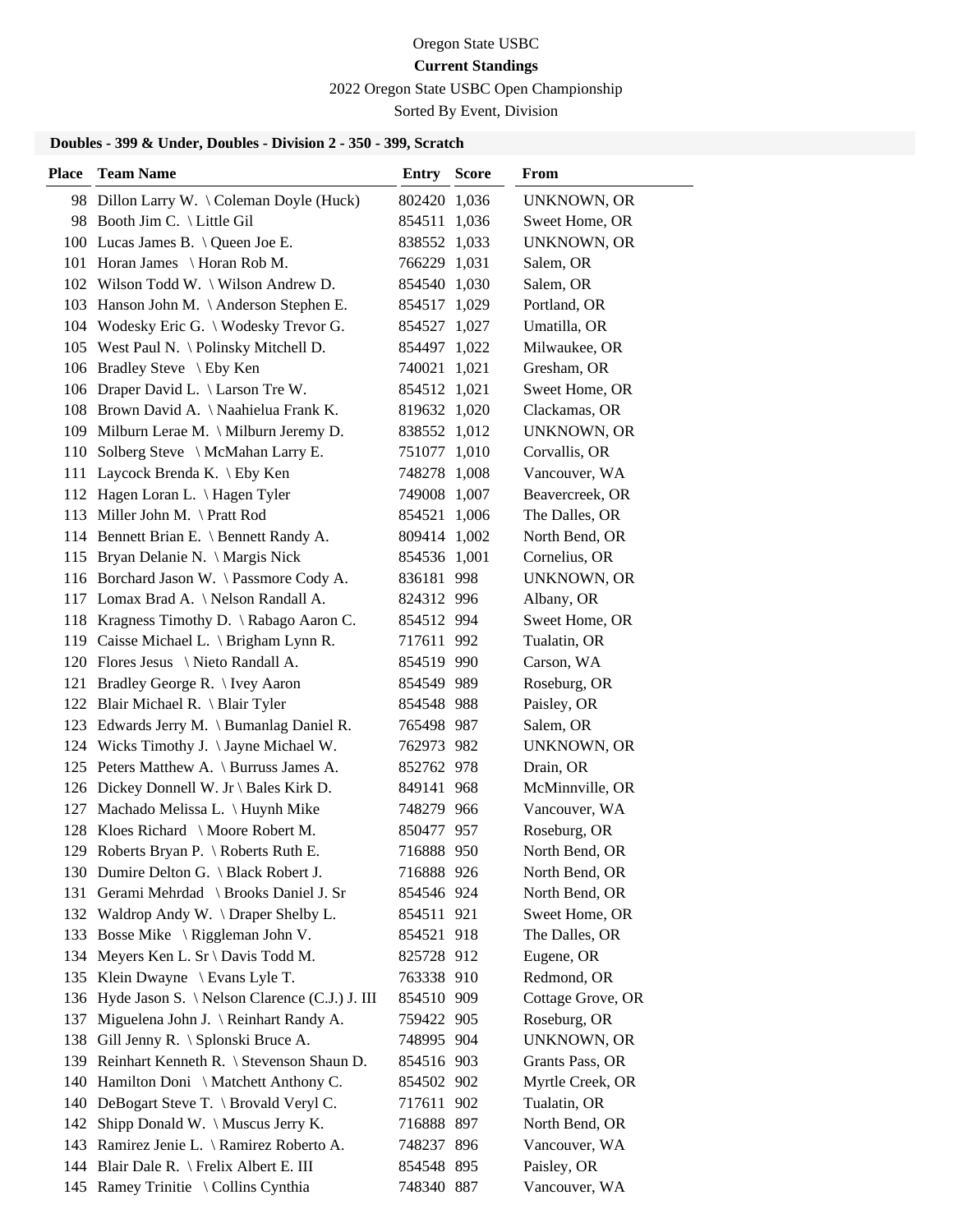2022 Oregon State USBC Open Championship

Sorted By Event, Division

#### **Doubles - 399 & Under, Doubles - Division 2 - 350 - 399, Scratch**

| <b>Place</b> Team Name                  | <b>Entry Score</b> | From               |
|-----------------------------------------|--------------------|--------------------|
| 146 Kephart Tim \ Loffelmacher Chris N. | 817465 884         | UNKNOWN, OR        |
| 147 Chabotte Mark G. \ Mason Bryan      | 843575 874         | <b>UNKNOWN, OR</b> |
| 148 Stuhlmiller Justin R. \ Iveans Oren | 854546 872         | North Bend, OR     |
| 149 Tamala Jonahan W. \ Calvin Noah W.  | 808727 865         | <b>UNKNOWN, OR</b> |
| 150 Reno Jonathan D. \ Ross Tim         | 850869 863         | <b>UNKNOWN, OR</b> |
| 151 Baldwin Shane M. \ Boomer Andrew M. | 792348 856         | <b>UNKNOWN, OR</b> |
| 152 Smith Richard D. \ Smith Matthew C. | 717611 835         | Tualatin, OR       |
| 153 Harada Ellen M. \ Ellis Patricia L. | 748340 829         | Vancouver, WA      |
| 154 Haney Tonia L. \ Brenner Travis     | 740001 758         | Gresham, OR        |
| 155 Laplante Larry D. \ Doern Bart      | 854517 365         | Portland, OR       |
|                                         |                    |                    |

#### **Doubles - 399 & Under, Doubles - Division 3 - 349 & Under, Scratch**

| Place | <b>Team Name</b>                           | <b>Entry Score</b> | From               |
|-------|--------------------------------------------|--------------------|--------------------|
|       | 1 Dunn Shawn C. \ Bennett Steven M.        | 849141 1,244       | McMinnville, OR    |
|       | 2 Stone Troy \ Sherwood Andrew J.          | 854550 1,224       | Oakland, OR        |
| 3     | Allen Don D. \ Lorenz John M.              | 749386 1,193       | Tualatin, OR       |
| 4     | Campbell Jake A. \ Wertz Forrest J.        | 804730 1,176       | <b>UNKNOWN, OR</b> |
| 5     | Quetschke Mike R. \Tyree Greg B.           | 765501 1,156       | Salem, OR          |
| 6     | Hayman Kevin J. \ Durrant Thomas E.        | 759422 1,149       | Roseburg, OR       |
| 7     | Hampton Lloyd \ Damewood Bill W.           | 843104 1,119       | UNKNOWN, OR        |
|       | 8 Bartlett Eddy R. \ Lewis Keith A.        | 854500 1,098       | Cornelius, OR      |
| 9     | Cahill Conrad \ Burtenhouse Richard A.     | 836181 1,095       | UNKNOWN, OR        |
|       | 10 Wilson Guy D. \ Ford Dan L.             | 854535 1,089       | Cornelius, OR      |
|       | 11 Hurliman Clem \ Hurliman Christine L.   | 817400 1,080       | Tillamook, OR      |
|       | 12 Noland Donald L. \ McClain Charles      | 748521 1,077       | Roseburg, OR       |
|       | 13 Parker Gerald S. \ Damewood Devin       | 843103 1,076       | <b>UNKNOWN, OR</b> |
|       | 14 Bowlby Everett \ Davis Jeff             | 854543 1,070       | Roseburg, OR       |
|       | 15 Woody Antonio \ McBeth Michael A. Jr    | 854510 1,065       | Cottage Grove, OR  |
|       | 16 White Kenneth K. \ Brooks Joseph L.     | 815172 1,064       | Portland, OR       |
|       | 17 Gitchell Brad R. \ Schriber Jordan A.   | 795244 1,058       | <b>UNKNOWN, OR</b> |
|       | 18 Wildey John A. \ McDonald Don A.        | 854490 1,056       | <b>UNKNOWN, OR</b> |
|       | 18 Brown Dinesh \ MacPherson Braden        | 847661 1,056       | Pendleton, OR      |
| 20    | Austin Ryan \ Lee Jody                     | 854557 1,055       | Roseburg, OR       |
|       | 21 Dawson Roni M. \Dawson Brian J.         | 820752 1,053       | Troutdale, OR      |
|       | 22 Loeser Robert \ Brown Eric C.           | 735972 1,047       | <b>UNKNOWN, OR</b> |
|       | 23 Burdett Josh \ Sperlich Jim             | 854515 1,046       | Idleyld Park, OR   |
|       | 24 Lynch Michael S. \ Lynch Pat J.         | 854548 1,045       | Paisley, OR        |
|       | 25 Ford Robert \ Mittelsteadt Marty        | 854550 1,043       | Oakland, OR        |
|       | 25 Dort Jim B. \Nowak Bob J.               | 851252 1,043       | Corvallis, OR      |
|       | 27 Blythe Rocky J. Sr \ Blythe Brandon W.  | 850293 1,042       | Stayton, OR        |
|       | 28 Aicher Catherine M. \ Ceddia Anthony L. | 803693 1,040       | McMinnville, OR    |
|       | 29 Gibson Cody J. \ Soeum Pha              | 847662 1,036       | Pendleton, OR      |
|       | 30 Moon Karen M. \ Moon Sarah              | 769305 1,032       | <b>UNKNOWN, OR</b> |
|       | 31 Maielua Sean K. \ Damuth Sam            | 804730 1,030       | <b>UNKNOWN, OR</b> |
|       | 31 Lynch Richard T. \ Enderle Lawrence A.  | 749008 1,030       | Beavercreek, OR    |
|       | 31 Damewood Mary V. \Neis Robert (Bob) L.  | 843103 1,030       | UNKNOWN, OR        |
|       | 34 Schultz Alison \ Oathes Jason L.        | 748278 1,025       | Vancouver, WA      |
|       | 35 Long Robert \ Gould Jay                 | 854550 1,020       | Oakland, OR        |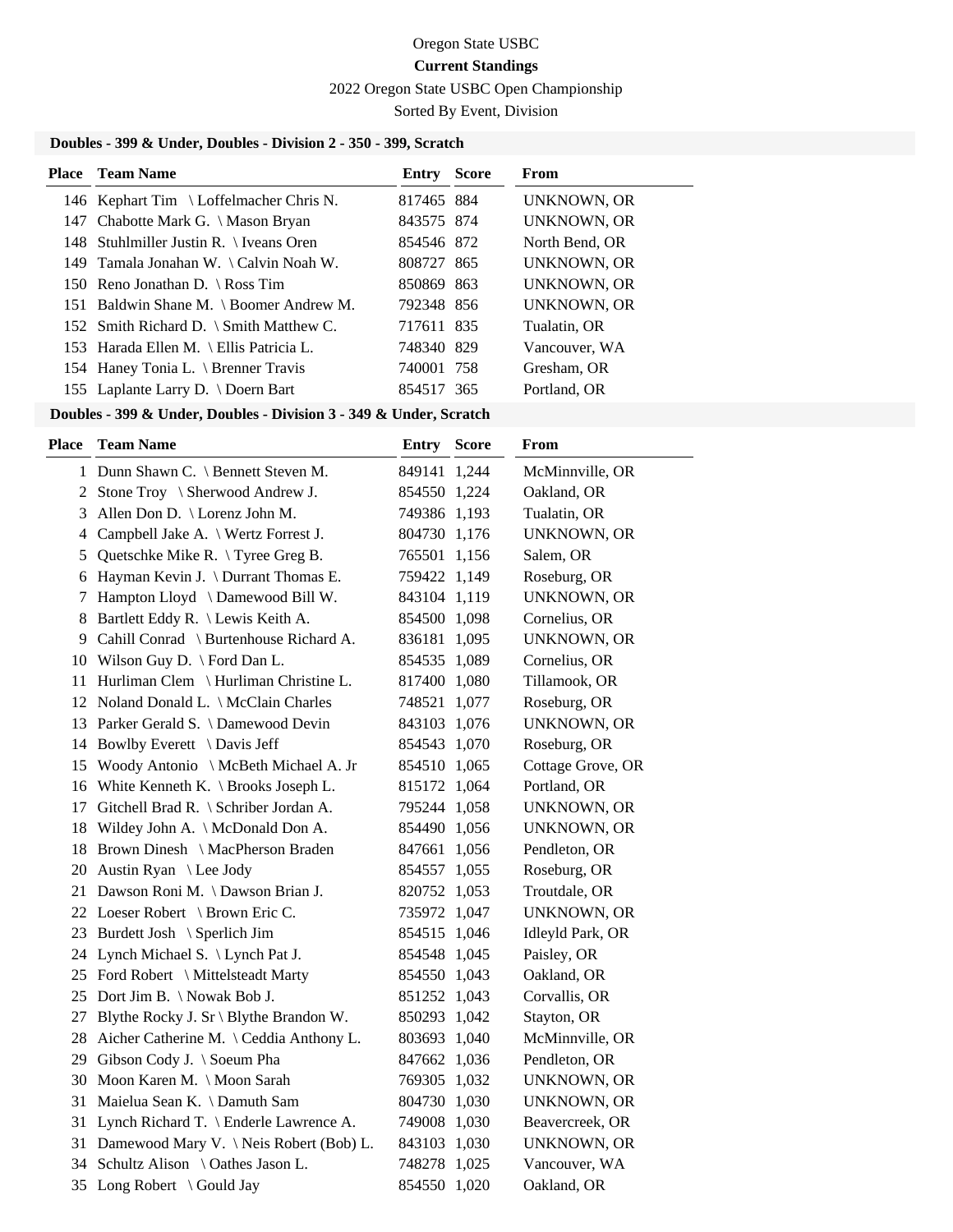2022 Oregon State USBC Open Championship

Sorted By Event, Division

# **Doubles - 399 & Under, Doubles - Division 3 - 349 & Under, Scratch**

| <b>Place</b> | <b>Team Name</b>                                    | <b>Entry Score</b> | From               |
|--------------|-----------------------------------------------------|--------------------|--------------------|
|              | 36 Dearing Jenn \ Klein Dwayne                      | 763338 1,018       | Redmond, OR        |
|              | 37 Lemke Barry J. \ Parent Jerry L.                 | 748400 1,012       | <b>UNKNOWN, OR</b> |
| 38           | Vincent Dale E. \ Skidgel Gary L.                   | 844666 1,010       | <b>UNKNOWN, OR</b> |
| 39           | Widener Tracy L. \ Widener Mark A.                  | 769342 1,004       | Tillamook, OR      |
|              | 39 Dean James R. \ Kennedy Patrick G.               | 846543 1,004       | <b>UNKNOWN, OR</b> |
| 39           | Nyborg Devante D.   Vivona Jake                     | 854513 1,004       | Grant's Pass, OR   |
| 39           | Hacker Renee E. \ Sanne Shyla D.                    | 809414 1,004       | North Bend, OR     |
| 43           | Courtin Shane E. \ Collins Joshua                   | 748385 1,003       | Vancouver, WA      |
| 44           | McClintock Jeremiah S. $\big\}$ Gerger Brent J.     | 741779 1,002       | Albany, OR         |
| 45           | Elliott Chris T. \Tooley Steven G.                  | 854517 996         | Portland, OR       |
| 45           | More John D. \ DeGeer Gaylon                        | 751077 996         | Corvallis, OR      |
|              | 47 Zoesch Karen R. \ Vice George H.                 | 854492 993         | Salem, OR          |
| 47           | Broeke Katia \ Broeke Charles E.                    | 854539 993         | Tangent, OR        |
| 47           | Barclay Dorothy Jo \ Webb Lori                      | 854538 993         | Roseburg, OR       |
|              | 50 Swarm Les C. \ Swarm Lucie M.                    | 852762 990         | Drain, OR          |
| 51           | Dearing Jenn \ Evans Lydia J.                       | 763328 989         | Redmond, OR        |
|              | 52 Kahler Laura I. \ Warren Steve M.                | 740021 986         | Gresham, OR        |
| 52           | Tyree Vicky L. \ Earley Mark E.                     | 765501 986         | Salem, OR          |
| 52           | Moss Jerome A. $\setminus$ Carver Charles E.        | 850477 986         | Roseburg, OR       |
| 55           | Wise Gary G. $\setminus$ Smith Gregory B.           | 749436 984         | Eugene, OR         |
| 55           | Blythe Dillon S. $\backslash$ Mohr Michael E.       | 850293 984         | Stayton, OR        |
| 57           | Lynch Robert M. \ Stinson Jack                      | 765499 981         | Salem, OR          |
| 58           | Laureano Katy \ Bailey Tracey G.                    | 820755 979         | Troutdale, OR      |
| 59           | Clair Chris B. \ Shepherd Craig                     | 843104 977         | <b>UNKNOWN, OR</b> |
| 60           | Eby Veronica (Roni) L. \ Niesen Jacob J.            | 740021 976         | Gresham, OR        |
| 61           | Cox Wayne E. \ Stumper Larry E.                     | 850477 974         | Roseburg, OR       |
| 62           | Massey Brian D. \ Frazier Brandon J.                | 854495 973         | Florence, OR       |
| 63           | Drake Christopher L. \ Garrigan Seth J.             | 850869 972         | UNKNOWN, OR        |
| 64           | Berry Joni A. \ Berry Jason C.                      | 837487 969         | UNKNOWN, OR        |
| 65           | Broeke Corey L. \ Sonne Sharrie L.                  | 854539 968         | Tangent, OR        |
|              | 66 Menor Gene F. \ Bendele Mark A. Jr               | 751116 965         | Corvallis, OR      |
|              | 67 Bishop David M. \ Myers David R.                 | 748995 964         | UNKNOWN, OR        |
|              | 68 Ellenwood Frank A. \ Dickey Donnell W. Jr        | 849141 960         | McMinnville, OR    |
|              | 69 Eby Veronica (Roni) L. \Johnson William H.<br>JR | 748236 957         | Vancouver, WA      |
|              | 70 Wilcox Harvey A. \ Robinson James O.             | 762973 956         | <b>UNKNOWN, OR</b> |
| 71           | Downing Diane L. \ White Patrick M.                 | 854504 955         | Toledo, OR         |
| 72           | Stucke Charles H. \ Stevenson Derrick L.            | 854516 952         | Grants Pass, OR    |
| 72           | Parsons Rylee \ Friesen Amanda                      | 854537 952         | Sutherlin, OR      |
| 72           | Zimmerman Zach D. \ Stockbridge Trevor              | 836181 952         | <b>UNKNOWN, OR</b> |
|              | 75 Gaddis John K. \ Gaddis Robert B.                | 854502 950         | Myrtle Creek, OR   |
|              | 75 Peterson Mable N. \ Frelich Peter R.             | 748547 950         | <b>UNKNOWN, OR</b> |
| 77           | Miars Allan L. \ Lincecum Kenneth M.                | 818889 948         | <b>UNKNOWN, OR</b> |
| 78           | White Donna K. $\bigsetminus$ Cogburn Ron G.        | 748547 946         | <b>UNKNOWN, OR</b> |
| 79           | Gay Caleb L. \ Gay Amanda G.                        | 824312 936         | Albany, OR         |
| 80           | Arreola Jose J. \ Fleener Frank E.                  | 854532 935         | Dallas, OR         |
| 81           | Beebe Shirley A. \ Woodbeck James K.                | 818889 933         | UNKNOWN, OR        |
|              | 81 Babajian Denise L. \ Currie Mathews              | 735972 933         | UNKNOWN, OR        |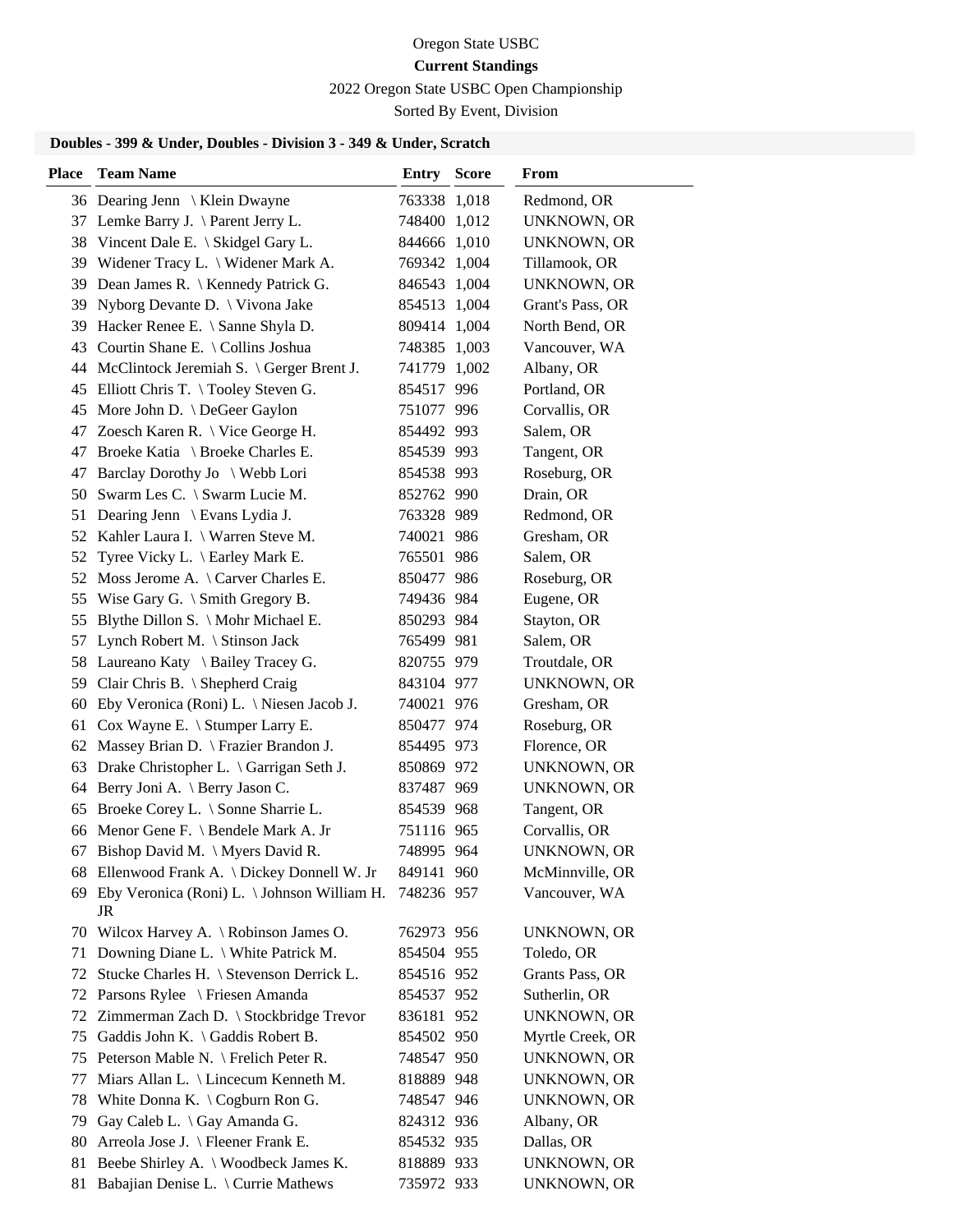2022 Oregon State USBC Open Championship

Sorted By Event, Division

# **Doubles - 399 & Under, Doubles - Division 3 - 349 & Under, Scratch**

| <b>Place</b> | <b>Team Name</b>                                       | Entry      | <b>Score</b> | From               |
|--------------|--------------------------------------------------------|------------|--------------|--------------------|
|              | 83 Eveland-Dewan Aubrey M. \ Eveland-Dewan<br>Dusty R. | 751116 932 |              | Corvallis, OR      |
|              | 83 Alexander Wallace D. \ Betzer Gerald A.             | 795244 932 |              | <b>UNKNOWN, OR</b> |
|              | 85 Vrooman Dean F. \ Lorenz Philip A.                  | 717609 926 |              | Tualatin, OR       |
|              | 86 DeBoie Kim L. \ Horton Denny A.                     | 854492 925 |              | Salem, OR          |
|              | 86 Crase Jason D. \ Deines Brian M.                    | 842050 925 |              | <b>UNKNOWN, OR</b> |
|              | 88 Adams Jereme J. \ McElroy Bryan                     | 854491 923 |              | Winchester, OR     |
|              | 89 Hale Cindi S. \ Gillett Harry J.                    | 771146 920 |              | <b>UNKNOWN, OR</b> |
| 89           | Huff Chris R. \ Ward Benjamin J.                       | 854519 920 |              | Carson, WA         |
| 91           | Unger Jeff P. \ Koopman Kati M.                        | 820757 919 |              | Troutdale, OR      |
|              | 92 Jimenez Paul A. \ Cruz Jerry S.                     | 844581 915 |              | <b>UNKNOWN, OR</b> |
|              | 93 Wilson Larry J. \ Boyce Dennis W.                   | 817400 913 |              | Tillamook, OR      |
|              | 94 Bailey Michelle M. \ Williams Randy C.              | 820751 912 |              | Troutdale, OR      |
|              | 95 Lee Jody \ Wilson Timothy                           | 843103 910 |              | <b>UNKNOWN, OR</b> |
|              | 96 Hurley Allen D. Sr \ Steller Joseph J.              | 811979 908 |              | Madras, OR         |
|              | 97 Devine Delos G. \Thompson Jason M.                  | 808727 903 |              | UNKNOWN, OR        |
|              | 98 Ferguson Garvin K. \Day Bob D.                      | 842050 902 |              | <b>UNKNOWN, OR</b> |
|              | 99 Ramsdell Matthew B. Jr \ Ramsdell Matthew<br>B. Sr  | 854511 900 |              | Sweet Home, OR     |
|              | 100 Hays Lee M. \ Galindo Henry M.                     | 854536 899 |              | Cornelius, OR      |
|              | 101 Sanders Jim D. Sr \ Sanders Jim D. Jr              | 748400 898 |              | <b>UNKNOWN, OR</b> |
|              | 102 Olson Michael F. \ Fox Pat                         | 748546 891 |              | <b>UNKNOWN, OR</b> |
|              | 103 Herron Darrell D.   Herron Nancy M.                | 775053 890 |              | Salem, OR          |
|              | 104 Kistler Lenny \ Curtin Tim                         | 846543 887 |              | <b>UNKNOWN, OR</b> |
|              | 105 Dunnigan Lawrence L. \ Holland Edward L.           | 765498 880 |              | Salem, OR          |
|              | 105 Crosley John \ Guernsey Jerry K.                   | 844581 880 |              | <b>UNKNOWN, OR</b> |
| 107          | Stuhlmiller Kyla D. \ Gerami Julene E.                 | 854546 878 |              | North Bend, OR     |
|              | 108 Fawbush Ricky D. \ Stevens Tyrrell A.              | 817400 876 |              | Tillamook, OR      |
|              | 109 Powaukee Easton \ Chann Boren                      | 847661 873 |              | Pendleton, OR      |
|              | 109 Teal Trystin W. \Teal Cody A.                      | 850293 873 |              | Stayton, OR        |
| 109          | Godfrey Leroy M. \ Larsen Robert C.                    | 769342 873 |              | Tillamook, OR      |
|              | 112 Warfield Terry J. \ Berry Pete                     | 837487 871 |              | <b>UNKNOWN, OR</b> |
|              | 113 Barclay Rachel L. \ Barclay Steve D.               | 854538 870 |              | Roseburg, OR       |
|              | 113 Hebert Sue A. \ Cabrera David                      | 748596 870 |              | Eugene, OR         |
|              | 113 Kelso Kris \ Roig Amanda                           | 854509 870 |              | Roseburg, OR       |
|              | 113 Landolt Mike J. \ Sheffield Joseph D.              | 816067 870 |              | <b>UNKNOWN, OR</b> |
|              | 117 Dewald Christopher L. \ Dewald Melissa J.          | 854502 860 |              | Myrtle Creek, OR   |
|              | 118 Hagen Timothy J. \ Fischer Gary C.                 | 749009 858 |              | Beavercreek, OR    |
| 118          | Vogel Tammy L. \ Hagen Mike P.                         | 749009 858 |              | Beavercreek, OR    |
| 118          | Stewart Gary \ Johnson Howard                          | 804257 858 |              | <b>UNKNOWN, OR</b> |
| 121          | Whitehead Bryan \ Merritt Jay (Brad) B.                | 854490 857 |              | <b>UNKNOWN, OR</b> |
|              | 122 Walters Glenn P. \ Cornell Art (Dave) D.           | 854542 854 |              | Lebanon, OR        |
|              | 123 Macalister Stacia L. \ Mullins Patrick H.          | 818889 850 |              | <b>UNKNOWN, OR</b> |
|              | 124 Overton Kyle \ DeSantis Rich A.                    | 854495 847 |              | Florence, OR       |
| 125          | Shelby Laura \ Arellano Rick H.                        | 740001 845 |              | Gresham, OR        |
|              | 126 Jimenez Richard T. \ Jimenez Steffanie M.          | 844581 843 |              | <b>UNKNOWN, OR</b> |
|              | 127 Walker Grady L. \ Reynolds Mike A.                 | 762973 841 |              | <b>UNKNOWN, OR</b> |
|              | 128 Fleener Jennifer J. \ Puckett Andrew J.            | 854532 840 |              | Dallas, OR         |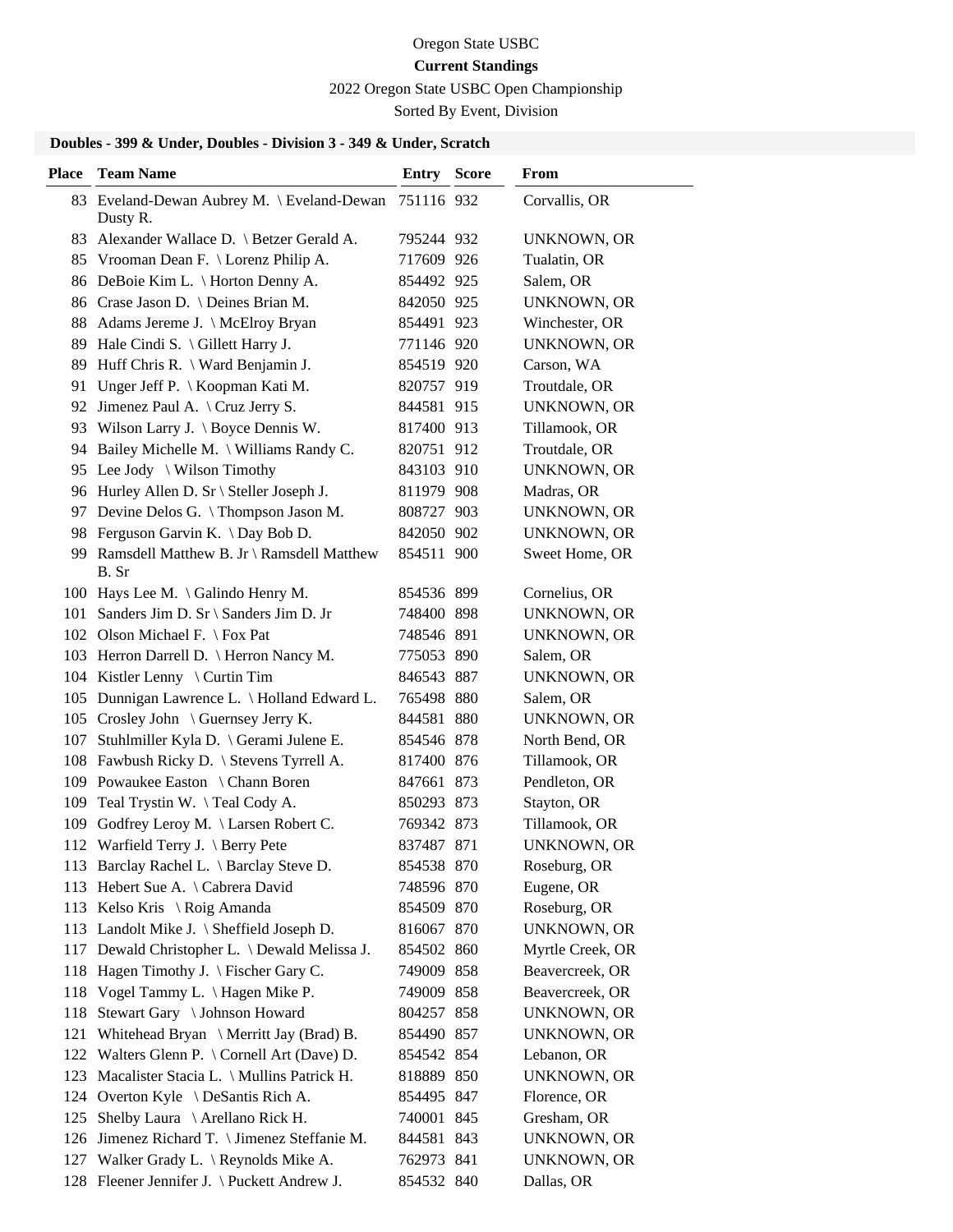2022 Oregon State USBC Open Championship

Sorted By Event, Division

# **Doubles - 399 & Under, Doubles - Division 3 - 349 & Under, Scratch**

| Place | <b>Team Name</b>                                | <b>Entry Score</b> | From               |
|-------|-------------------------------------------------|--------------------|--------------------|
|       | 129 Schmid Robby \ Valentin Lou                 | 748546 837         | UNKNOWN, OR        |
|       | 130 Miller Shane E. \ Hogan Hillary             | 852762 836         | Drain, OR          |
|       | 130 Campbell Debbie S. \ Algeciras Josie        | 775053 836         | Salem, OR          |
|       | 132 Jackson Christina L. \ Moore Scott B.       | 842012 834         | Central Point, OR  |
|       | 132 Leonnig Thomas L. \ Sander Bernie J.        | 817465 834         | UNKNOWN, OR        |
|       | 134 Hines William E. \ Hines Jessica C.         | 748584 831         | <b>UNKNOWN, OR</b> |
|       | 135 Carroll Nancy G. \ LaMar Elisabeth E.       | 775053 829         | Salem, OR          |
|       | 135 Iverson Amanda R. \ Shelley Jeremy S.       | 748279 829         | Vancouver, WA      |
| 137   | Stanley Yaicha M. \ Stanley Tony                | 824312 824         | Albany, OR         |
| 137   | Nightingale William E. \ Anderson Bob D.        | 749437 824         | Eugene, OR         |
| 139   | Michael Scott \ VanDeventer Morris              | 748521 816         | Roseburg, OR       |
| 140   | Caswell Emerson W. Sr \ Johansen Kirk A.        | 825728 812         | Eugene, OR         |
|       | 141 Miller Kay \ McClung Sharon V.              | 765501 805         | Salem, OR          |
|       | 142 Mcneil Robert A. \ Dishon Tom R.            | 749437 802         | Eugene, OR         |
|       | 143 Ramsey Chet \ Mock Frank G.                 | 844666 795         | <b>UNKNOWN, OR</b> |
|       | 144 Broeke Ariel S. \ Bagger Allen C.           | 854539 785         | Tangent, OR        |
|       | 145 Wood Cecilia \ Cain Paul J.                 | 748596 778         | Eugene, OR         |
|       | 146 Lipe Cat \ Brown Derek C.                   | 815174 775         | Portland, OR       |
| 147   | Waggoner Michelle \ Bryant Marnie               | 769305 772         | <b>UNKNOWN, OR</b> |
|       | 148 LaTourette Thomas A. \ Kramer Kenny T.      | 816067 767         | UNKNOWN, OR        |
| 149   | Ruegsegger Viki M. $\langle$ Gillett Shirley L. | 771146 733         | <b>UNKNOWN, OR</b> |
| 150   | Patton Brenda L. \ Patton Dakota L.             | 748995 732         | <b>UNKNOWN, OR</b> |
| 151   | Towner Mary M. $\backslash$ Towner Charles E.   | 844666 729         | UNKNOWN, OR        |
|       | 152 Davis Linda J. \ Collins Shirley J.         | 748596 726         | Eugene, OR         |
|       | 153 Shoue Robert G. \ Gardener Barrie           | 854501 711         | Cornelius, OR      |

#### **Doubles - 400 & Over, Doubles - Division 1 - 400 & Over, Scratch**

| Place | <b>Team Name</b>                                 | <b>Entry Score</b> | From               |
|-------|--------------------------------------------------|--------------------|--------------------|
|       | 1 Smith Bryon L. \ Jackson Chris P.              | 854545 1,482       | Roseburg, OR       |
| 2     | Willard Ian R. \ Winklepleck Marcus K.           | 854496 1,409       | Milwaukee, OR      |
| 3     | Nikolas Russ A. \ Nikolas Ryan S.                | 717996 1,394       | Milwaukee, OR      |
| 4     | Hanken Mark \ DeSordi Steven P.                  | 854498 1,392       | Milwaukee, OR      |
| 5     | Husted Dave \ Husted Corey A.                    | 717996 1,385       | Milwaukee, OR      |
| 6     | Snead Rick A. $\setminus$ Anderson Adrian D.     | 762176 1.384       | Roseburg, OR       |
| 7     | Lipan Joseph C. $\setminus$ Brown Cale T.        | 854525 1,383       | Terrebonne, OR     |
| 8     | Bostrom Mathew A. \ Johnson Alexx M.             | 854553 1,382       | Medford, OR        |
| 9     | Hendrix Donald L. \ Lambert David J.             | 756398 1,372       | <b>UNKNOWN, OR</b> |
| 10    | Ott Carl E. $\setminus$ Gibson Robert C.         | 846121 1,369       | Redmond, OR        |
| 11    | Waldeyer Trevor S. \ Waldeyer Cameron (CJ)<br>J. | 854523 1,359       | Eagle Point, OR    |
| 12    | Wyatt Anthony M. \ Wyatt Zachary A.              | 854514 1,356       | Myrtle Creek, OR   |
| 13    | Schmidt Andy J. $\Lambda$ Machin Bill P.         | 766220 1,333       | Salem, OR          |
|       | 14 Henley Kevin E. \ Imhausen Rick W. III        | 854547 1,331       | Chico, CA          |
|       | 15 Polinsky Mike J. \ West John M.               | 717996 1,328       | Milwaukee, OR      |
| 16    | Konigwilcox Troy A. \ Pirtle Shea M.             | 815171 1,325       | Portland, OR       |
| 17    | Cobb Lucas R. $\setminus$ Yoke Jordan P.         | 854534 1,323       | Vancouver, WA      |
| 18    | Jarvis Dylan $\setminus$ Schulze Ty              | 748521 1,320       | Roseburg, OR       |
| 18    | Williams Michael B. \ Arronson Lukas             | 820748 1,320       | Troutdale, OR      |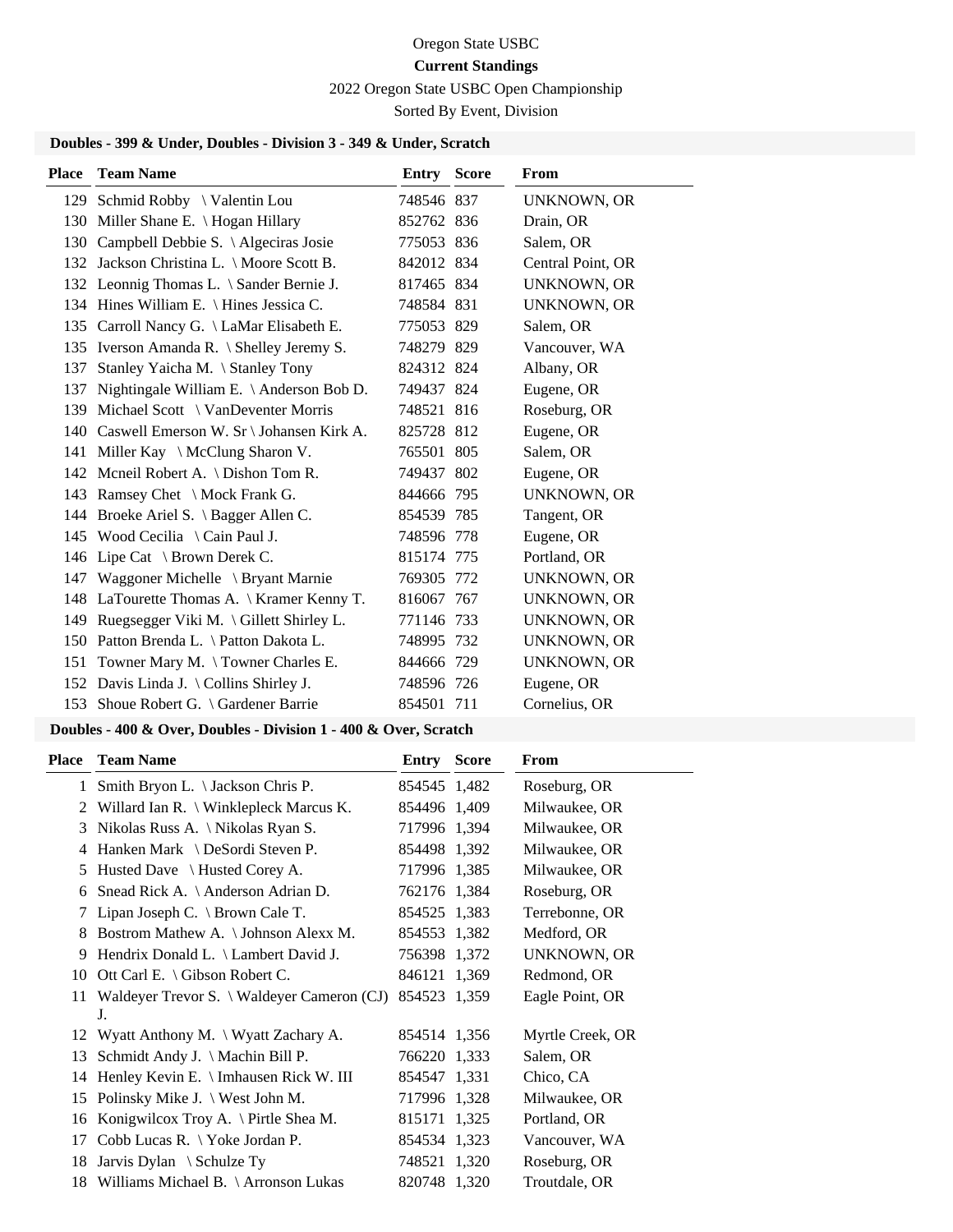2022 Oregon State USBC Open Championship

Sorted By Event, Division

# **Doubles - 400 & Over, Doubles - Division 1 - 400 & Over, Scratch**

| <b>Place</b> | <b>Team Name</b>                                       | Entry        | <b>Score</b> | From               |
|--------------|--------------------------------------------------------|--------------|--------------|--------------------|
|              | 20 Robertson Tracy J. \Long-Reiber Dallas M.           | 854528 1,315 |              | Umatilla, OR       |
|              | 21 Maxwell Jimmy C. \ Maxwell James A.                 | 854528 1,314 |              | Umatilla, OR       |
|              | 22 Divers Nathan \ Leggett Johnny R.                   | 815171 1,305 |              | Portland, OR       |
|              | 23 Henley Zachary R. \ Southard Adam C.                | 854533 1,297 |              | Medford, OR        |
|              | 24 Hutchinson Brenden S. \ Archuleta Jeff S.           | 765500 1,290 |              | Salem, OR          |
|              | 25 Docker John (Jed) E. \ Menning Steve J.             | 854497 1,279 |              | Milwaukee, OR      |
|              | 26 Noland Daniel A. \ Reed Bob J.                      | 748520 1,278 |              | Roseburg, OR       |
| 27           | Dietz Frank B. Jr \ Schnebly Frank E.                  | 764858 1,277 |              | <b>UNKNOWN, OR</b> |
|              | 28 Walrath Joseph A. \ Acosta Tanner J.                | 854525 1,274 |              | Terrebonne, OR     |
| 29           | Johnson Patt M. Jr \ Johnson Alexx M.                  | 820749 1,269 |              | Troutdale, OR      |
|              | 30 Vicars Crista M. \Ramshaw Matt L.                   | 854534 1,261 |              | Vancouver, WA      |
|              | 30 Sendelbach Brian G. \ McCleary Anthony              | 854547 1,261 |              | Chico, CA          |
| 32           | Spellman Lynn S. \ Miller Jeff                         | 854522 1,258 |              | The Dalles, OR     |
| 33           | Adair Jeff A. \ Jones Brad A.                          | 854544 1,255 |              | Creswell, OR       |
|              | 34 Zwicker Riley C. \ Zwicker Ryan R.                  | 854554 1,252 |              | Salem, OR          |
| 35           | Smith Michelle C. $\backslash$ Milliman Jim S.         | 854498 1,239 |              | Milwaukee, OR      |
|              | 36 Wade Dieryel L. III \ Cundell Toby                  | 854525 1,238 |              | Terrebonne, OR     |
| 37           | Clark Natalie R. \ Mitchell Andrew V.                  | 848392 1,235 |              | Creswell, OR       |
| 38           | Ailport Candice Y. $\setminus$ Curley Joshua M.        | 854524 1,232 |              | Bend, OR           |
| 39           | Snead Rick A. \ DuBois David B.                        | 854558 1,227 |              | Roseburg, OR       |
|              | 40 Morris Sami R. \ Bostrom Mathew A.                  | 820752 1,217 |              | Troutdale, OR      |
|              | 41 Godinho Emily \ Godinho Tony J.                     | 766221 1,216 |              | Salem, OR          |
|              | 41 Cook Donald L. \ Baerman Debbie M.                  | 735972 1,216 |              | <b>UNKNOWN, OR</b> |
|              | 41 Perdue Anthony J. \Acosta Manuel J.                 | 766226 1,216 |              | Salem, OR          |
| 41           | DuBois David B. \ Anderson Adrian D.                   | 748520 1,216 |              | Roseburg, OR       |
|              | 45 Wyatt John W. \ Stone Rick C.                       | 819633 1,210 |              | Clackamas, OR      |
|              | 45 Leclair Roger D. \ Hollingsworth Jason A.           | 854496 1,210 |              | Milwaukee, OR      |
| 47           | Calhoon Kent J. \ SANDERS ANTHONY R.                   | 815171 1,208 |              | Portland, OR       |
|              | 48 Fogel James A. \ Ramsay Earle L.                    | 815173 1,197 |              | Portland, OR       |
|              | 49 Dankenbring Larry A. Sr \ Hafner Greg W.            | 766223 1,196 |              | Salem, OR          |
|              | 50 Hacker Raymond L. \ Sanne Trevor N.                 | 738112 1,193 |              | North Bend, OR     |
|              | 51 Hennebeck Jon E. \ Hennebeck Tom A.                 | 769298 1,192 |              | <b>UNKNOWN, OR</b> |
|              | 52 Murphy Michael B. \ Mott Artie L.                   | 820754 1,191 |              | Troutdale, OR      |
|              | 53 Mattecheck Mark W. \ Craddock Rodger                | 738112 1,186 |              | North Bend, OR     |
|              | 54 Saldana III Johnny \ Whiteis Tim                    | 854544 1,184 |              | Creswell, OR       |
|              | 55 Milburn Kelly G. \ Nelson Bob M.                    | 738112 1,183 |              | North Bend, OR     |
|              | 56 Dankenbring Larry A. Jr \ Dankenbring<br>Brennan T. | 766228 1,182 |              | Salem, OR          |
| 57           | Mathis Tom D. \ Cardoza Butch W.                       | 848392 1,175 |              | Creswell, OR       |
| 57           | Snead (Warner) Jamie L. \ Schulze Ty                   | 762176 1,175 |              | Roseburg, OR       |
|              | 59 Vogel Jordan A. \ Vogel Robert L.                   | 749009 1,169 |              | Beavercreek, OR    |
| 60           | Bloom Jeremy \ Olson Patrick                           | 843575 1,163 |              | <b>UNKNOWN, OR</b> |
|              | 61 Hasson Brandon D. \ Hasson Gary D.                  | 854501 1,159 |              | Cornelius, OR      |
| 62           | Clark Joseph A. \ Campbell Joseph W.                   | 748385 1,158 |              | Vancouver, WA      |
| 63           | Bartel Jeff \ Larson David L.                          | 854496 1,156 |              | Milwaukee, OR      |
| 64           | Milan James \FOSTER DAVID                              | 847662 1,151 |              | Pendleton, OR      |
| 65           | McNamee Sean \ Bowman Robert L. Sr                     | 854503 1,148 |              | Vancouver, WA      |
|              | 66 Melton Joe W. \ Pruitt Jared M.                     | 838552 1,144 |              | UNKNOWN, OR        |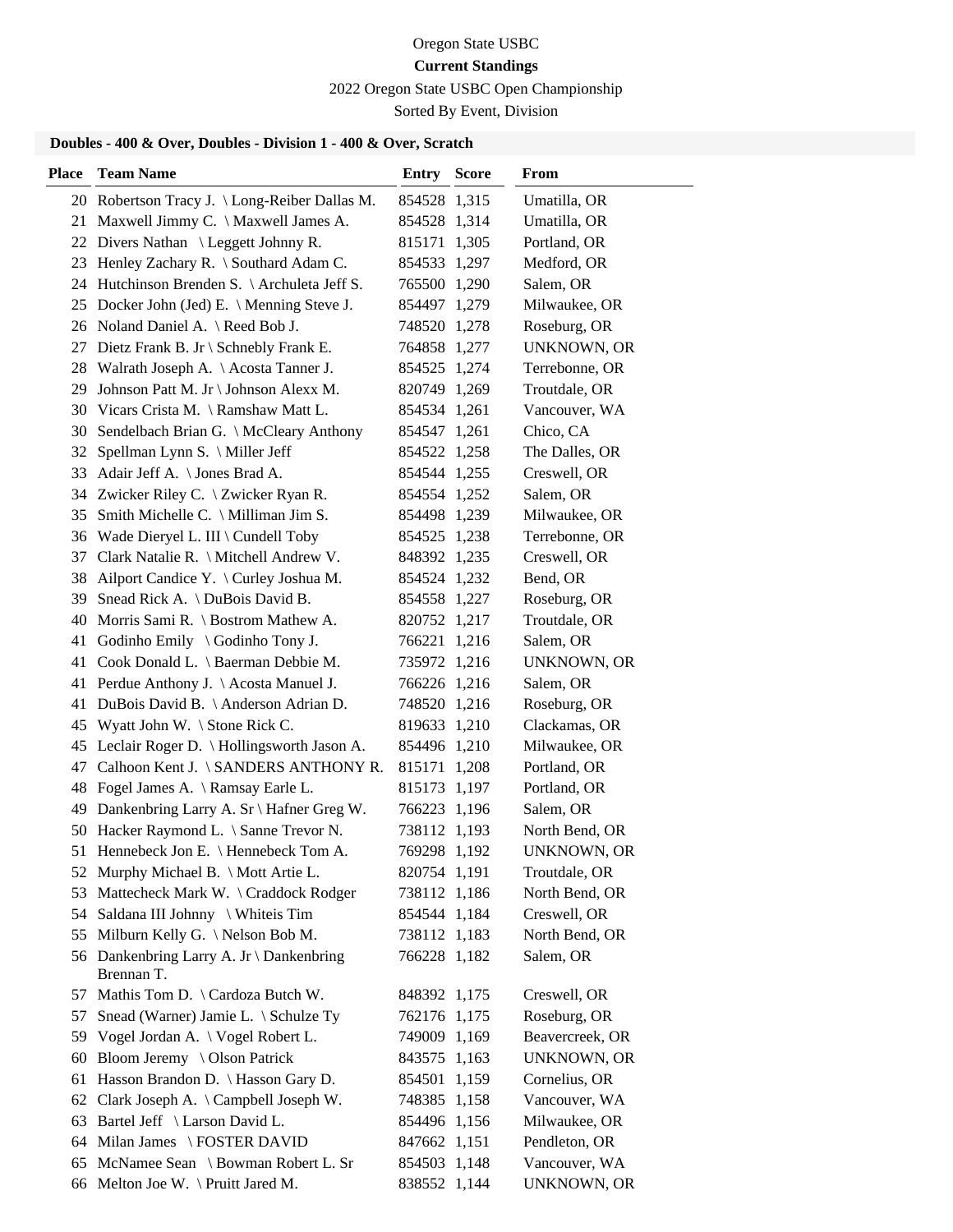2022 Oregon State USBC Open Championship

Sorted By Event, Division

# **Doubles - 400 & Over, Doubles - Division 1 - 400 & Over, Scratch**

| <b>Place</b> | <b>Team Name</b>                         | <b>Entry Score</b> | From               |
|--------------|------------------------------------------|--------------------|--------------------|
|              | 67 Gray Michael S. \ Hendrix Donald L.   | 748339 1,141       | Vancouver, WA      |
| 68           | Larsen Jon A. \ Galanaugh Daniel T.      | 766222 1,129       | Salem, OR          |
| 69           | Hargrove Jerry L. \ Springman John E.    | 802298 1,128       | <b>UNKNOWN, OR</b> |
| 70           | Clark Glenn R. Jr \ Roman Brian J.       | 848392 1,126       | Creswell, OR       |
| 71           | Waldeyer Karah J. \ Croucher Kevin S.    | 854493 1,124       | Grants Pass, OR    |
| 72           | Bryant Dave W. \ Bryant Michael N.       | 717610 1,117       | Tualatin, OR       |
| 73           | Hines Aaron \ Som Dahrah                 | 847662 1,105       | Pendleton, OR      |
| 74           | Chongway Justin T. \ Dolbeer Emily A.    | 838132 1,102       | <b>UNKNOWN, OR</b> |
| 75           | Jensen Makayla D. \ Jensen Eryk M.       | 854497 1,101       | Milwaukee, OR      |
|              | 76 Lathrom Scott A. \ Weber Walter R.    | 748584 1,099       | UNKNOWN, OR        |
| 77           | Jenkins Michael \ Brown Robert F.        | 762974 1,098       | <b>UNKNOWN, OR</b> |
| 78           | Pullum Bill \ Worth Joshua D.            | 843575 1,086       | <b>UNKNOWN, OR</b> |
| 79           | Susbauer Shannon M. \ Susbauer Steve P.  | 815174 1,085       | Portland, OR       |
| 80           | Messinger Andrew R. \ Higashihara Justin | 815173 1,078       | Portland, OR       |
| 81           | Yoakam Justin \ Lorenz Nathan J.         | 854524 1,074       | Bend, OR           |
| 82           | Bennett Levi A. \ Schriber Kevin         | 792348 1,066       | <b>UNKNOWN, OR</b> |
| 83           | Miller Carla A. \ Pedersen James E.      | 766221 1,058       | Salem, OR          |
| 84           | Deason David S. \ Evans Rod E.           | 854531 1,041       | Medford, OR        |
| 85           | Dollina James F. \Triplett Bob R. Jr     | 854501 1,035       | Cornelius, OR      |
| 86           | Van Cleave Kyle \ Hodges Matt R.         | 854520 1,034       | The Dalles, OR     |
| 87           | Cates Suzy \ Bush John G. Jr             | 759422 1,017       | Roseburg, OR       |
| 88           | Turpin Brandon T. \ Turpin Robert (Todd) | 854503 1,011       | Vancouver, WA      |
| 89           | Davies Jan C. \ Townsend Douglas D.      | 819087 1,009       | Medford, OR        |
| 89           | Salinas Benny G. \ Hyman Brandon M.      | 854494 1,009       | Milwaukee, OR      |
| 91           | Maxwell Jim F. \ Marquart Donald D.      | 802298 571         | <b>UNKNOWN, OR</b> |

| <b>Place</b> | <b>Team Name</b>    | <b>Entry Score</b> | From               |
|--------------|---------------------|--------------------|--------------------|
| $\mathbf{1}$ | Oathes Jason L.     | 748278 698         | Vancouver, WA      |
|              | 2 Hasson Gary D.    | 854501 672         | Cornelius, OR      |
| 3            | Breshears Mike J.   | 766227 664         | Salem, OR          |
| 4            | Sanne Shyla D.      | 809414 660         | North Bend, OR     |
| 4            | Mead Jason A.       | 803693 660         | McMinnville, OR    |
| 6            | Reed Bob J.         | 748520 650         | Roseburg, OR       |
|              | Jenkins Michael     | 854552 643         | Waldport, OR       |
| 8            | Dolfay Edward C. Jr | 842050 640         | <b>UNKNOWN, OR</b> |
| 9            | Broeke Charles E.   | 854539 638         | Tangent, OR        |
| 9            | Rhinehart Joseph G. | 741779 638         | Albany, OR         |
| 11           | Borchard Jason W.   | 836181 635         | UNKNOWN, OR        |
| 12           | Black Robert J.     | 716887 634         | North Bend, OR     |
| 12           | Gerger Keith R.     | 741779 634         | Albany, OR         |
| 14           | Nelson Randall A.   | 824312 633         | Albany, OR         |
| 14           | Corliss Daniel J.   | 851252 633         | Corvallis, OR      |
| 16           | Betzer Gerald A.    | 795244 631         | UNKNOWN, OR        |
| 16           | Shipp Donald W.     | 716888 631         | North Bend, OR     |
| 18           | Bennett Randy A.    | 809414 630         | North Bend, OR     |
| 19           | <b>Horan James</b>  | 766229 629         | Salem, OR          |
| 19           | Gay Amanda G.       | 824312 629         | Albany, OR         |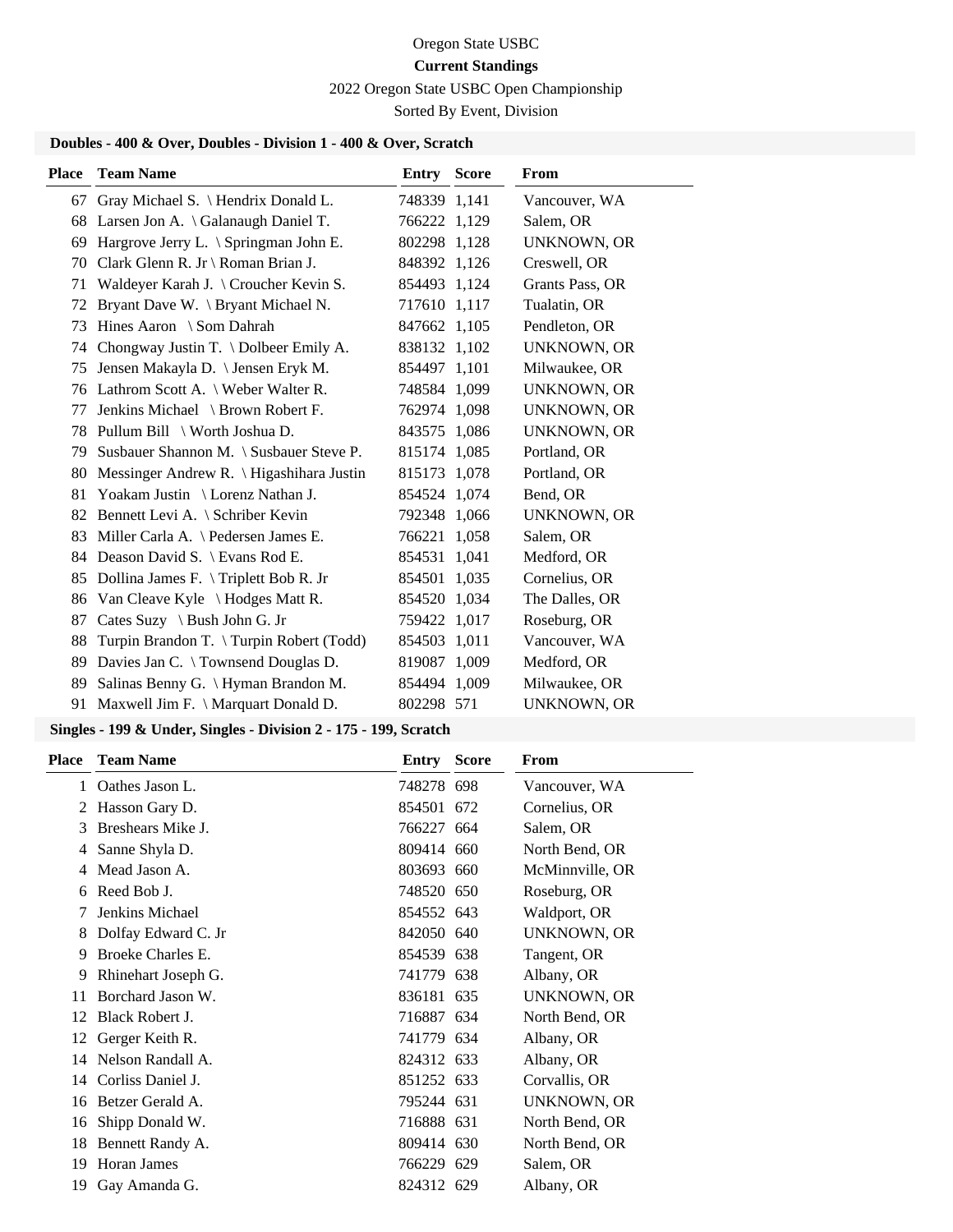#### 2022 Oregon State USBC Open Championship

Sorted By Event, Division

| <b>Place</b> | <b>Team Name</b>         | Entry      | <b>Score</b> | From               |
|--------------|--------------------------|------------|--------------|--------------------|
|              | 21 Bennett Steven M.     | 849141 627 |              | McMinnville, OR    |
|              | 22 Chaney Donald W.      | 848391 626 |              | Creswell, OR       |
|              | 22 Ross Luke K.          | 854500 626 |              | Cornelius, OR      |
|              | 24 Bowlby Everett        | 854543 625 |              | Roseburg, OR       |
| 25           | Day Bob D.               | 842050 623 |              | <b>UNKNOWN, OR</b> |
|              | 26 Dollina James F.      | 854501 622 |              | Cornelius, OR      |
|              | 26 Downing Don W.        | 717610 622 |              | Tualatin, OR       |
| 28           | Keene Tyson A.           | 766224 621 |              | Salem, OR          |
| 29           | Konigwilcox Troy A.      | 815171 619 |              | Portland, OR       |
|              | 29 Fleener Frank E.      | 854532 619 |              | Dallas, OR         |
|              | 31 Mcdonald Pat L.       | 749007 618 |              | Beavercreek, OR    |
| 31           | Plough Jerid W.          | 802420 618 |              | <b>UNKNOWN, OR</b> |
| 31           | Ashton Robert C. Jr      | 814752 618 |              | UNKNOWN, OR        |
| 34           | Morey Brian              | 854526 616 |              | Corvallis, OR      |
|              | 34 Campbell Jake A.      | 804730 616 |              | <b>UNKNOWN, OR</b> |
|              | 34 Wodesky Trevor G.     | 854527 616 |              | Umatilla, OR       |
| 37           | Day Bob D.               | 819632 615 |              | Clackamas, OR      |
| 37           | Margis Nick              | 854536 615 |              | Cornelius, OR      |
|              | 39 Hawkins Ron           | 748236 613 |              | Vancouver, WA      |
| 39           | Rogers Raymond D.        | 788514 613 |              | <b>UNKNOWN, OR</b> |
| 41           | Kaarhus Nick J.          | 815172 612 |              | Portland, OR       |
| 42           | Tuin Rich                | 814752 611 |              | <b>UNKNOWN, OR</b> |
| 42           | Hagen Loran L.           | 749008 611 |              | Beavercreek, OR    |
|              | 44 Wilson Brian A.       | 822990 609 |              | UNKNOWN, OR        |
| 45           | Jimenez Richard T.       | 844581 607 |              | UNKNOWN, OR        |
| 46           | Rau-Young Joe            | 748339 606 |              | Vancouver, WA      |
| 47           | McKay Jill D.            | 854493 605 |              | Grants Pass, OR    |
| 47           | Carter Ronald W.         | 820754 605 |              | Troutdale, OR      |
| 49           | Engstrom John A.         | 717610 602 |              | Tualatin, OR       |
| 50           | Bartholomew Joseph III   | 820747 601 |              | Troutdale, OR      |
| 51           | Hawkins Zachery F.       | 748236 599 |              | Vancouver, WA      |
|              | 52 Leep Jordyn W.        | 748584 598 |              | <b>UNKNOWN, OR</b> |
| 52           | Jones Julius D. Jr       | 819633 598 |              | Clackamas, OR      |
| 54           | Snead (Warner) Jamie L.  | 762176 597 |              | Roseburg, OR       |
|              | 55 Bradley George R.     | 854549 596 |              | Roseburg, OR       |
| 56           | Williams Randy C.        | 820751 593 |              | Troutdale, OR      |
| 56           | Ivey Aaron               | 854549 593 |              | Roseburg, OR       |
| 58           | Finley Randall Ronald D. | 748385 592 |              | Vancouver, WA      |
| 58           | Christie Edward N.       | 820756 592 |              | Troutdale, OR      |
| 58           | Bennett Brian E.         | 809414 592 |              | North Bend, OR     |
| 58           | Vaughn Tom R.            | 854541 592 |              | Cottage Grove, OR  |
| 62           | Ponsness Jeff B.         | 803693 588 |              | McMinnville, OR    |
| 63           | Steller Joseph J.        | 811979 587 |              | Madras, OR         |
|              | 63 Loffelmacher Chris N. | 817465 587 |              | UNKNOWN, OR        |
| 63           | Haney Tonia L.           | 740001 587 |              | Gresham, OR        |
| 66           | Hurliman Clem            | 817400 586 |              | Tillamook, OR      |
|              | 66 Lewis Keith A.        | 854500 586 |              | Cornelius, OR      |
|              | 68 Weber Walter R.       | 748584 585 |              | UNKNOWN, OR        |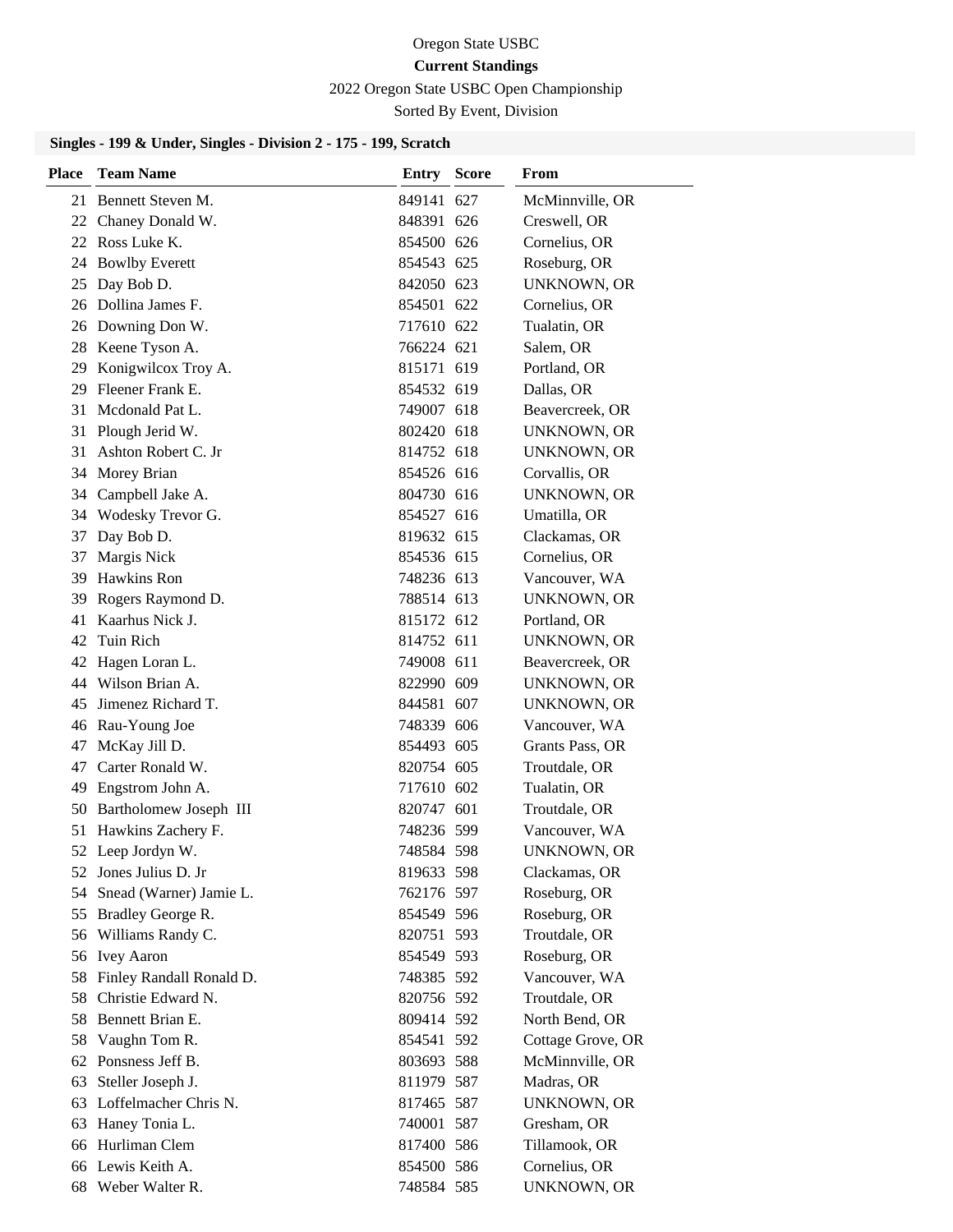2022 Oregon State USBC Open Championship

Sorted By Event, Division

| <b>Place</b> | <b>Team Name</b>            | Entry      | <b>Score</b> | <b>From</b>        |
|--------------|-----------------------------|------------|--------------|--------------------|
|              | 68 Koopman Jerry            | 820747 585 |              | Troutdale, OR      |
| 70           | Blythe Brandon W.           | 850293 584 |              | Stayton, OR        |
|              | 71 Caisse Michael L.        | 717611 582 |              | Tualatin, OR       |
| 71           | Naahielua Frank K.          | 819632 582 |              | Clackamas, OR      |
| 73           | Matchett Anthony C.         | 854502 581 |              | Myrtle Creek, OR   |
| 73           | <b>Baxter Matthew</b>       | 854503 581 |              | Vancouver, WA      |
| 73           | Hagen Tyler                 | 749008 581 |              | Beavercreek, OR    |
| 73           | Jones Ronald C.             | 749436 581 |              | Eugene, OR         |
| 77           | Riggleman John V.           | 854521 580 |              | The Dalles, OR     |
| 77           | Ailport Candice Y.          | 854524 580 |              | Bend, OR           |
|              | 79 Curley Robert J.         | 854535 578 |              | Cornelius, OR      |
| 79           | Hayman Kevin J.             | 759422 578 |              | Roseburg, OR       |
|              | 81 Brooks Daniel J. Sr      | 854546 577 |              | North Bend, OR     |
| 81           | Quetschke Mike R.           | 765501 577 |              | Salem, OR          |
|              | 83 Ramsdell Matthew B. Sr   | 854511 576 |              | Sweet Home, OR     |
|              | 84 Bentley Michael J.       | 816076 574 |              | <b>UNKNOWN, OR</b> |
| 85           | Dankenbring Larry A. Sr     | 766223 572 |              | Salem, OR          |
|              | 86 Brown Eric C.            | 735972 571 |              | <b>UNKNOWN, OR</b> |
|              | 86 West Paul N.             | 854497 571 |              | Milwaukee, OR      |
|              | 88 Swarm Les C.             | 852762 570 |              | Drain, OR          |
|              | 88 Geer Tylan D.            | 854552 570 |              | Waldport, OR       |
| 90           | Jensen Makayla D.           | 854497 569 |              | Milwaukee, OR      |
|              | 91 Unruh Rad (Richard)      | 820750 568 |              | Troutdale, OR      |
| 91           | Miller Carla A.             | 766221 568 |              | Salem, OR          |
| 93           | Boomer Andrew M.            | 792348 567 |              | <b>UNKNOWN, OR</b> |
| 93           | Vice George H.              | 854492 567 |              | Salem, OR          |
|              | 95 Maxwell Gary R.          | 802298 565 |              | UNKNOWN, OR        |
|              | 96 Hudson Wilfred (Mark) M. | 852760 564 |              | <b>UNKNOWN, OR</b> |
|              | 96 McMahan Larry E.         | 751116 564 |              | Corvallis, OR      |
|              | 96 Pratt Rod                | 854521 564 |              | The Dalles, OR     |
|              | 99 Courtin Shane E.         | 748385 563 |              | Vancouver, WA      |
|              | 99 Nelson Stacey A.         | 716887 563 |              | North Bend, OR     |
|              | 101 Pullen Markus K.        | 816067 562 |              | <b>UNKNOWN, OR</b> |
|              | 101 Friesen Anthony Q.      | 854537 562 |              | Sutherlin, OR      |
|              | 103 Waldeyer Karah J.       | 854493 561 |              | Grants Pass, OR    |
|              | 103 Pritchett Austin W.     | 803119 561 |              | Lake Oswego, OR    |
|              | 103 Horton Denny A.         | 854492 561 |              | Salem, OR          |
|              | 103 Brown Robert F.         | 762974 561 |              | UNKNOWN, OR        |
|              | 103 Kwandt Merv L.          | 854510 561 |              | Cottage Grove, OR  |
|              | 108 Hennebeck Tom A.        | 769298 560 |              | <b>UNKNOWN, OR</b> |
|              | 109 Greget Vince D.         | 717610 559 |              | Tualatin, OR       |
|              | 110 Bradley Steve           | 740021 558 |              | Gresham, OR        |
| 111          | Johnson Patt M. Jr          | 820753 557 |              | Troutdale, OR      |
| 111          | Hutchinson Brenden S.       | 765500 557 |              | Salem, OR          |
|              | 111 Cole Rebecca A.         | 820750 557 |              | Troutdale, OR      |
|              | 111 Brovald Veryl C.        | 717611 557 |              | Tualatin, OR       |
|              | 115 Warren Steve M.         | 740021 556 |              | Gresham, OR        |
|              | 116 Johnson Patt M. Sr      | 820751 555 |              | Troutdale, OR      |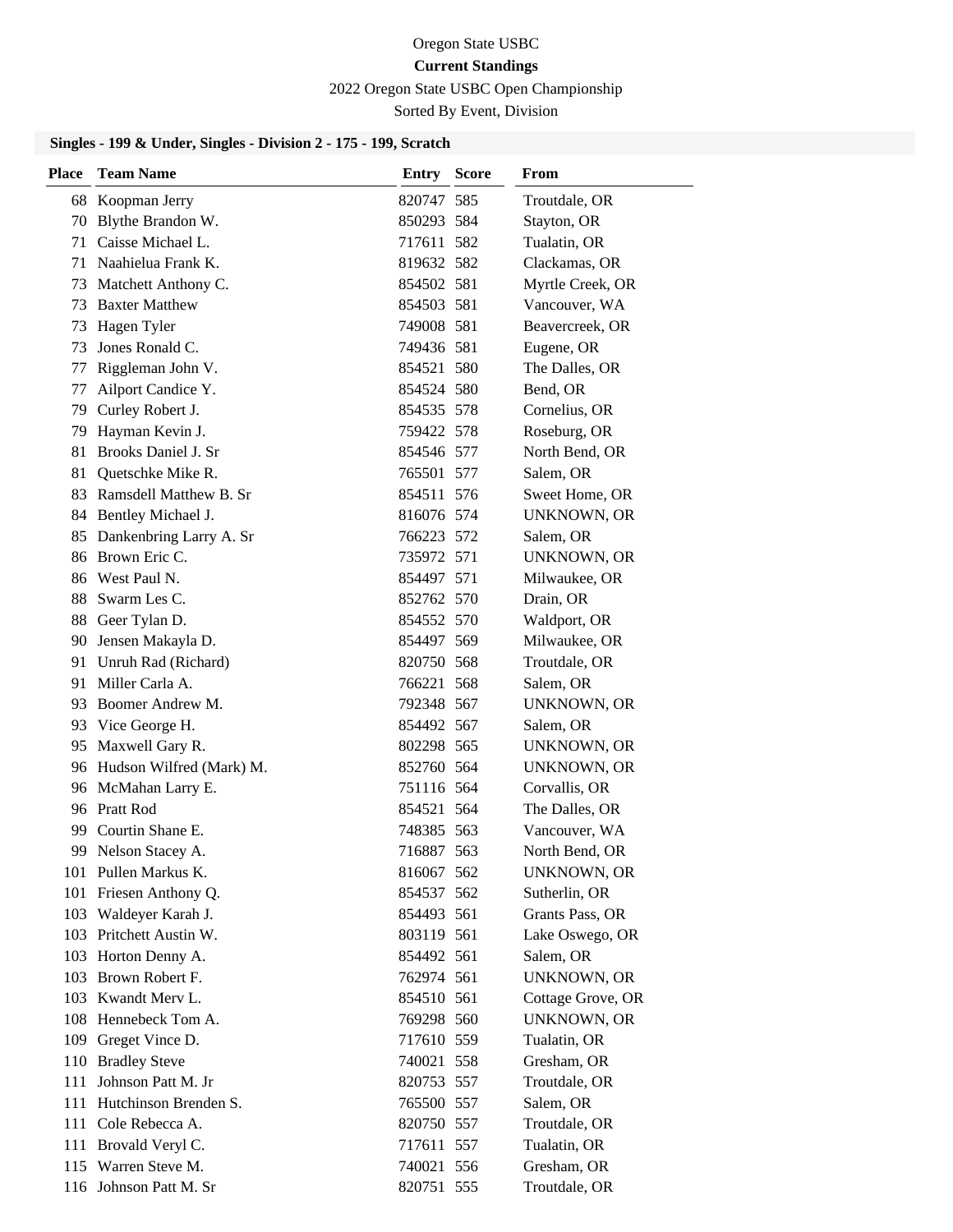#### 2022 Oregon State USBC Open Championship

Sorted By Event, Division

| <b>Place</b> | <b>Team Name</b>                  | <b>Entry Score</b> | From               |
|--------------|-----------------------------------|--------------------|--------------------|
|              | 116 Queen Joe E.                  | 838552 555         | <b>UNKNOWN, OR</b> |
|              | 118 Schaar Ronald F. Jr           | 716888 554         | North Bend, OR     |
|              | 118 Poole Ronald E.               | 766229 554         | Salem, OR          |
|              | 120 Earley Mark E.                | 765501 553         | Salem, OR          |
| 121          | Arnold John M.                    | 848391 552         | Creswell, OR       |
|              | 122 Cook Donald L.                | 735972 551         | <b>UNKNOWN, OR</b> |
|              | 123 Mihaly Edward A.              | 854503 550         | Vancouver, WA      |
|              | 124 Luangsalat Villy              | 854528 547         | Umatilla, OR       |
|              | 124 Wiser Richard L. III          | 854527 547         | Umatilla, OR       |
|              | 124 Godinho Emily                 | 766221 547         | Salem, OR          |
|              | 124 Gay Amanda G.                 | 822990 547         | UNKNOWN, OR        |
|              | 128 Guernsey Jerry K.             | 844581 546         | <b>UNKNOWN, OR</b> |
|              | 128 Orton Chuck E.                | 852398 546         | Springfield, OR    |
|              | 128 Brown David A.                | 819632 546         | Clackamas, OR      |
|              | 128 Iveans Oren                   | 854546 546         | North Bend, OR     |
|              | 132 Iseri Gregory L.              | 769342 545         | Tillamook, OR      |
|              | 132 Schuller Robert R.            | 765500 545         | Salem, OR          |
|              | 132 Eby Ken                       | 748278 545         | Vancouver, WA      |
|              | 132 Ogilvie Lonnie D.             | 766222 545         | Salem, OR          |
|              | 136 Shuman Patrick R.             | 854518 544         | Rockaway, OR       |
|              | 137 Bosse Mike                    | 854521 543         | The Dalles, OR     |
|              | 137 Buche Craig A.                | 749437 543         | Eugene, OR         |
|              | 137 Moon Sarah                    | 769305 543         | UNKNOWN, OR        |
|              | 140 Dillon Larry W.               | 802420 542         | UNKNOWN, OR        |
|              | 140 Coleman Doyle (Huck)          | 802420 542         | UNKNOWN, OR        |
|              | 140 Unger Jeff P.                 | 820757 542         | Troutdale, OR      |
|              | 140 Eby Ken                       | 740021 542         | Gresham, OR        |
|              | 144 Wyatt Anthony M.              | 854514 541         | Myrtle Creek, OR   |
|              | 145 Markielowski Mark C.          | 803693 540         | McMinnville, OR    |
|              | 146 Nelson Clarence (C.J.) J. III | 854510 539         | Cottage Grove, OR  |
|              | 147 Robinson James O.             | 762973 538         | <b>UNKNOWN, OR</b> |
|              | 148 Milburn Jeremy D.             | 838552 536         | UNKNOWN, OR        |
|              | 149 Marquart Martin H. Sr         | 837487 534         | UNKNOWN, OR        |
|              | 149 Nyborg Devante D.             | 854513 534         | Grant's Pass, OR   |
|              | 149 Wools Hannah                  | 854509 534         | Roseburg, OR       |
|              | 149 Huling Myles                  | 804730 534         | <b>UNKNOWN, OR</b> |
|              | 149 Peters Matthew A.             | 852762 534         | Drain, OR          |
|              | 154 Cogburn Ron G.                | 748547 533         | <b>UNKNOWN, OR</b> |
|              | 155 Pierce Richard L. Jr          | 854541 532         | Cottage Grove, OR  |
|              | 155 Ross Tim                      | 850869 532         | <b>UNKNOWN, OR</b> |
|              | 157 Wilson Andrew D.              | 854540 531         | Salem, OR          |
|              | 157 Jones Geoff A.                | 763338 531         | Redmond, OR        |
|              | 157 Pierce Tim                    | 814751 531         | Vancouver, WA      |
|              | 160 Herron Nancy M.               | 775053 530         | Salem, OR          |
|              | 160 Dowrey Michael A.             | 749007 530         | Beavercreek, OR    |
|              | 160 Anderson Stephen E.           | 854517 530         | Portland, OR       |
|              | 160 Blair Dale R.                 | 854548 530         | Paisley, OR        |
|              | 160 Walker Grady L.               | 762973 530         | UNKNOWN, OR        |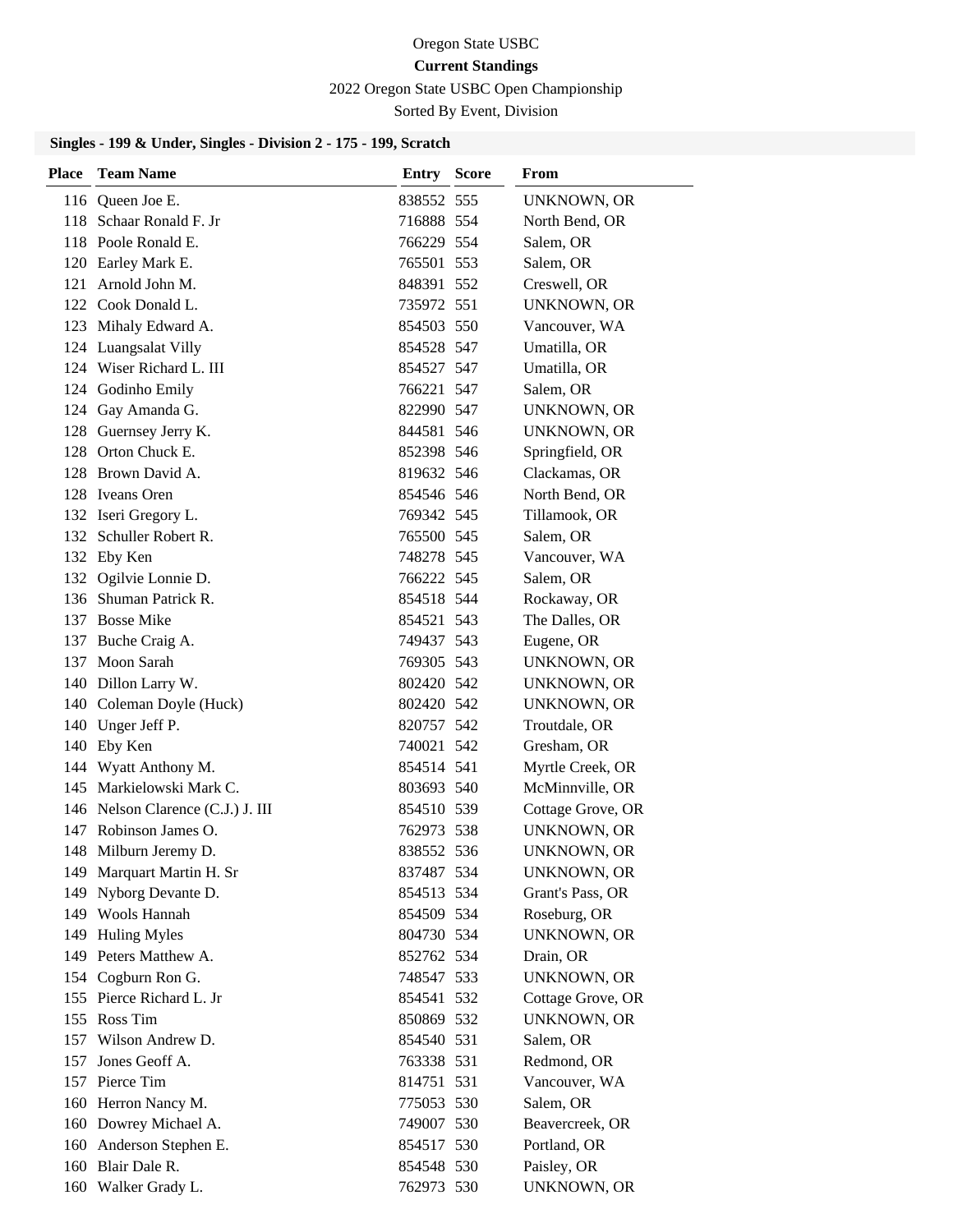#### 2022 Oregon State USBC Open Championship

Sorted By Event, Division

| <b>Place</b> | <b>Team Name</b>         | <b>Entry Score</b> | <b>From</b>        |
|--------------|--------------------------|--------------------|--------------------|
|              | 165 Polinsky Mitchell D. | 854497 529         | Milwaukee, OR      |
|              | 166 Nelson Bob M.        | 738112 528         | North Bend, OR     |
|              | 167 White Kasey J.       | 748237 526         | Vancouver, WA      |
|              | 168 Orton Chuck E.       | 852760 525         | UNKNOWN, OR        |
|              | 169 Mock Frank G.        | 844671 524         | UNKNOWN, OR        |
|              | 169 Passmore Cody A.     | 836181 524         | UNKNOWN, OR        |
|              | 169 Damewood Bill W.     | 843104 524         | UNKNOWN, OR        |
|              | 172 Thompson Jason M.    | 808727 523         | UNKNOWN, OR        |
| 173          | Rabago Aaron C.          | 854512 522         | Sweet Home, OR     |
|              | 173 Ford Dan L.          | 854535 522         | Cornelius, OR      |
|              | 175 Wyler Donald E.      | 819632 521         | Clackamas, OR      |
|              | 175 Glennie Guy J.       | 788514 521         | UNKNOWN, OR        |
|              | 177 Watson Marcus L.     | 788514 520         | UNKNOWN, OR        |
|              | 178 Holmes Barry R.      | 803693 519         | McMinnville, OR    |
|              | 178 Huynh Mike           | 748279 519         | Vancouver, WA      |
| 180          | Jelinek Anne M.          | 716887 518         | North Bend, OR     |
| 180          | <b>Stanley Tony</b>      | 824312 518         | Albany, OR         |
| 180          | Splonski Bruce A.        | 748995 518         | UNKNOWN, OR        |
|              | 183 Broeke Corey L.      | 854539 517         | Tangent, OR        |
|              | 183 Ceddia Anthony L.    | 803693 517         | McMinnville, OR    |
|              | 183 Cleveland John E.    | 759688 517         | Madras, OR         |
|              | 186 Lomax Brad A.        | 824312 516         | Albany, OR         |
|              | 186 Martin Richard L.    | 749437 516         | Eugene, OR         |
|              | 186 Booth Jim C.         | 854511 516         | Sweet Home, OR     |
|              | 186 Marruffo Jason A.    | 741779 516         | Albany, OR         |
|              | 186 Widener Bruce C.     | 769342 516         | Tillamook, OR      |
|              | 186 Huber Debbie L.      | 820749 516         | Troutdale, OR      |
|              | 186 Lemke Barry J.       | 748400 516         | UNKNOWN, OR        |
|              | 193 Stewart Gary         | 804257 513         | UNKNOWN, OR        |
|              | 194 Chabotte Mark G.     | 843575 512         | UNKNOWN, OR        |
|              | 195 Miller Shane E.      | 852762 511         | Drain, OR          |
|              | 195 Reno Jonathan D.     | 850869 511         | UNKNOWN, OR        |
|              | 197 Kephart Tim          | 817465 510         | <b>UNKNOWN, OR</b> |
|              | 198 Byers Steven B.      | 854521 508         | The Dalles, OR     |
|              | 198 Smith Matthew C.     | 717611 508         | Tualatin, OR       |
|              | 200 Alexander Larry D.   | 819087 507         | Medford, OR        |
| 201          | Campbell Joseph W.       | 748385 506         | Vancouver, WA      |
| 202          | Kragness Timothy D.      | 854512 505         | Sweet Home, OR     |
|              | 203 Woody Antonio        | 854510 504         | Cottage Grove, OR  |
|              | 203 Bendele Mark A. Jr   | 751116 504         | Corvallis, OR      |
|              | 203 Garcia Roberto       | 759688 504         | Madras, OR         |
|              | 206 Hatfield Joshua W.   | 759688 503         | Madras, OR         |
|              | 207 Tomasco Mike A.      | 819633 502         | Clackamas, OR      |
| 207          | Stinson Jack             | 765499 502         | Salem, OR          |
| 209          | Heryford William L.      | 802298 501         | <b>UNKNOWN, OR</b> |
| 209          | Drake Christopher L.     | 850869 501         | <b>UNKNOWN, OR</b> |
| 211          | Curl Jerigon L.          | 854504 499         | Toledo, OR         |
| 211          | Gitchell Brad R.         | 795244 499         | UNKNOWN, OR        |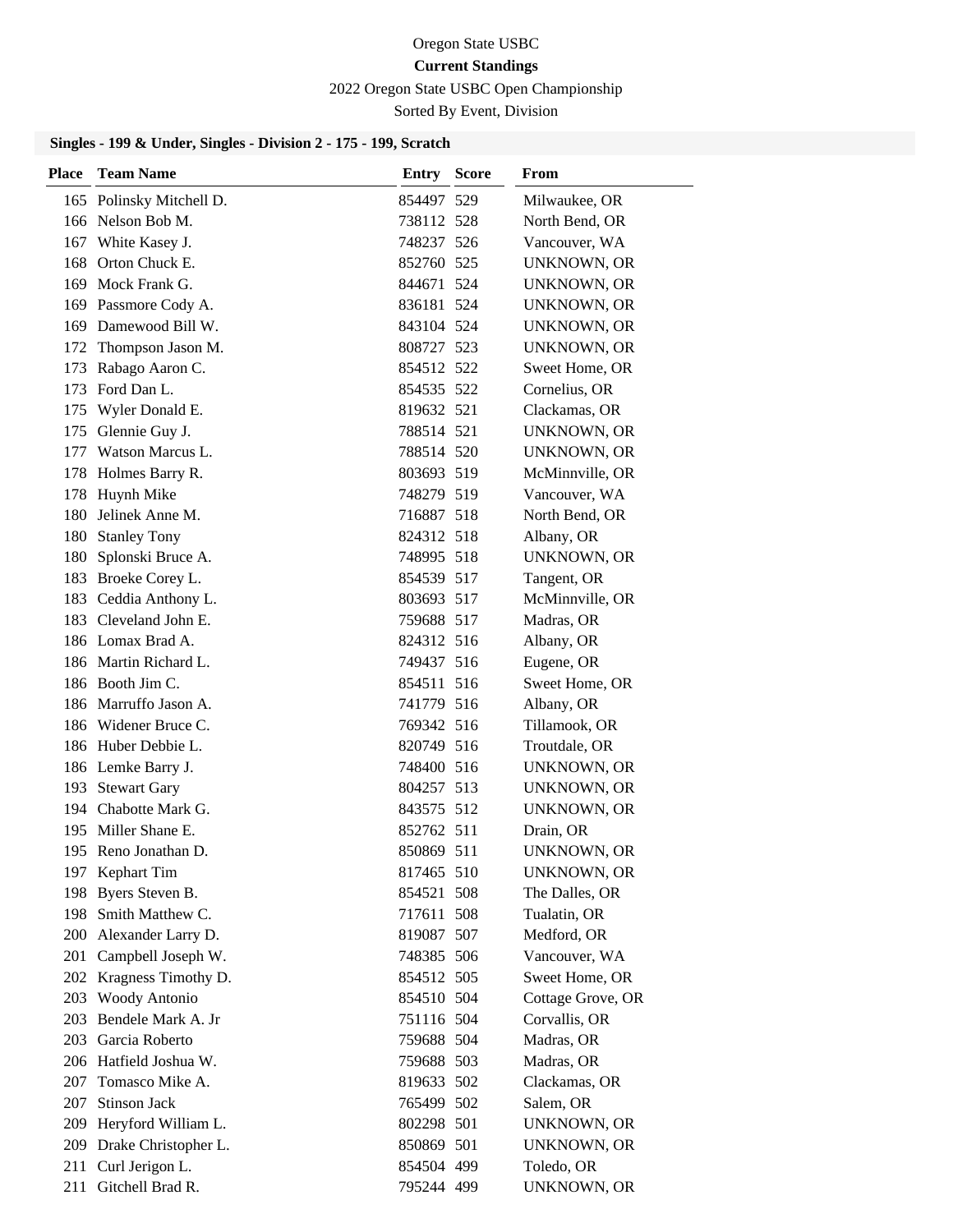#### 2022 Oregon State USBC Open Championship

Sorted By Event, Division

| Place | <b>Team Name</b>                  | <b>Entry Score</b> | From               |
|-------|-----------------------------------|--------------------|--------------------|
|       | 213 Anderson Cody S.              | 854495 498         | Florence, OR       |
|       | 213 Harada Ellen M.               | 748340 498         | Vancouver, WA      |
|       | 213 Anderson Bob D.               | 749437 498         | Eugene, OR         |
|       | 216 Hagen Mike P.                 | 749009 497         | Beavercreek, OR    |
|       | 217 Deines Brian M.               | 842050 496         | <b>UNKNOWN, OR</b> |
|       | 218 Miars Allan L.                | 818889 495         | UNKNOWN, OR        |
|       | 219 Muscus Jerry K.               | 716888 494         | North Bend, OR     |
|       | 220 Cates Suzy                    | 854509 493         | Roseburg, OR       |
|       | 221 Moore Robert M.               | 850477 491         | Roseburg, OR       |
|       | 222 White Patrick M.              | 854504 490         | Toledo, OR         |
|       | 223 DeGeer Gaylon                 | 751077 487         | Corvallis, OR      |
|       | 224 Cates Suzy                    | 759428 486         | Roseburg, OR       |
|       | 225 McDonald Don A.               | 854490 485         | UNKNOWN, OR        |
|       | 226 Foss Trevor                   | 792348 484         | <b>UNKNOWN, OR</b> |
|       | 227 Ford Robert                   | 854550 483         | Oakland, OR        |
| 227   | Burruss James A.                  | 852762 483         | Drain, OR          |
|       | 227 Enderle Lawrence A.           | 749008 483         | Beavercreek, OR    |
|       | 230 Humphrey Jordan M.            | 854541 482         | Cottage Grove, OR  |
|       | 231 Bales Kirk D.                 | 849141 481         | McMinnville, OR    |
|       | 232 Gerami Mehrdad                | 854546 480         | North Bend, OR     |
|       | 232 Laureano Katy                 | 820750 480         | Troutdale, OR      |
|       | 234 Bumanlag Daniel R.            | 765498 476         | Salem, OR          |
|       | 235 Staggenborg Rob W.            | 820754 473         | Troutdale, OR      |
|       | 236 Soeum Pha                     | 847662 469         | Pendleton, OR      |
|       | 236 Hildrith Charles B.           | 766220 469         | Salem, OR          |
|       | 236 Beeler Jared J.               | 792348 469         | UNKNOWN, OR        |
|       | 239 Zimmerman Zach D.             | 836181 468         | UNKNOWN, OR        |
|       | 240 Nieto Randall A.              | 854519 467         | Carson, WA         |
|       | 241 Parker Steven R.              | 788514 465         | <b>UNKNOWN, OR</b> |
|       | 242 Holland Edward L.             | 765498 464         | Salem, OR          |
|       | 243 Lantz James                   | 766222 463         | Salem, OR          |
|       | 244 Cornell Art (Dave) D.         | 854542 460         | Lebanon, OR        |
|       | 245 Stuhlmiller Kyla D.           | 854546 458         | North Bend, OR     |
|       | 245 Blair Michael R.              | 854548 458         | Paisley, OR        |
|       | 245 Caswell Carl A.               | 825728 458         | Eugene, OR         |
|       | 248 Peisley Robert J.             | 842050 456         | UNKNOWN, OR        |
|       | 249 Laycock Brenda K.             | 748278 455         | Vancouver, WA      |
| 250   | Tooley Steven G.                  | 854517 454         | Portland, OR       |
|       | 250 Reinhart Kenneth R.           | 854516 454         | Grants Pass, OR    |
|       | 252 Jayne Michael W.              | 762974 450         | <b>UNKNOWN, OR</b> |
|       | 253 Dickey Donnell W. Jr          | 849141 449         | McMinnville, OR    |
|       | 253 Barclay Steve D.              | 854538 449         | Roseburg, OR       |
|       | 255 Hanson John M.                | 854517 447         | Portland, OR       |
|       | 256 Davis Todd M.                 | 825728 446         | Eugene, OR         |
|       | 256 Brousseau Roger O.            | 765499 446         | Salem, OR          |
|       | 258 Whitehead Bryan               | 854490 445         | UNKNOWN, OR        |
|       | 258 Wilson Todd W.                | 854540 445         | Salem, OR          |
|       | 260 Nelson Clarence (C.J.) J. III | 852398 444         | Springfield, OR    |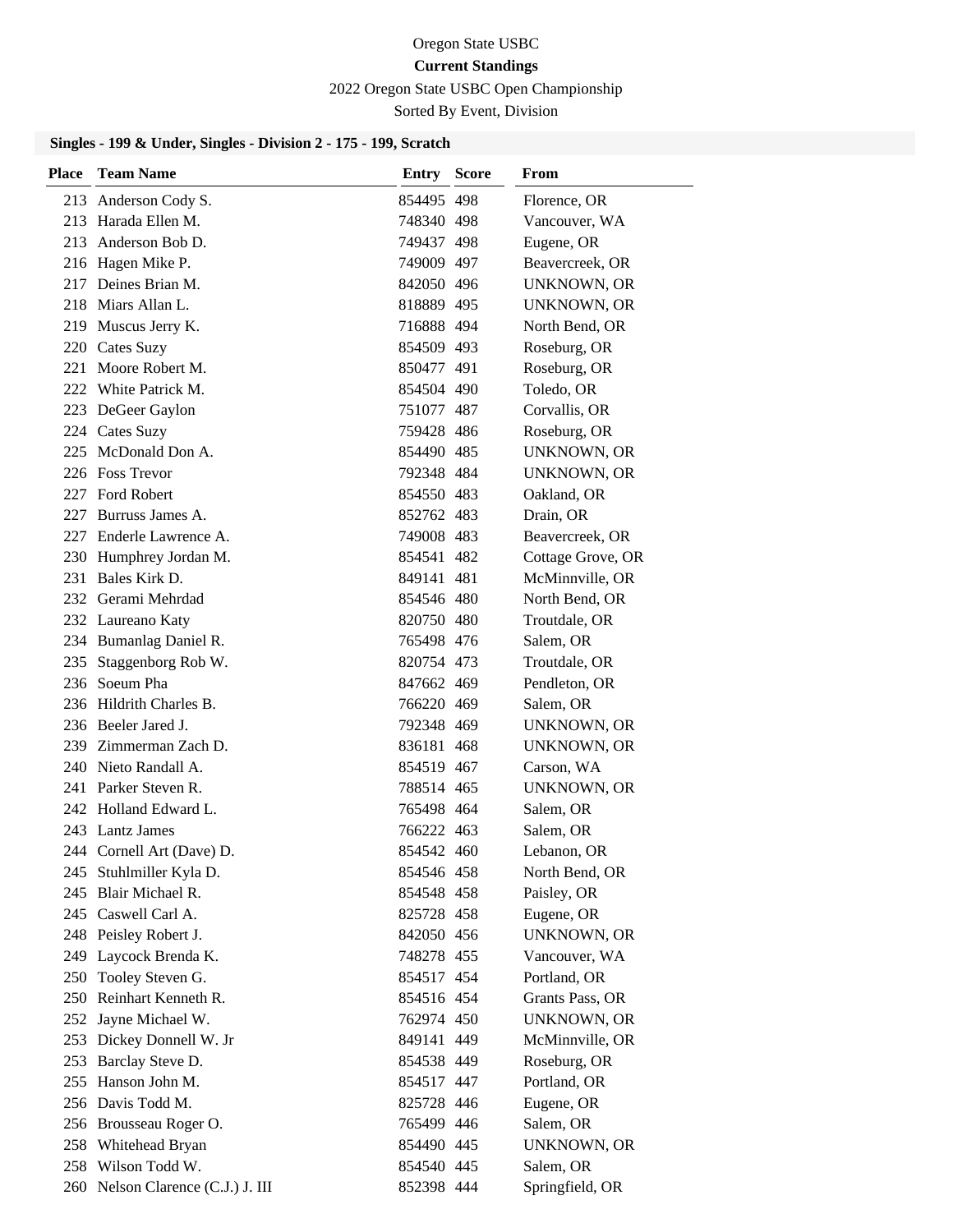2022 Oregon State USBC Open Championship

Sorted By Event, Division

| <b>Place</b> Team Name                                             | Entry      | <b>Score</b> | From               |  |  |
|--------------------------------------------------------------------|------------|--------------|--------------------|--|--|
| 260 Hyde Jason S.                                                  | 854510 444 |              | Cottage Grove, OR  |  |  |
| 262 Marquart Martin H. Sr                                          | 854504 443 |              | Toledo, OR         |  |  |
| 263 Rosenburg Ted                                                  | 854520 441 |              | The Dalles, OR     |  |  |
| 264 Kennedy Rick L.                                                | 749007 440 |              | Beavercreek, OR    |  |  |
| 265 Meyers Tim L.                                                  | 825728 434 |              | Eugene, OR         |  |  |
| 266 Van Cleave Kyle                                                | 854520 428 |              | The Dalles, OR     |  |  |
| 267 Horan Rob M.                                                   | 766229 425 |              | Salem, OR          |  |  |
| 268 Lee Jerome A.                                                  | 764858 224 |              | <b>UNKNOWN, OR</b> |  |  |
| 269 Brenner Travis                                                 | 740001 193 |              | Gresham, OR        |  |  |
| Singles - 199 & Under, Singles - Division 3 - 174 & Under, Scratch |            |              |                    |  |  |

| <b>Place</b> | <b>Team Name</b>          | <b>Entry Score</b> | From               |
|--------------|---------------------------|--------------------|--------------------|
|              | 1 Lorenz John M.          | 749386 657         | Tualatin, OR       |
|              | 2 MacPherson Braden       | 847661 624         | Pendleton, OR      |
|              | 3 Brown Dinesh            | 847661 609         | Pendleton, OR      |
|              | 4 Huff Chris R.           | 854519 607         | Carson, WA         |
|              | 4 Eby Veronica (Roni) L.  | 740021 607         | Gresham, OR        |
|              | 6 Burtenhouse Richard A.  | 836181 605         | <b>UNKNOWN, OR</b> |
| 7            | Vrooman Dean F.           | 717609 591         | Tualatin, OR       |
| 8            | Milburn Lerae M.          | 838564 575         | <b>UNKNOWN, OR</b> |
|              | 9 Eveland-Dewan Dusty R.  | 751116 570         | Corvallis, OR      |
|              | 10 Eby Veronica (Roni) L. | 748236 567         | Vancouver, WA      |
|              | 10 Draper David L.        | 854512 567         | Sweet Home, OR     |
|              | 12 Wertz Forrest J.       | 804730 566         | <b>UNKNOWN, OR</b> |
|              | 13 McMorris Michael B.    | 751077 564         | Corvallis, OR      |
|              | 14 Noland Donald L.       | 748521 561         | Roseburg, OR       |
|              | 14 Moon Karen M.          | 769305 561         | <b>UNKNOWN, OR</b> |
|              | 16 Wilson Guy D.          | 854535 560         | Cornelius, OR      |
|              | 16 Stuhlmiller Justin R.  | 854546 560         | North Bend, OR     |
|              | 18 Gibson Cody J.         | 847662 553         | Pendleton, OR      |
| 19           | Allen Don D.              | 749386 552         | Tualatin, OR       |
|              | 20 Blythe Dillon S.       | 850293 548         | Stayton, OR        |
|              | 20 Lucas James B.         | 838552 548         | <b>UNKNOWN, OR</b> |
|              | 22 Lincecum Kenneth M.    | 818889 545         | <b>UNKNOWN, OR</b> |
|              | 23 Berry Jason C.         | 837487 542         | UNKNOWN, OR        |
|              | 24 Merritt Jay (Brad) B.  | 854490 541         | <b>UNKNOWN, OR</b> |
|              | 24 Dewald Christopher L.  | 854502 541         | Myrtle Creek, OR   |
|              | 26 Tyree Greg B.          | 765501 540         | Salem, OR          |
|              | 26 Friesen Amanda         | 854537 540         | Sutherlin, OR      |
|              | 26 Dean James R.          | 846543 540         | <b>UNKNOWN, OR</b> |
|              | 29 Damewood Devin         | 843104 539         | <b>UNKNOWN, OR</b> |
|              | 30 Martinka Josh          | 762176 538         | Roseburg, OR       |
|              | 31 Swarm Lucie M.         | 852768 537         | Drain, OR          |
|              | 32 Stone Troy             | 854550 535         | Oakland, OR        |
|              | 32 Landolt Mike J.        | 816067 535         | UNKNOWN, OR        |
|              | 32 Gray Melissa           | 854500 535         | Cornelius, OR      |
|              | 32 Austin Ryan            | 854557 535         | Roseburg, OR       |
|              | 32 Fleener Jennifer J.    | 854532 535         | Dallas, OR         |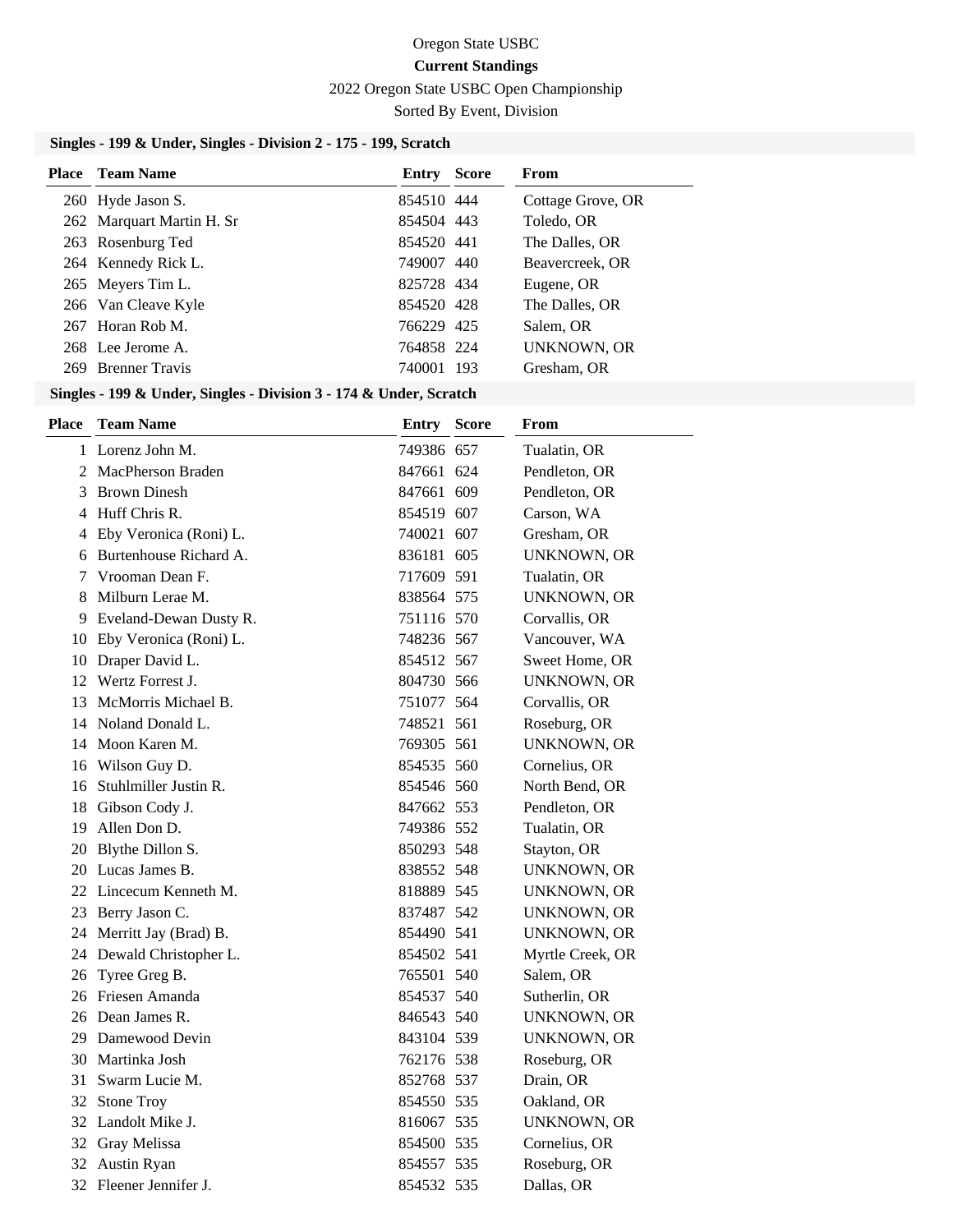#### 2022 Oregon State USBC Open Championship

Sorted By Event, Division

| <b>Place</b> | <b>Team Name</b>          | <b>Entry Score</b> | From               |
|--------------|---------------------------|--------------------|--------------------|
|              | 37 Clair Chris B.         | 843104 534         | <b>UNKNOWN, OR</b> |
|              | 38 Moss Jerome A.         | 850485 532         | Roseburg, OR       |
|              | 38 Jimenez Steffanie M.   | 844596 532         | <b>UNKNOWN, OR</b> |
|              | 40 Byers Tyson            | 854521 531         | The Dalles, OR     |
|              | 40 Lee Jody               | 843103 531         | <b>UNKNOWN, OR</b> |
|              | 42 Gardener Barrie        | 854501 530         | Cornelius, OR      |
|              | 42 Gaddis Robert B.       | 854502 530         | Myrtle Creek, OR   |
|              | 44 Gillett Harry J.       | 771146 529         | <b>UNKNOWN, OR</b> |
|              | 45 Elliott Chris T.       | 854517 528         | Portland, OR       |
|              | 46 Ramirez Jenie L.       | 748237 527         | Vancouver, WA      |
|              | 46 Klein Dwayne           | 763338 527         | Redmond, OR        |
|              | 46 Berry Pete             | 837487 527         | <b>UNKNOWN, OR</b> |
| 49           | Johnson William H. JR     | 748236 526         | Vancouver, WA      |
|              | 50 Harvey Courtney L.     | 854537 525         | Sutherlin, OR      |
| 51           | Smith Gregory B.          | 749436 524         | Eugene, OR         |
|              | 52 Cabrera David          | 748596 522         | Eugene, OR         |
|              | 53 Fischer Gary C.        | 749009 521         | Beavercreek, OR    |
|              | 53 Roig Amanda            | 854509 521         | Roseburg, OR       |
|              | 55 Widener Tracy L.       | 769342 516         | Tillamook, OR      |
|              | 56 Nowak Bob J.           | 851252 515         | Corvallis, OR      |
|              | 57 Curtin Tim             | 846543 514         | <b>UNKNOWN, OR</b> |
|              | 57 Currie Mathews         | 735972 514         | UNKNOWN, OR        |
|              | 59 Warfield Terry J.      | 837487 513         | UNKNOWN, OR        |
|              | 59 Damuth Sam             | 804730 513         | UNKNOWN, OR        |
| 61           | Klein Dwayne              | 763338 508         | Redmond, OR        |
| 61           | Koopman Kati M.           | 820748 508         | Troutdale, OR      |
| 61           | Hurliman Christine L.     | 817409 508         | Tillamook, OR      |
|              | 64 Gaddis John K.         | 854502 507         | Myrtle Creek, OR   |
|              | 64 Mounts Lance R.        | 814752 507         | <b>UNKNOWN, OR</b> |
|              | 66 Gerger Brent J.        | 741779 504         | Albany, OR         |
|              | 66 Neis Robert (Bob) L.   | 843103 504         | <b>UNKNOWN, OR</b> |
|              | 68 Carver Charles E.      | 850477 503         | Roseburg, OR       |
|              | 68 Jimenez Paul A.        | 844581 503         | UNKNOWN, OR        |
|              | 70 Brooks Larry           | 804730 502         | UNKNOWN, OR        |
|              | 70 Dunn Shawn C.          | 849141 502         | McMinnville, OR    |
|              | 72 Stucke Charles H.      | 854516 501         | Grants Pass, OR    |
| 73           | Wicks Timothy J.          | 762973 500         | <b>UNKNOWN, OR</b> |
| 73           | Parker Gerald S.          | 843103 500         | <b>UNKNOWN, OR</b> |
| 73           | Overton Kyle              | 854495 500         | Florence, OR       |
|              | 76 Irwin Dennis R.        | 854500 499         | Cornelius, OR      |
|              | 76 Alexander Wallace D.   | 795244 499         | <b>UNKNOWN, OR</b> |
|              | 76 Puckett Andrew J.      | 854532 499         | Dallas, OR         |
|              | 76 Mohr Michael E.        | 850293 499         | Stayton, OR        |
| 76           | Byrne Damian M.           | 748339 499         | Vancouver, WA      |
| 81           | Herron Darrell D.         | 775062 498         | Salem, OR          |
| 81           | <b>Barclay Dorothy Jo</b> | 854538 498         | Roseburg, OR       |
|              | 83 Cahill Conrad          | 836181 496         | <b>UNKNOWN, OR</b> |
|              | 84 Gunn Travis R.         | 766228 495         | Salem, OR          |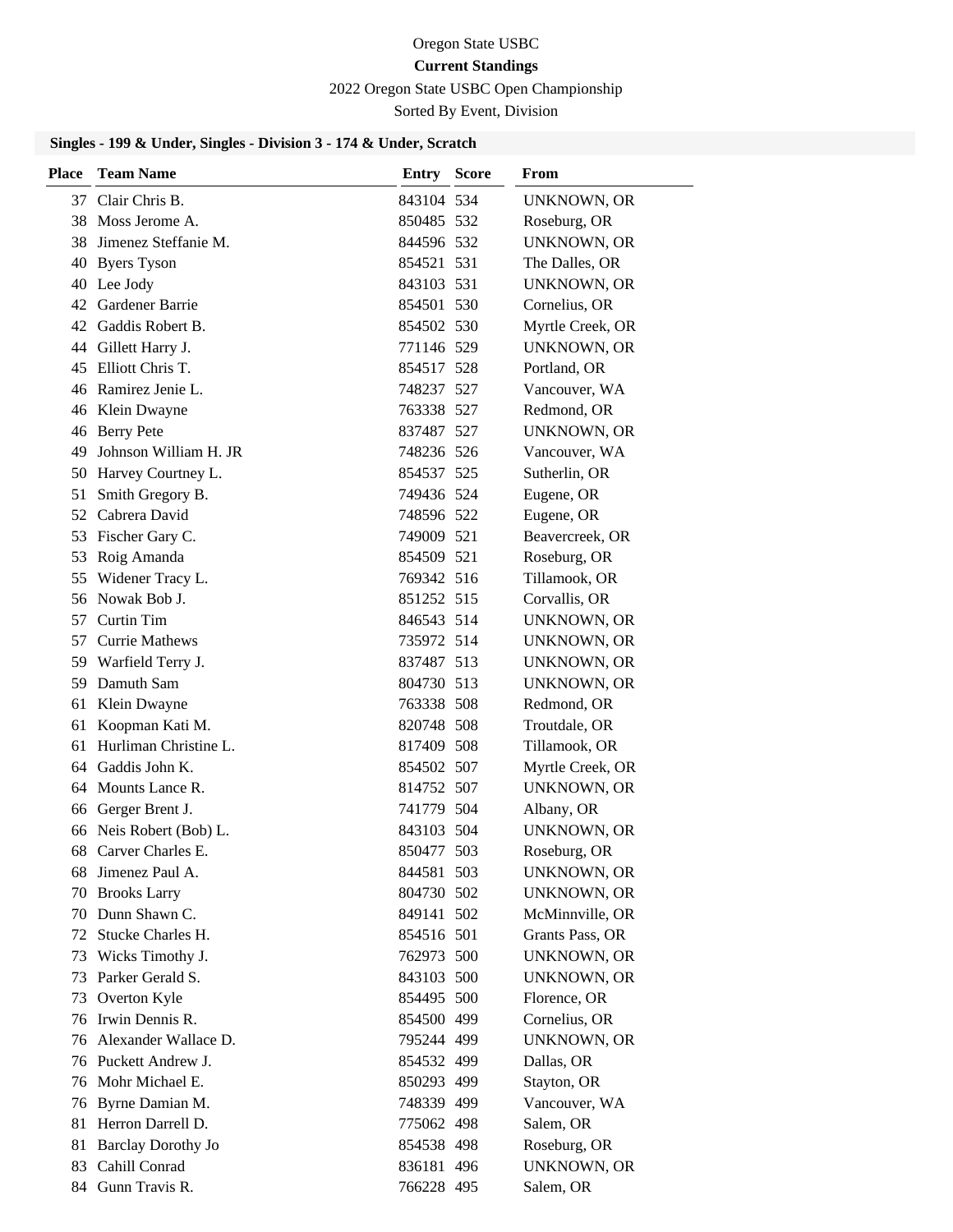2022 Oregon State USBC Open Championship

Sorted By Event, Division

| <b>Place</b> | <b>Team Name</b>           | Entry      | <b>Score</b> | From               |
|--------------|----------------------------|------------|--------------|--------------------|
|              | 85 Reinhart Randy A.       | 759422 494 |              | Roseburg, OR       |
|              | 86 Boyce Dennis W.         | 817400 493 |              | Tillamook, OR      |
|              | 87 Ellenwood Frank A.      | 849141 491 |              | McMinnville, OR    |
|              | 88 Mittelsteadt Marty      | 854550 489 |              | Oakland, OR        |
|              | 88 Ashton Robert C.        | 814752 489 |              | <b>UNKNOWN, OR</b> |
|              | 90 McClintock Jeremiah S.  | 741779 488 |              | Albany, OR         |
|              | 91 Moore Scott B.          | 842012 486 |              | Central Point, OR  |
|              | 92 Crase Jason D.          | 842050 483 |              | <b>UNKNOWN, OR</b> |
|              | 92 Lipe Cat                | 815174 483 |              | Portland, OR       |
|              | 94 Sanders Jim D. Jr       | 748400 482 |              | <b>UNKNOWN, OR</b> |
|              | 95 Berry Joni A.           | 837487 480 |              | <b>UNKNOWN, OR</b> |
|              | 96 Frazier Brandon J.      | 854495 479 |              | Florence, OR       |
|              | 97 Cruz Jerry S.           | 844581 478 |              | <b>UNKNOWN, OR</b> |
|              | 98 Kloes Richard           | 850477 477 |              | Roseburg, OR       |
|              | 98 Sanders Jim D. Sr       | 748400 477 |              | UNKNOWN, OR        |
|              | 98 McBeth Michael A. Jr    | 854510 477 |              | Cottage Grove, OR  |
|              | 98 Arellano Rick H.        | 740001 477 |              | Gresham, OR        |
|              | 98 Gerami Julene E.        | 854546 477 |              | North Bend, OR     |
|              | 103 Wilson Timothy         | 843103 476 |              | <b>UNKNOWN, OR</b> |
|              | 103 Gunn Alice A.          | 766225 476 |              | Salem, OR          |
|              | 105 Bailey Tracey G.       | 820755 474 |              | Troutdale, OR      |
|              | 106 Sheffield Joseph D.    | 816071 473 |              | <b>UNKNOWN, OR</b> |
|              | 106 Hamilton Doni          | 854502 473 |              | Myrtle Creek, OR   |
|              | 106 Babajian Denise L.     | 735976 473 |              | <b>UNKNOWN, OR</b> |
|              | 106 Kahler Laura I.        | 740021 473 |              | Gresham, OR        |
|              | 110 Durrant Thomas E.      | 759422 472 |              | Roseburg, OR       |
|              | 110 Fawbush Ricky D.       | 817400 472 |              | Tillamook, OR      |
|              | 110 Lewis Donald W.        | 854552 472 |              | Waldport, OR       |
|              | 110 Springer Raymond A. Jr | 854552 472 |              | Waldport, OR       |
|              | 114 Flores Jesus           | 854519 471 |              | Carson, WA         |
|              | 115 Carroll Nancy G.       | 775053 470 |              | Salem, OR          |
|              | 116 Blythe Rocky J. Sr     | 850293 469 |              | Stayton, OR        |
|              | 116 Galindo Henry M.       | 854536 469 |              | Cornelius, OR      |
|              | 116 Hampton Lloyd          | 843104 469 |              | <b>UNKNOWN, OR</b> |
|              | 119 Woodbeck James K.      | 818893 468 |              | <b>UNKNOWN, OR</b> |
|              | 119 Hunt Chris R.          | 766227 468 |              | Salem, OR          |
|              | 119 Brown Derek C.         | 815174 468 |              | Portland, OR       |
|              | 122 Broeke Katia           | 854539 467 |              | Tangent, OR        |
|              | 122 Kistler Lenny          | 846543 467 |              | <b>UNKNOWN, OR</b> |
| 122          | Stumper Larry E.           | 850477 467 |              | Roseburg, OR       |
|              | 125 Leonnig Thomas L.      | 817465 466 |              | <b>UNKNOWN, OR</b> |
|              | 125 Dearing Jenn           | 763328 466 |              | Redmond, OR        |
|              | 125 Ruegsegger Viki M.     | 771146 466 |              | <b>UNKNOWN, OR</b> |
|              | 128 Kennedy Patrick G.     | 846543 465 |              | <b>UNKNOWN, OR</b> |
|              | 128 Ellis Patricia L.      | 748340 465 |              | Vancouver, WA      |
|              | 130 Powaukee Easton        | 847661 464 |              | Pendleton, OR      |
|              | 130 Adams Jereme J.        | 854491 464 |              | Winchester, OR     |
|              | 130 Jackson Christina L.   | 842012 464 |              | Central Point, OR  |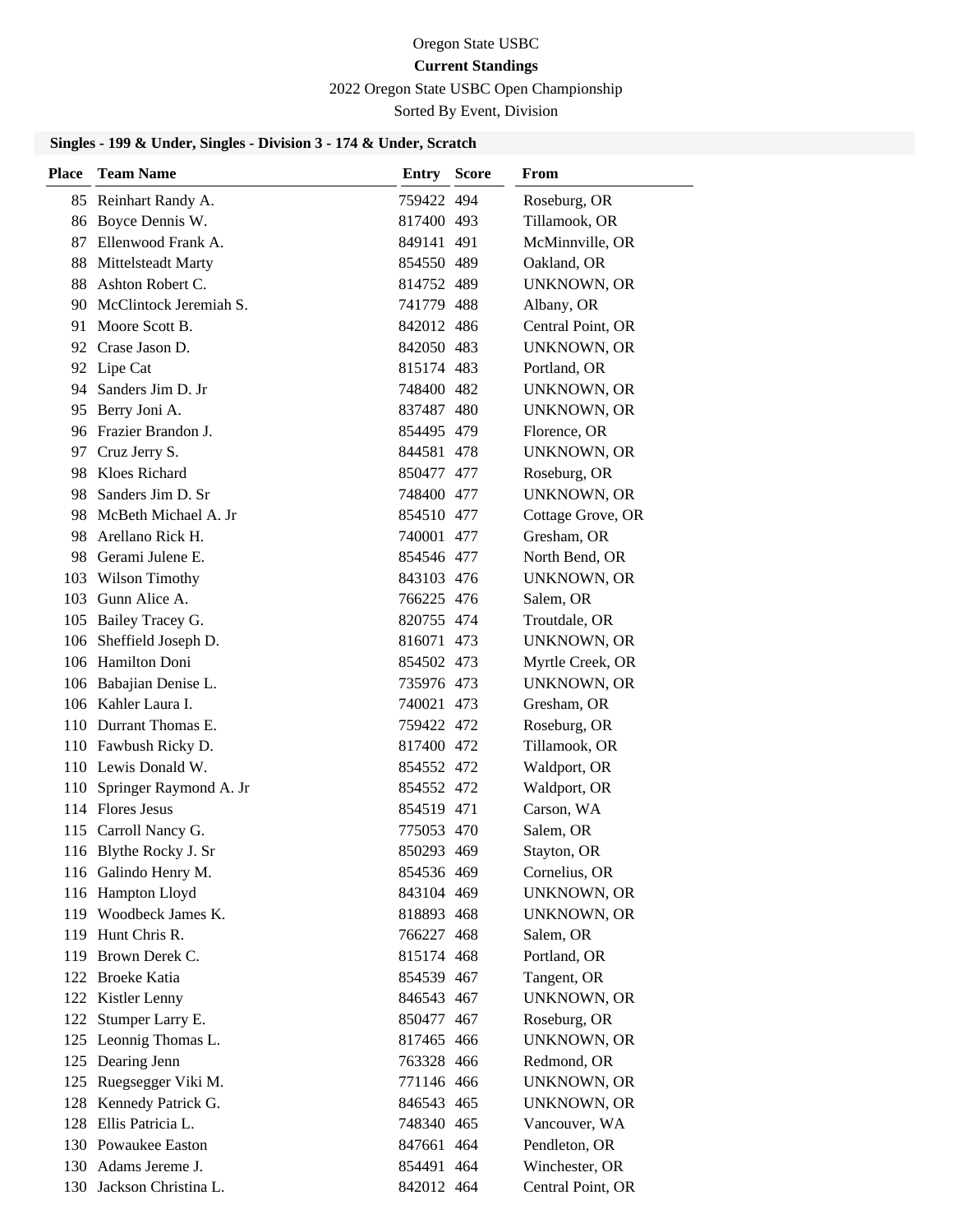2022 Oregon State USBC Open Championship

Sorted By Event, Division

| 130 Aicher Catherine M.<br>803693 464<br>McMinnville, OR<br>134 Laplante Larry D.<br>Portland, OR<br>854517 462<br>134 Sommer Lyle R.<br>Lebanon, OR<br>854542 462<br>134 Lynch Pat J.<br>Paisley, OR<br>854548 462<br>Oakland, OR<br>134 Long Robert<br>854550 462<br>138 Wise Gary G.<br>749436 461<br>Eugene, OR<br>138 Vincent Dale E.<br>844666 461<br>UNKNOWN, OR<br>138 Lorenz Philip A.<br>717609 461<br>Tualatin, OR<br>138 Frelich Peter R.<br><b>UNKNOWN, OR</b><br>748547 461<br>142 Maielua Sean K.<br>804730 460<br>UNKNOWN, OR<br>142 Dumire Delton G.<br>716888 460<br>North Bend, OR<br>144 Teal Cody A.<br>Stayton, OR<br>850293 458<br>144 Campbell Debbie S.<br>Salem, OR<br>775053 458<br>144 Hays Lee M.<br>Cornelius, OR<br>854536 458<br>144 Humphrey Trevor R.<br>854541 458<br>Cottage Grove, OR<br>144 Roberts Ruth E.<br>716887 458<br>North Bend, OR<br>149 Edwards Jerry M.<br>Salem, OR<br>765498 457<br>149 Dishon Tom R.<br>Eugene, OR<br>749436 457<br>Corvallis, OR<br>151 Solberg Steve<br>751077 456<br>152 Gill Jenny R.<br>748995 454<br><b>UNKNOWN, OR</b><br>152 Dort Jim B.<br>Corvallis, OR<br>851252 454<br>152 Hagen Timothy J.<br>749008 454<br>Beavercreek, OR<br>155 Devine Delos G.<br>808727 452<br><b>UNKNOWN, OR</b><br>156 Wilcox Harvey A.<br>762973 451<br><b>UNKNOWN, OR</b><br>156 More John D.<br>Corvallis, OR<br>751077 451<br>Vancouver, WA<br>156 Machado Melissa L.<br>748279 451<br>159 Hurley Thomas J.<br>Madras, OR<br>811979 450<br>159 Olson Michael F.<br><b>UNKNOWN, OR</b><br>748546 450<br>159 Sonne Sharrie L.<br>Tangent, OR<br>854539 450<br>162 Godfrey Leroy M.<br>Tillamook, OR<br>769342 449<br>163 Vivona Jake<br>854513 448<br>Grant's Pass, OR<br>748584 447<br><b>UNKNOWN, OR</b><br>164 Hines William E.<br>164 Towner Charles E.<br>844666 447<br>UNKNOWN, OR<br>166 Bagger Allen C.<br>854539 446<br>Tangent, OR<br>166 Wilson Larry J.<br>Tillamook, OR<br>817400 446<br>166 Chann Boren<br>Pendleton, OR<br>847661 446<br>166 LaMar Elisabeth E.<br>Salem, OR<br>775053 446<br>170 Damewood Mary V.<br>843103 445<br>UNKNOWN, OR<br>170 Sperlich Jim<br>Idleyld Park, OR<br>854515 445<br>172 Dearing Jenn<br>Redmond, OR<br>763338 444<br>Garrigan Seth J.<br><b>UNKNOWN, OR</b><br>850869 442<br>173<br>174 Miguelena John J.<br>759422 441<br>Roseburg, OR<br>175 Fox Pat<br>748546 440<br><b>UNKNOWN, OR</b><br>176 Webb Lori<br>854538 439<br>Roseburg, OR<br>176 Hurley Allen D. Sr<br>Madras, OR<br>811979 439<br>178 McDonald Lonnie D.<br>Salem, OR<br>765500 438<br>179 Hebert Sue A.<br>Eugene, OR<br>748596 437<br>765498 437 | Place | <b>Team Name</b>         | <b>Entry Score</b> | <b>From</b> |
|------------------------------------------------------------------------------------------------------------------------------------------------------------------------------------------------------------------------------------------------------------------------------------------------------------------------------------------------------------------------------------------------------------------------------------------------------------------------------------------------------------------------------------------------------------------------------------------------------------------------------------------------------------------------------------------------------------------------------------------------------------------------------------------------------------------------------------------------------------------------------------------------------------------------------------------------------------------------------------------------------------------------------------------------------------------------------------------------------------------------------------------------------------------------------------------------------------------------------------------------------------------------------------------------------------------------------------------------------------------------------------------------------------------------------------------------------------------------------------------------------------------------------------------------------------------------------------------------------------------------------------------------------------------------------------------------------------------------------------------------------------------------------------------------------------------------------------------------------------------------------------------------------------------------------------------------------------------------------------------------------------------------------------------------------------------------------------------------------------------------------------------------------------------------------------------------------------------------------------------------------------------------------------------------------------------------------------------------------------------------------------------------------------------------------------------------------------------------------------------------------------------------------------------------------------------------------------------------------------------------------------|-------|--------------------------|--------------------|-------------|
|                                                                                                                                                                                                                                                                                                                                                                                                                                                                                                                                                                                                                                                                                                                                                                                                                                                                                                                                                                                                                                                                                                                                                                                                                                                                                                                                                                                                                                                                                                                                                                                                                                                                                                                                                                                                                                                                                                                                                                                                                                                                                                                                                                                                                                                                                                                                                                                                                                                                                                                                                                                                                                    |       |                          |                    |             |
|                                                                                                                                                                                                                                                                                                                                                                                                                                                                                                                                                                                                                                                                                                                                                                                                                                                                                                                                                                                                                                                                                                                                                                                                                                                                                                                                                                                                                                                                                                                                                                                                                                                                                                                                                                                                                                                                                                                                                                                                                                                                                                                                                                                                                                                                                                                                                                                                                                                                                                                                                                                                                                    |       |                          |                    |             |
|                                                                                                                                                                                                                                                                                                                                                                                                                                                                                                                                                                                                                                                                                                                                                                                                                                                                                                                                                                                                                                                                                                                                                                                                                                                                                                                                                                                                                                                                                                                                                                                                                                                                                                                                                                                                                                                                                                                                                                                                                                                                                                                                                                                                                                                                                                                                                                                                                                                                                                                                                                                                                                    |       |                          |                    |             |
|                                                                                                                                                                                                                                                                                                                                                                                                                                                                                                                                                                                                                                                                                                                                                                                                                                                                                                                                                                                                                                                                                                                                                                                                                                                                                                                                                                                                                                                                                                                                                                                                                                                                                                                                                                                                                                                                                                                                                                                                                                                                                                                                                                                                                                                                                                                                                                                                                                                                                                                                                                                                                                    |       |                          |                    |             |
|                                                                                                                                                                                                                                                                                                                                                                                                                                                                                                                                                                                                                                                                                                                                                                                                                                                                                                                                                                                                                                                                                                                                                                                                                                                                                                                                                                                                                                                                                                                                                                                                                                                                                                                                                                                                                                                                                                                                                                                                                                                                                                                                                                                                                                                                                                                                                                                                                                                                                                                                                                                                                                    |       |                          |                    |             |
|                                                                                                                                                                                                                                                                                                                                                                                                                                                                                                                                                                                                                                                                                                                                                                                                                                                                                                                                                                                                                                                                                                                                                                                                                                                                                                                                                                                                                                                                                                                                                                                                                                                                                                                                                                                                                                                                                                                                                                                                                                                                                                                                                                                                                                                                                                                                                                                                                                                                                                                                                                                                                                    |       |                          |                    |             |
|                                                                                                                                                                                                                                                                                                                                                                                                                                                                                                                                                                                                                                                                                                                                                                                                                                                                                                                                                                                                                                                                                                                                                                                                                                                                                                                                                                                                                                                                                                                                                                                                                                                                                                                                                                                                                                                                                                                                                                                                                                                                                                                                                                                                                                                                                                                                                                                                                                                                                                                                                                                                                                    |       |                          |                    |             |
|                                                                                                                                                                                                                                                                                                                                                                                                                                                                                                                                                                                                                                                                                                                                                                                                                                                                                                                                                                                                                                                                                                                                                                                                                                                                                                                                                                                                                                                                                                                                                                                                                                                                                                                                                                                                                                                                                                                                                                                                                                                                                                                                                                                                                                                                                                                                                                                                                                                                                                                                                                                                                                    |       |                          |                    |             |
|                                                                                                                                                                                                                                                                                                                                                                                                                                                                                                                                                                                                                                                                                                                                                                                                                                                                                                                                                                                                                                                                                                                                                                                                                                                                                                                                                                                                                                                                                                                                                                                                                                                                                                                                                                                                                                                                                                                                                                                                                                                                                                                                                                                                                                                                                                                                                                                                                                                                                                                                                                                                                                    |       |                          |                    |             |
|                                                                                                                                                                                                                                                                                                                                                                                                                                                                                                                                                                                                                                                                                                                                                                                                                                                                                                                                                                                                                                                                                                                                                                                                                                                                                                                                                                                                                                                                                                                                                                                                                                                                                                                                                                                                                                                                                                                                                                                                                                                                                                                                                                                                                                                                                                                                                                                                                                                                                                                                                                                                                                    |       |                          |                    |             |
|                                                                                                                                                                                                                                                                                                                                                                                                                                                                                                                                                                                                                                                                                                                                                                                                                                                                                                                                                                                                                                                                                                                                                                                                                                                                                                                                                                                                                                                                                                                                                                                                                                                                                                                                                                                                                                                                                                                                                                                                                                                                                                                                                                                                                                                                                                                                                                                                                                                                                                                                                                                                                                    |       |                          |                    |             |
|                                                                                                                                                                                                                                                                                                                                                                                                                                                                                                                                                                                                                                                                                                                                                                                                                                                                                                                                                                                                                                                                                                                                                                                                                                                                                                                                                                                                                                                                                                                                                                                                                                                                                                                                                                                                                                                                                                                                                                                                                                                                                                                                                                                                                                                                                                                                                                                                                                                                                                                                                                                                                                    |       |                          |                    |             |
|                                                                                                                                                                                                                                                                                                                                                                                                                                                                                                                                                                                                                                                                                                                                                                                                                                                                                                                                                                                                                                                                                                                                                                                                                                                                                                                                                                                                                                                                                                                                                                                                                                                                                                                                                                                                                                                                                                                                                                                                                                                                                                                                                                                                                                                                                                                                                                                                                                                                                                                                                                                                                                    |       |                          |                    |             |
|                                                                                                                                                                                                                                                                                                                                                                                                                                                                                                                                                                                                                                                                                                                                                                                                                                                                                                                                                                                                                                                                                                                                                                                                                                                                                                                                                                                                                                                                                                                                                                                                                                                                                                                                                                                                                                                                                                                                                                                                                                                                                                                                                                                                                                                                                                                                                                                                                                                                                                                                                                                                                                    |       |                          |                    |             |
|                                                                                                                                                                                                                                                                                                                                                                                                                                                                                                                                                                                                                                                                                                                                                                                                                                                                                                                                                                                                                                                                                                                                                                                                                                                                                                                                                                                                                                                                                                                                                                                                                                                                                                                                                                                                                                                                                                                                                                                                                                                                                                                                                                                                                                                                                                                                                                                                                                                                                                                                                                                                                                    |       |                          |                    |             |
|                                                                                                                                                                                                                                                                                                                                                                                                                                                                                                                                                                                                                                                                                                                                                                                                                                                                                                                                                                                                                                                                                                                                                                                                                                                                                                                                                                                                                                                                                                                                                                                                                                                                                                                                                                                                                                                                                                                                                                                                                                                                                                                                                                                                                                                                                                                                                                                                                                                                                                                                                                                                                                    |       |                          |                    |             |
|                                                                                                                                                                                                                                                                                                                                                                                                                                                                                                                                                                                                                                                                                                                                                                                                                                                                                                                                                                                                                                                                                                                                                                                                                                                                                                                                                                                                                                                                                                                                                                                                                                                                                                                                                                                                                                                                                                                                                                                                                                                                                                                                                                                                                                                                                                                                                                                                                                                                                                                                                                                                                                    |       |                          |                    |             |
|                                                                                                                                                                                                                                                                                                                                                                                                                                                                                                                                                                                                                                                                                                                                                                                                                                                                                                                                                                                                                                                                                                                                                                                                                                                                                                                                                                                                                                                                                                                                                                                                                                                                                                                                                                                                                                                                                                                                                                                                                                                                                                                                                                                                                                                                                                                                                                                                                                                                                                                                                                                                                                    |       |                          |                    |             |
|                                                                                                                                                                                                                                                                                                                                                                                                                                                                                                                                                                                                                                                                                                                                                                                                                                                                                                                                                                                                                                                                                                                                                                                                                                                                                                                                                                                                                                                                                                                                                                                                                                                                                                                                                                                                                                                                                                                                                                                                                                                                                                                                                                                                                                                                                                                                                                                                                                                                                                                                                                                                                                    |       |                          |                    |             |
|                                                                                                                                                                                                                                                                                                                                                                                                                                                                                                                                                                                                                                                                                                                                                                                                                                                                                                                                                                                                                                                                                                                                                                                                                                                                                                                                                                                                                                                                                                                                                                                                                                                                                                                                                                                                                                                                                                                                                                                                                                                                                                                                                                                                                                                                                                                                                                                                                                                                                                                                                                                                                                    |       |                          |                    |             |
|                                                                                                                                                                                                                                                                                                                                                                                                                                                                                                                                                                                                                                                                                                                                                                                                                                                                                                                                                                                                                                                                                                                                                                                                                                                                                                                                                                                                                                                                                                                                                                                                                                                                                                                                                                                                                                                                                                                                                                                                                                                                                                                                                                                                                                                                                                                                                                                                                                                                                                                                                                                                                                    |       |                          |                    |             |
|                                                                                                                                                                                                                                                                                                                                                                                                                                                                                                                                                                                                                                                                                                                                                                                                                                                                                                                                                                                                                                                                                                                                                                                                                                                                                                                                                                                                                                                                                                                                                                                                                                                                                                                                                                                                                                                                                                                                                                                                                                                                                                                                                                                                                                                                                                                                                                                                                                                                                                                                                                                                                                    |       |                          |                    |             |
|                                                                                                                                                                                                                                                                                                                                                                                                                                                                                                                                                                                                                                                                                                                                                                                                                                                                                                                                                                                                                                                                                                                                                                                                                                                                                                                                                                                                                                                                                                                                                                                                                                                                                                                                                                                                                                                                                                                                                                                                                                                                                                                                                                                                                                                                                                                                                                                                                                                                                                                                                                                                                                    |       |                          |                    |             |
|                                                                                                                                                                                                                                                                                                                                                                                                                                                                                                                                                                                                                                                                                                                                                                                                                                                                                                                                                                                                                                                                                                                                                                                                                                                                                                                                                                                                                                                                                                                                                                                                                                                                                                                                                                                                                                                                                                                                                                                                                                                                                                                                                                                                                                                                                                                                                                                                                                                                                                                                                                                                                                    |       |                          |                    |             |
|                                                                                                                                                                                                                                                                                                                                                                                                                                                                                                                                                                                                                                                                                                                                                                                                                                                                                                                                                                                                                                                                                                                                                                                                                                                                                                                                                                                                                                                                                                                                                                                                                                                                                                                                                                                                                                                                                                                                                                                                                                                                                                                                                                                                                                                                                                                                                                                                                                                                                                                                                                                                                                    |       |                          |                    |             |
|                                                                                                                                                                                                                                                                                                                                                                                                                                                                                                                                                                                                                                                                                                                                                                                                                                                                                                                                                                                                                                                                                                                                                                                                                                                                                                                                                                                                                                                                                                                                                                                                                                                                                                                                                                                                                                                                                                                                                                                                                                                                                                                                                                                                                                                                                                                                                                                                                                                                                                                                                                                                                                    |       |                          |                    |             |
|                                                                                                                                                                                                                                                                                                                                                                                                                                                                                                                                                                                                                                                                                                                                                                                                                                                                                                                                                                                                                                                                                                                                                                                                                                                                                                                                                                                                                                                                                                                                                                                                                                                                                                                                                                                                                                                                                                                                                                                                                                                                                                                                                                                                                                                                                                                                                                                                                                                                                                                                                                                                                                    |       |                          |                    |             |
|                                                                                                                                                                                                                                                                                                                                                                                                                                                                                                                                                                                                                                                                                                                                                                                                                                                                                                                                                                                                                                                                                                                                                                                                                                                                                                                                                                                                                                                                                                                                                                                                                                                                                                                                                                                                                                                                                                                                                                                                                                                                                                                                                                                                                                                                                                                                                                                                                                                                                                                                                                                                                                    |       |                          |                    |             |
|                                                                                                                                                                                                                                                                                                                                                                                                                                                                                                                                                                                                                                                                                                                                                                                                                                                                                                                                                                                                                                                                                                                                                                                                                                                                                                                                                                                                                                                                                                                                                                                                                                                                                                                                                                                                                                                                                                                                                                                                                                                                                                                                                                                                                                                                                                                                                                                                                                                                                                                                                                                                                                    |       |                          |                    |             |
|                                                                                                                                                                                                                                                                                                                                                                                                                                                                                                                                                                                                                                                                                                                                                                                                                                                                                                                                                                                                                                                                                                                                                                                                                                                                                                                                                                                                                                                                                                                                                                                                                                                                                                                                                                                                                                                                                                                                                                                                                                                                                                                                                                                                                                                                                                                                                                                                                                                                                                                                                                                                                                    |       |                          |                    |             |
|                                                                                                                                                                                                                                                                                                                                                                                                                                                                                                                                                                                                                                                                                                                                                                                                                                                                                                                                                                                                                                                                                                                                                                                                                                                                                                                                                                                                                                                                                                                                                                                                                                                                                                                                                                                                                                                                                                                                                                                                                                                                                                                                                                                                                                                                                                                                                                                                                                                                                                                                                                                                                                    |       |                          |                    |             |
|                                                                                                                                                                                                                                                                                                                                                                                                                                                                                                                                                                                                                                                                                                                                                                                                                                                                                                                                                                                                                                                                                                                                                                                                                                                                                                                                                                                                                                                                                                                                                                                                                                                                                                                                                                                                                                                                                                                                                                                                                                                                                                                                                                                                                                                                                                                                                                                                                                                                                                                                                                                                                                    |       |                          |                    |             |
|                                                                                                                                                                                                                                                                                                                                                                                                                                                                                                                                                                                                                                                                                                                                                                                                                                                                                                                                                                                                                                                                                                                                                                                                                                                                                                                                                                                                                                                                                                                                                                                                                                                                                                                                                                                                                                                                                                                                                                                                                                                                                                                                                                                                                                                                                                                                                                                                                                                                                                                                                                                                                                    |       |                          |                    |             |
|                                                                                                                                                                                                                                                                                                                                                                                                                                                                                                                                                                                                                                                                                                                                                                                                                                                                                                                                                                                                                                                                                                                                                                                                                                                                                                                                                                                                                                                                                                                                                                                                                                                                                                                                                                                                                                                                                                                                                                                                                                                                                                                                                                                                                                                                                                                                                                                                                                                                                                                                                                                                                                    |       |                          |                    |             |
|                                                                                                                                                                                                                                                                                                                                                                                                                                                                                                                                                                                                                                                                                                                                                                                                                                                                                                                                                                                                                                                                                                                                                                                                                                                                                                                                                                                                                                                                                                                                                                                                                                                                                                                                                                                                                                                                                                                                                                                                                                                                                                                                                                                                                                                                                                                                                                                                                                                                                                                                                                                                                                    |       |                          |                    |             |
|                                                                                                                                                                                                                                                                                                                                                                                                                                                                                                                                                                                                                                                                                                                                                                                                                                                                                                                                                                                                                                                                                                                                                                                                                                                                                                                                                                                                                                                                                                                                                                                                                                                                                                                                                                                                                                                                                                                                                                                                                                                                                                                                                                                                                                                                                                                                                                                                                                                                                                                                                                                                                                    |       |                          |                    |             |
|                                                                                                                                                                                                                                                                                                                                                                                                                                                                                                                                                                                                                                                                                                                                                                                                                                                                                                                                                                                                                                                                                                                                                                                                                                                                                                                                                                                                                                                                                                                                                                                                                                                                                                                                                                                                                                                                                                                                                                                                                                                                                                                                                                                                                                                                                                                                                                                                                                                                                                                                                                                                                                    |       |                          |                    |             |
|                                                                                                                                                                                                                                                                                                                                                                                                                                                                                                                                                                                                                                                                                                                                                                                                                                                                                                                                                                                                                                                                                                                                                                                                                                                                                                                                                                                                                                                                                                                                                                                                                                                                                                                                                                                                                                                                                                                                                                                                                                                                                                                                                                                                                                                                                                                                                                                                                                                                                                                                                                                                                                    |       |                          |                    |             |
|                                                                                                                                                                                                                                                                                                                                                                                                                                                                                                                                                                                                                                                                                                                                                                                                                                                                                                                                                                                                                                                                                                                                                                                                                                                                                                                                                                                                                                                                                                                                                                                                                                                                                                                                                                                                                                                                                                                                                                                                                                                                                                                                                                                                                                                                                                                                                                                                                                                                                                                                                                                                                                    |       |                          |                    |             |
|                                                                                                                                                                                                                                                                                                                                                                                                                                                                                                                                                                                                                                                                                                                                                                                                                                                                                                                                                                                                                                                                                                                                                                                                                                                                                                                                                                                                                                                                                                                                                                                                                                                                                                                                                                                                                                                                                                                                                                                                                                                                                                                                                                                                                                                                                                                                                                                                                                                                                                                                                                                                                                    |       |                          |                    |             |
|                                                                                                                                                                                                                                                                                                                                                                                                                                                                                                                                                                                                                                                                                                                                                                                                                                                                                                                                                                                                                                                                                                                                                                                                                                                                                                                                                                                                                                                                                                                                                                                                                                                                                                                                                                                                                                                                                                                                                                                                                                                                                                                                                                                                                                                                                                                                                                                                                                                                                                                                                                                                                                    |       |                          |                    |             |
|                                                                                                                                                                                                                                                                                                                                                                                                                                                                                                                                                                                                                                                                                                                                                                                                                                                                                                                                                                                                                                                                                                                                                                                                                                                                                                                                                                                                                                                                                                                                                                                                                                                                                                                                                                                                                                                                                                                                                                                                                                                                                                                                                                                                                                                                                                                                                                                                                                                                                                                                                                                                                                    |       |                          |                    |             |
|                                                                                                                                                                                                                                                                                                                                                                                                                                                                                                                                                                                                                                                                                                                                                                                                                                                                                                                                                                                                                                                                                                                                                                                                                                                                                                                                                                                                                                                                                                                                                                                                                                                                                                                                                                                                                                                                                                                                                                                                                                                                                                                                                                                                                                                                                                                                                                                                                                                                                                                                                                                                                                    |       |                          |                    |             |
|                                                                                                                                                                                                                                                                                                                                                                                                                                                                                                                                                                                                                                                                                                                                                                                                                                                                                                                                                                                                                                                                                                                                                                                                                                                                                                                                                                                                                                                                                                                                                                                                                                                                                                                                                                                                                                                                                                                                                                                                                                                                                                                                                                                                                                                                                                                                                                                                                                                                                                                                                                                                                                    |       |                          |                    |             |
|                                                                                                                                                                                                                                                                                                                                                                                                                                                                                                                                                                                                                                                                                                                                                                                                                                                                                                                                                                                                                                                                                                                                                                                                                                                                                                                                                                                                                                                                                                                                                                                                                                                                                                                                                                                                                                                                                                                                                                                                                                                                                                                                                                                                                                                                                                                                                                                                                                                                                                                                                                                                                                    |       |                          |                    |             |
|                                                                                                                                                                                                                                                                                                                                                                                                                                                                                                                                                                                                                                                                                                                                                                                                                                                                                                                                                                                                                                                                                                                                                                                                                                                                                                                                                                                                                                                                                                                                                                                                                                                                                                                                                                                                                                                                                                                                                                                                                                                                                                                                                                                                                                                                                                                                                                                                                                                                                                                                                                                                                                    |       |                          |                    |             |
|                                                                                                                                                                                                                                                                                                                                                                                                                                                                                                                                                                                                                                                                                                                                                                                                                                                                                                                                                                                                                                                                                                                                                                                                                                                                                                                                                                                                                                                                                                                                                                                                                                                                                                                                                                                                                                                                                                                                                                                                                                                                                                                                                                                                                                                                                                                                                                                                                                                                                                                                                                                                                                    |       |                          |                    |             |
|                                                                                                                                                                                                                                                                                                                                                                                                                                                                                                                                                                                                                                                                                                                                                                                                                                                                                                                                                                                                                                                                                                                                                                                                                                                                                                                                                                                                                                                                                                                                                                                                                                                                                                                                                                                                                                                                                                                                                                                                                                                                                                                                                                                                                                                                                                                                                                                                                                                                                                                                                                                                                                    |       | 179 Dunnigan Lawrence L. |                    | Salem, OR   |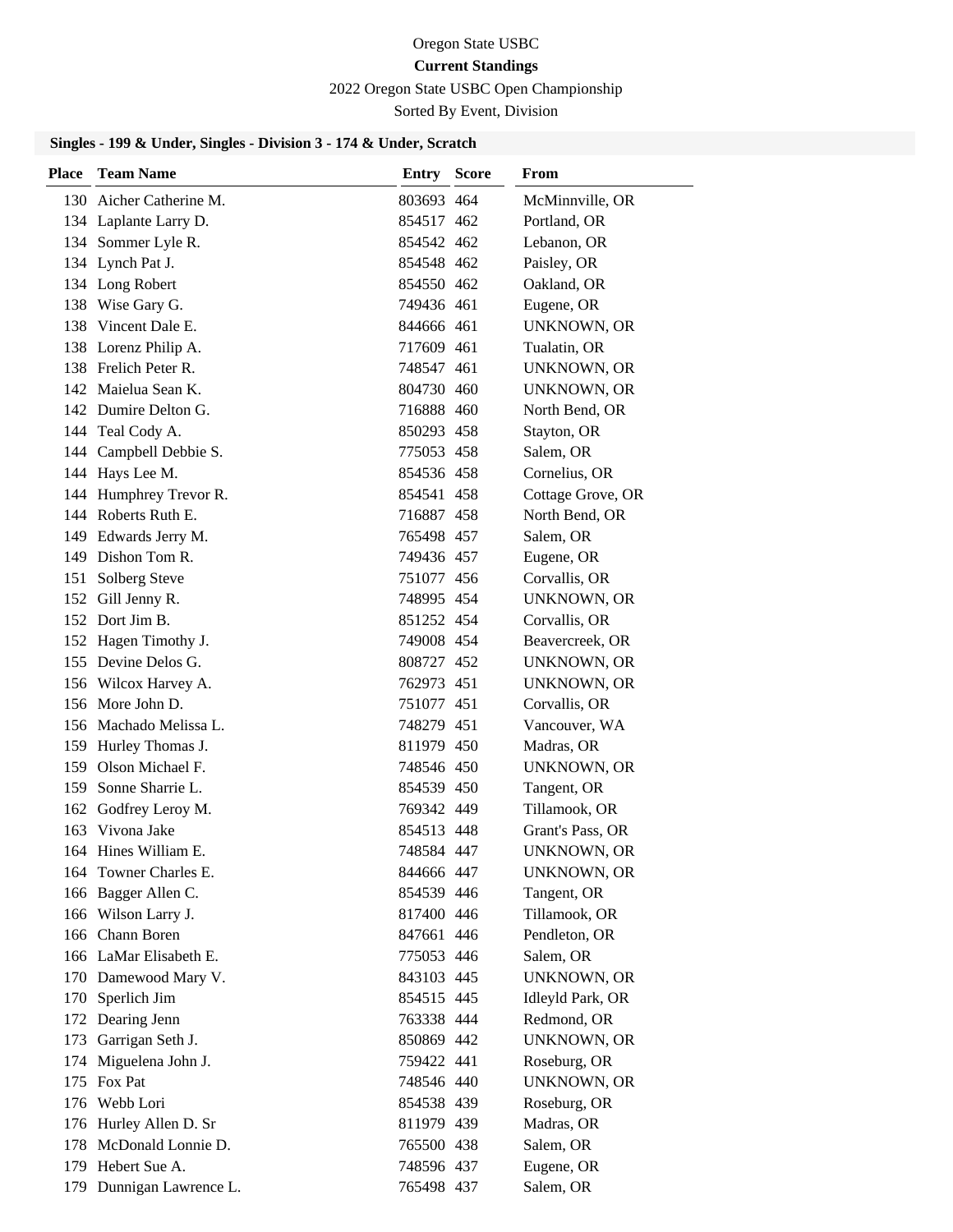#### 2022 Oregon State USBC Open Championship

Sorted By Event, Division

| <b>Place</b> | <b>Team Name</b>           | <b>Entry Score</b> | From               |
|--------------|----------------------------|--------------------|--------------------|
| 181          | Shepherd Craig             | 843104 435         | <b>UNKNOWN, OR</b> |
|              | 182 Parsons Rylee          | 854537 434         | Sutherlin, OR      |
|              | 183 Evans Lydia J.         | 763328 432         | Redmond, OR        |
|              | 183 Laughlin Heather       | 769305 432         | <b>UNKNOWN, OR</b> |
|              | 183 Widener Mark A.        | 769342 432         | Tillamook, OR      |
|              | 186 Michael Scott          | 748521 431         | Roseburg, OR       |
|              | 187 Lynch Richard T.       | 749007 430         | Beavercreek, OR    |
|              | 187 Walters Glenn P.       | 854542 430         | Lebanon, OR        |
|              | 189 Nash Dillan P.         | 748339 429         | Vancouver, WA      |
|              | 189 Gay Caleb L.           | 824312 429         | Albany, OR         |
|              | 191 Blair Tyler            | 854548 428         | Paisley, OR        |
|              | 191 Wildey John A.         | 854490 428         | <b>UNKNOWN, OR</b> |
|              | 191 Loeser Robert          | 735972 428         | <b>UNKNOWN, OR</b> |
|              | 194 Valentin Lou           | 748546 427         | UNKNOWN, OR        |
|              | 195 Skidgel Gary L.        | 844666 426         | <b>UNKNOWN, OR</b> |
|              | 195 Cain Paul J.           | 748643 426         | Eugene, OR         |
|              | 197 Dawson Roni M.         | 820756 425         | Troutdale, OR      |
|              | 198 Bishop David M.        | 748995 424         | UNKNOWN, OR        |
|              | 198 Johnson Howard         | 804257 424         | <b>UNKNOWN, OR</b> |
|              | 200 Bartlett Eddy R.       | 854500 423         | Cornelius, OR      |
|              | 201 Burdett Josh           | 854515 422         | Idleyld Park, OR   |
|              | 202 Arreola Jose J.        | 854532 421         | Dallas, OR         |
|              | 202 DeBoie Kim L.          | 854492 421         | Salem, OR          |
|              | 204 Collins Cynthia        | 748340 420         | Vancouver, WA      |
|              | 204 Friesen Amanda         | 854537 420         | Sutherlin, OR      |
|              | 204 McClung Sharon V.      | 765501 420         | Salem, OR          |
|              | 204 McClain Charles        | 748521 420         | Roseburg, OR       |
|              | 208 Mcneil Robert A.       | 749437 419         | Eugene, OR         |
|              | 208 Schriber Jordan A.     | 795244 419         | <b>UNKNOWN, OR</b> |
|              | 210 Collins Shirley J.     | 748596 418         | Eugene, OR         |
|              | 211 Ramey Trinitie         | 748340 417         | Vancouver, WA      |
|              | 211 Lynch Michael S.       | 854548 417         | Paisley, OR        |
|              | 213 Sander Bernie J.       | 817465 415         | <b>UNKNOWN, OR</b> |
|              | 213 Frelix Albert E. III   | 854548 415         | Paisley, OR        |
|              | 215 Gillett Shirley L.     | 771146 414         | UNKNOWN, OR        |
|              | 215 Meyers Ken L. Sr       | 825728 414         | Eugene, OR         |
|              | 215 Lynch Robert M.        | 765499 414         | Salem, OR          |
|              | 218 Gould Jay              | 854550 413         | Oakland, OR        |
|              | 219 Baldwin Shane M.       | 792348 412         | UNKNOWN, OR        |
|              | 220 Kramer Kenny T.        | 816067 411         | UNKNOWN, OR        |
|              | 220 Larsen Robert C.       | 769351 411         | Tillamook, OR      |
|              | 220 Crosley John           | 844581 411         | UNKNOWN, OR        |
|              | 223 Mullins Patrick H.     | 818889 410         | <b>UNKNOWN, OR</b> |
|              | 224 Niesen Jacob J.        | 740021 407         | Gresham, OR        |
|              | 224 Beebe Shirley A.       | 818889 407         | <b>UNKNOWN, OR</b> |
|              | 226 Algeciras Josie        | 775053 405         | Salem, OR          |
|              | 227 Ramsdell Matthew B. Jr | 854511 403         | Sweet Home, OR     |
|              | 228 Bryan Delanie N.       | 854536 402         | Cornelius, OR      |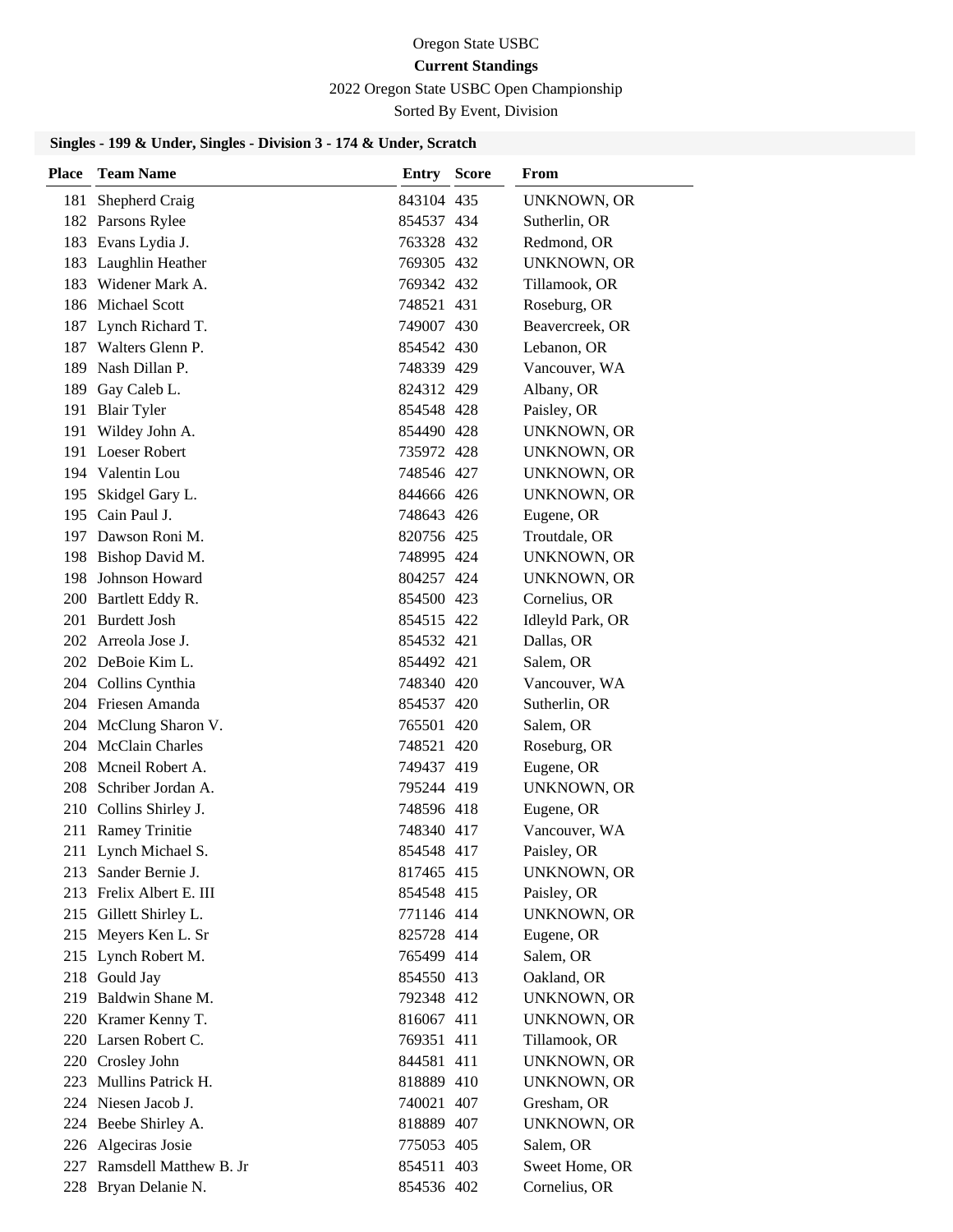2022 Oregon State USBC Open Championship

Sorted By Event, Division

| <b>Place</b> | <b>Team Name</b>            | <b>Entry Score</b> | From               |
|--------------|-----------------------------|--------------------|--------------------|
|              | 228 Macalister Stacia L.    | 818889 402         | <b>UNKNOWN, OR</b> |
|              | 228 Tyree Vicky L.          | 765501 402         | Salem, OR          |
|              | 231 Eveland-Dewan Aubrey M. | 751116 399         | Corvallis, OR      |
|              | 231 Patton Brenda L.        | 748995 399         | <b>UNKNOWN, OR</b> |
|              | 233 Stockbridge Trevor      | 836181 398         | <b>UNKNOWN, OR</b> |
|              | 233 Stockbridge Trevor      | 836189 398         | UNKNOWN, OR        |
|              | 235 McElroy Bryan           | 854491 396         | Winchester, OR     |
|              | 236 Hale Cindi S.           | 771146 395         | <b>UNKNOWN, OR</b> |
|              | 237 Wood Cecilia            | 748596 394         | Eugene, OR         |
|              | 238 Vogel Tammy L.          | 749009 393         | Beavercreek, OR    |
|              | 239 Hacker Renee E.         | 809414 392         | North Bend, OR     |
|              | 240 Ferguson Garvin K.      | 842050 390         | UNKNOWN, OR        |
|              | 240 Myers David R.          | 748995 390         | <b>UNKNOWN, OR</b> |
|              | 242 Zoesch Karen R.         | 854492 386         | Salem, OR          |
|              | 242 Barclay Rachel L.       | 854538 386         | Roseburg, OR       |
|              | 244 Iverson Amanda R.       | 748279 385         | Vancouver, WA      |
|              | 245 Bailey Michelle M.      | 820755 384         | Troutdale, OR      |
|              | 245 VanDeventer Morris      | 748521 384         | Roseburg, OR       |
|              | 247 Johansen Kirk A.        | 825732 383         | Eugene, OR         |
|              | 248 Miller Kay              | 765501 381         | Salem, OR          |
|              | 249 Hogan Hillary           | 852766 380         | Drain, OR          |
|              | 250 Nightingale William E.  | 749437 377         | Eugene, OR         |
|              | 251 Patton Dakota L.        | 749004 376         | <b>UNKNOWN, OR</b> |
|              | 252 Caswell Emerson W. Sr   | 825728 375         | Eugene, OR         |
|              | 253 Peterson Mable N.       | 748547 373         | <b>UNKNOWN, OR</b> |
|              | 254 Kelso Kris              | 854509 369         | Roseburg, OR       |
|              | 254 Cox Wayne E.            | 850477 369         | Roseburg, OR       |
|              | 256 Ramsey Chet             | 844666 368         | UNKNOWN, OR        |
|              | 257 LaTourette Thomas A.    | 816067 367         | <b>UNKNOWN, OR</b> |
|              | 257 Ward Benjamin J.        | 854519 367         | Carson, WA         |
|              | 259 Draper Shelby L.        | 854511 364         | Sweet Home, OR     |
|              | 260 Schultz Alison          | 748278 362         | Vancouver, WA      |
|              | 260 White Donna K.          | 748547 362         | UNKNOWN, OR        |
|              | 262 Dewald Melissa J.       | 854502 360         | Myrtle Creek, OR   |
|              | 262 Reynolds Mike A.        | 762973 360         | <b>UNKNOWN, OR</b> |
|              | 264 Towner Mary M.          | 844666 358         | <b>UNKNOWN, OR</b> |
|              | 265 White Kenneth K.        | 815172 356         | Portland, OR       |
| 265          | Teal Trystin W.             | 850293 356         | Stayton, OR        |
| 267          | Shelby Laura                | 740001 355         | Gresham, OR        |
| 267          | Hines Jessica C.            | 748593 355         | <b>UNKNOWN, OR</b> |
|              | 269 Bryant Marnie           | 769305 352         | <b>UNKNOWN, OR</b> |
|              | 270 Broeke Ariel S.         | 854539 351         | Tangent, OR        |
| 271          | Stevens Tyrrell A.          | 817400 350         | Tillamook, OR      |
| 271          | Davis Linda J.              | 748596 350         | Eugene, OR         |
| 273          | Shoue Robert G.             | 854501 342         | Cornelius, OR      |
| 274          | Stevenson Derrick L.        | 854516 334         | Grants Pass, OR    |
| 275          | Stanley Yaicha M.           | 824320 320         | Albany, OR         |
|              | 276 Waggoner Michelle       | 769305 273         | <b>UNKNOWN, OR</b> |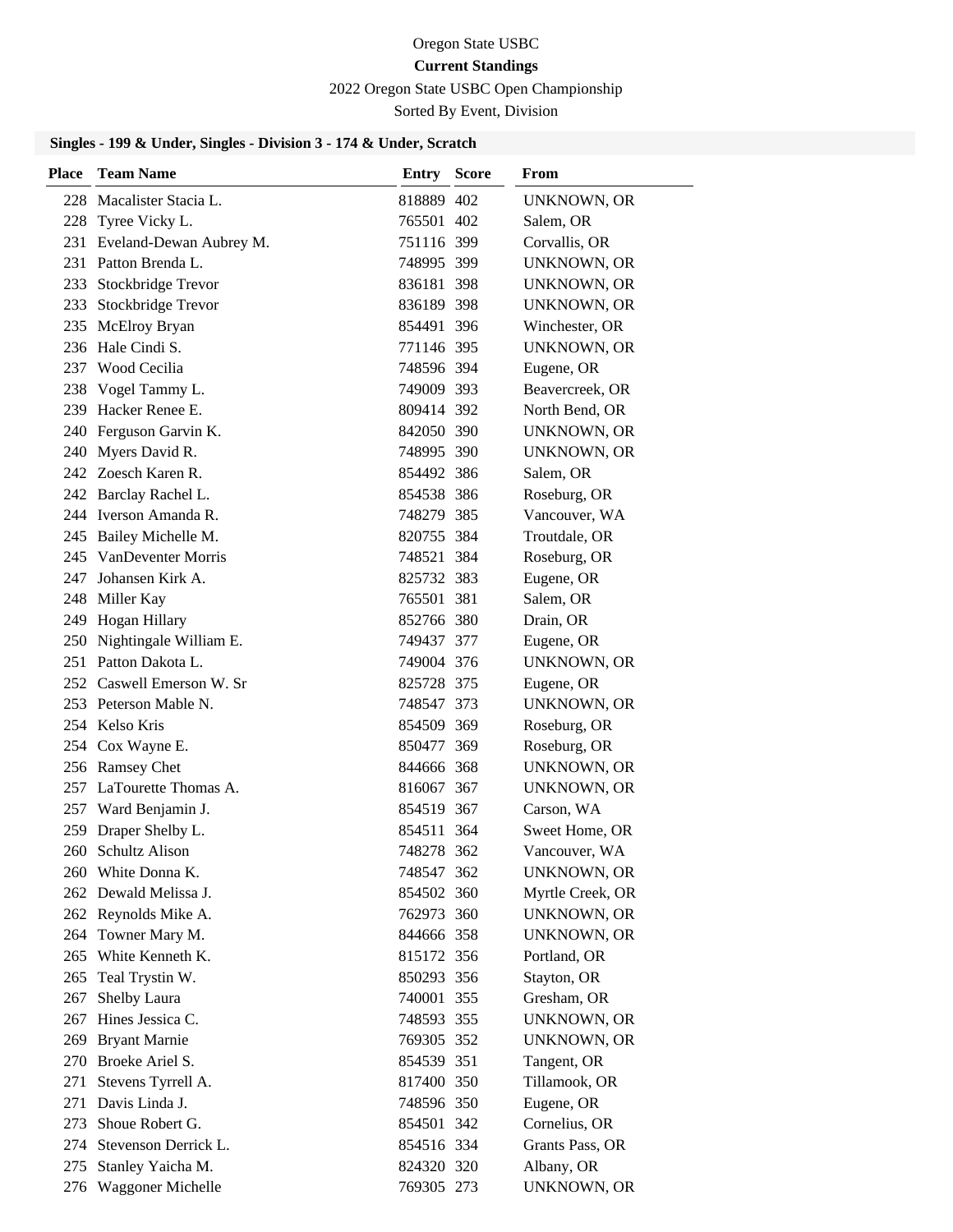#### 2022 Oregon State USBC Open Championship

Sorted By Event, Division

| Place | <b>Team Name</b>         | Entry      | <b>Score</b> | From               |
|-------|--------------------------|------------|--------------|--------------------|
|       | 1 Leggett Johnny R.      | 815171 789 |              | Portland, OR       |
|       | 2 Archuleta Jeff S.      | 765500 765 |              | Salem, OR          |
| 3     | Williams Michael B.      | 820748 741 |              | Troutdale, OR      |
|       | 4 Hasson Brandon D.      | 854501 738 |              | Cornelius, OR      |
| 5     | Henley Kevin E.          | 854547 733 |              | Chico, CA          |
|       | 6 Husted Dave            | 717996 729 |              | Milwaukee, OR      |
| 7     | Ramshaw Matt L.          | 854534 723 |              | Vancouver, WA      |
| 8     | Acosta Tanner J.         | 854525 722 |              | Terrebonne, OR     |
| 9     | Godinho Tony J.          | 766221 721 |              | Salem, OR          |
| 9     | Jackson Chris P.         | 854545 721 |              | Roseburg, OR       |
| 11    | Willard Ian R.           | 854496 716 |              | Milwaukee, OR      |
| 12    | Vogel Jordan A.          | 749009 715 |              | Beavercreek, OR    |
| 13    | Nikolas Ryan S.          | 717996 701 |              | Milwaukee, OR      |
| 14    | Winklepleck Marcus K.    | 854496 698 |              | Milwaukee, OR      |
| 15    | Dietz Frank B. Jr        | 764858 695 |              | <b>UNKNOWN, OR</b> |
|       | 16 Smith Bryon L.        | 854545 694 |              | Roseburg, OR       |
|       | 16 Lipan Joseph C.       | 854525 694 |              | Terrebonne, OR     |
|       | 18 Lathrom Scott A.      | 748584 693 |              | <b>UNKNOWN, OR</b> |
|       | 18 Grenya Mike S.        | 820749 693 |              | Troutdale, OR      |
| 20    | Brigham Lynn R.          | 717611 692 |              | Tualatin, OR       |
| 21    | Jarvis Dylan             | 748520 689 |              | Roseburg, OR       |
| 21    | Renfro Chad S.           | 848391 689 |              | Creswell, OR       |
| 23    | Long-Reiber Dallas M.    | 854528 688 |              | Umatilla, OR       |
| 24    | SANDERS ANTHONY R.       | 815171 687 |              | Portland, OR       |
| 24    | Croucher Kevin S.        | 854493 687 |              | Grants Pass, OR    |
|       | 26 Bostrom Mathew A.     | 854553 684 |              | Medford, OR        |
| 27    | Waldeyer Cameron (CJ) J. | 854523 683 |              | Eagle Point, OR    |
| 28    | Jones Brad A.            | 854544 680 |              | Creswell, OR       |
| 29    | Anderson Adrian D.       | 762176 676 |              | Roseburg, OR       |
|       | 29 Sherwood Andrew J.    | 838104 676 |              | <b>UNKNOWN, OR</b> |
| 29    | Marquart Donald D.       | 802298 676 |              | <b>UNKNOWN, OR</b> |
|       | 32 Husted Corey A.       | 717996 675 |              | Milwaukee, OR      |
| 33    | Baerman Debbie M.        | 735972 674 |              | UNKNOWN, OR        |
| 33    | <b>Olson Patrick</b>     | 843581 674 |              | <b>UNKNOWN, OR</b> |
| 35    | Wade Dieryel L. III      | 854525 673 |              | Terrebonne, OR     |
| 36    | Sallee David J.          | 851252 671 |              | Corvallis, OR      |
| 36    | Smith Michelle C.        | 854498 671 |              | Milwaukee, OR      |
| 38    | Gibson Robert C.         | 846121 670 |              | Redmond, OR        |
| 38    | Howell Timothy J.        | 854537 670 |              | Sutherlin, OR      |
| 40    | Snead Rick A.            | 762176 667 |              | Roseburg, OR       |
| 40    | Mathis Tom D.            | 848392 667 |              | Creswell, OR       |
|       | 42 Cobb Lucas R.         | 854534 664 |              | Vancouver, WA      |
| 43    | Pruitt Jared M.          | 838552 663 |              | UNKNOWN, OR        |
| 43    | DuBois David B.          | 748520 663 |              | Roseburg, OR       |
| 45    | McKay Kyle               | 854493 662 |              | Grants Pass, OR    |
| 45    | Walrath Joseph A.        | 854525 662 |              | Terrebonne, OR     |
| 45    | Larson David L.          | 854496 662 |              | Milwaukee, OR      |
| 48    | Sendelbach Brian G.      | 854547 661 |              | Chico, CA          |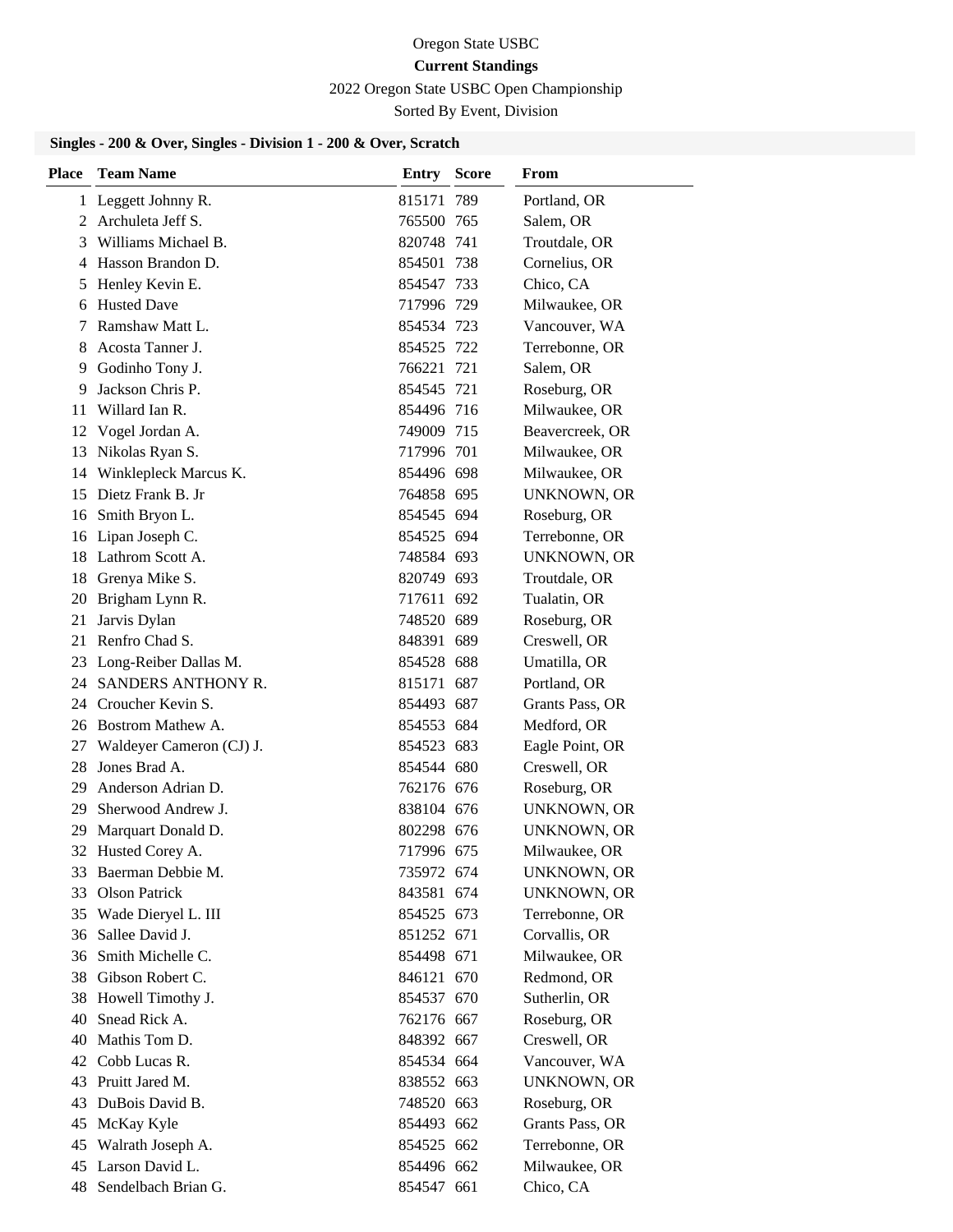#### 2022 Oregon State USBC Open Championship

Sorted By Event, Division

| Place | <b>Team Name</b>          | <b>Entry Score</b> | From               |
|-------|---------------------------|--------------------|--------------------|
| 48    | Zwicker Riley C.          | 854554 661         | Salem, OR          |
| 50    | Kepaa Kalani Jr           | 811979 660         | Madras, OR         |
| 50    | Hargrove Jerry L.         | 802298 660         | <b>UNKNOWN, OR</b> |
| 50    | Brown Cale T.             | 854525 660         | Terrebonne, OR     |
|       | 50 Bostrom Mathew A.      | 820747 660         | Troutdale, OR      |
|       | 54 Hennebeck Jon E.       | 769298 659         | <b>UNKNOWN, OR</b> |
|       | 55 Nikolas Russ A.        | 717996 658         | Milwaukee, OR      |
|       | 56 Lambert David J.       | 756398 655         | <b>UNKNOWN, OR</b> |
| 57    | Machin Bill P.            | 766220 652         | Salem, OR          |
| 57    | Sommer Jason L.           | 854542 652         | Lebanon, OR        |
|       | 59 Wyatt John W.          | 819633 651         | Clackamas, OR      |
| 60    | Bennett Levi A.           | 792348 648         | <b>UNKNOWN, OR</b> |
|       | 60 Collins Joshua         | 748385 648         | Vancouver, WA      |
| 60    | Jensen Eryk M.            | 854497 648         | Milwaukee, OR      |
| 63    | Mott Artie L.             | 820754 647         | Troutdale, OR      |
| 64    | Boyd Justin M.            | 854528 643         | Umatilla, OR       |
|       | 64 Cardoza Butch W.       | 848392 643         | Creswell, OR       |
|       | 66 Guzman-Orozco Miguel   | 854500 642         | Cornelius, OR      |
| 67    | Roth Jim P.               | 765500 639         | Salem, OR          |
| 67    | Hacker Raymond L.         | 738112 639         | North Bend, OR     |
| 69    | Menning Steve J.          | 854497 638         | Milwaukee, OR      |
| 70    | Anderson Adrian D.        | 748520 637         | Roseburg, OR       |
| 71    | Melton Joe W.             | 838552 636         | UNKNOWN, OR        |
| 71    | Bush John G. Jr           | 759422 636         | Roseburg, OR       |
| 71    | Perdue Anthony J.         | 766226 636         | Salem, OR          |
|       | 74 Stevenson Shaun D.     | 854516 635         | Grants Pass, OR    |
|       | 74 McCleary Anthony       | 854547 635         | Chico, CA          |
| 74    | Henley Zachary R.         | 854533 635         | Medford, OR        |
| 77    | <b>FOSTER DAVID</b>       | 847662 634         | Pendleton, OR      |
| 78    | Polinsky Mike J.          | 717996 633         | Milwaukee, OR      |
|       | 78 Dankenbring Brennan T. | 766228 633         | Salem, OR          |
| 80    | Milan James               | 847662 632         | Pendleton, OR      |
|       | 80 Huffman Joey P.        | 762974 632         | <b>UNKNOWN, OR</b> |
| 80    | Springman John E.         | 802372 632         | <b>UNKNOWN, OR</b> |
| 83    | Saldana III Johnny        | 854544 630         | Creswell, OR       |
| 83    | Hendrix Donald L.         | 756398 630         | <b>UNKNOWN, OR</b> |
| 85    | Arnold Skyler D.          | 848391 629         | Creswell, OR       |
| 85    | Worth Joshua D.           | 843575 629         | <b>UNKNOWN, OR</b> |
| 85    | Michaliszyn Steve         | 814751 629         | Vancouver, WA      |
| 88    | Phelps Jason H.           | 854526 626         | Corvallis, OR      |
| 88    | Dawson Brian J.           | 820751 626         | Troutdale, OR      |
| 90    | Higashihara Justin        | 815173 625         | Portland, OR       |
| 90    | Yoke Jordan P.            | 854534 625         | Vancouver, WA      |
|       | 92 DuBois David B.        | 762176 623         | Roseburg, OR       |
| 93    | King Jack A.              | 819633 622         | Clackamas, OR      |
| 93    | Curley Joseph R.          | 854535 622         | Cornelius, OR      |
| 95    | Susbauer Steve P.         | 815174 621         | Portland, OR       |
|       | 96 Lueker Gary L.         | 819087 620         | Medford, OR        |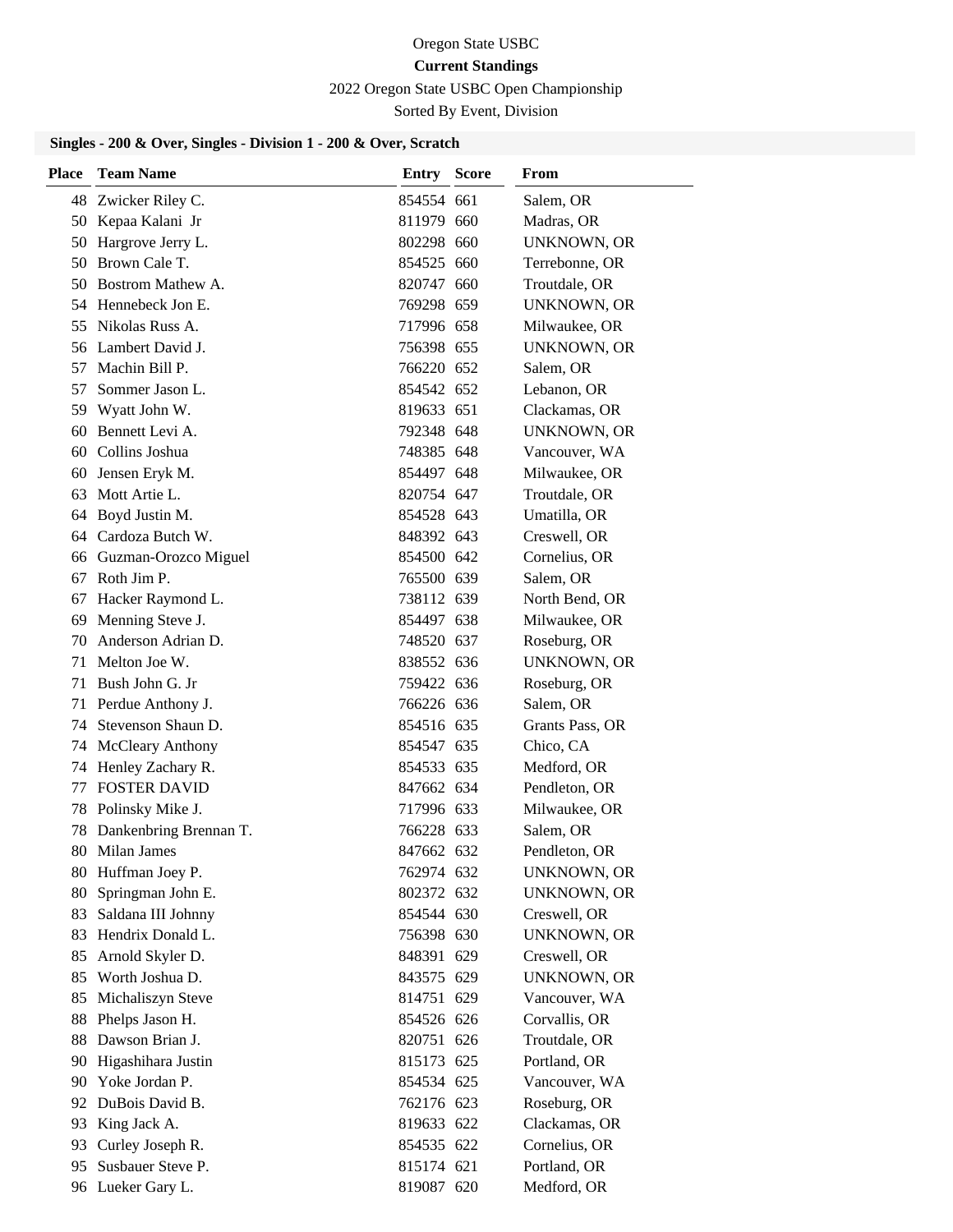#### 2022 Oregon State USBC Open Championship

Sorted By Event, Division

| Place | <b>Team Name</b>            | <b>Entry Score</b> | From               |
|-------|-----------------------------|--------------------|--------------------|
|       | 96 Murphy Michael B.        | 820754 620         | Troutdale, OR      |
|       | 98 Hollingsworth Jason A.   | 854496 619         | Milwaukee, OR      |
|       | 99 Rothauge Francis T.      | 854510 618         | Cottage Grove, OR  |
|       | 99 Hafner Greg W.           | 766223 618         | Salem, OR          |
|       | 101 Sanne Trevor N.         | 738112 617         | North Bend, OR     |
|       | 101 Cundell Toby            | 854525 617         | Terrebonne, OR     |
|       | 101 Clark Natalie R.        | 848392 617         | Creswell, OR       |
|       | 104 Gunn David F.           | 766228 616         | Salem, OR          |
|       | 105 Hines Aaron             | 847662 614         | Pendleton, OR      |
|       | 105 Schulze Ty              | 762176 614         | Roseburg, OR       |
|       | 105 Vicars Crista M.        | 854534 614         | Vancouver, WA      |
|       | 108 Triplett Bob R. Jr      | 854501 613         | Cornelius, OR      |
|       | 109 Koonz Justin C.         | 751077 612         | Corvallis, OR      |
|       | 110 Fogel James A.          | 815173 611         | Portland, OR       |
|       | 111 Massey Brian D.         | 854495 610         | Florence, OR       |
|       | 112 Calhoon Kent J.         | 815171 609         | Portland, OR       |
|       | 112 Larson Tre W.           | 854512 609         | Sweet Home, OR     |
|       | 114 Wiser Rick L. Jr        | 854527 607         | Umatilla, OR       |
|       | 114 Marchette John H.       | 717610 607         | Tualatin, OR       |
|       | 116 Clark Glenn R. Jr       | 848392 606         | Creswell, OR       |
|       | 116 Wyatt Zachary A.        | 854514 606         | Myrtle Creek, OR   |
|       | 116 Acosta Manuel J.        | 766226 606         | Salem, OR          |
|       | 119 Mason Bryan             | 843575 605         | <b>UNKNOWN, OR</b> |
|       | 119 Wodesky Eric G.         | 854527 605         | Umatilla, OR       |
|       | 119 Salinas Benny G.        | 854494 605         | Milwaukee, OR      |
|       | 122 Bloom Jeremy            | 843575 604         | <b>UNKNOWN, OR</b> |
|       | 123 Messinger Andrew R.     | 815173 602         | Portland, OR       |
|       | 123 Stone Rick C.           | 819632 602         | Clackamas, OR      |
|       | 125 Mattecheck Mark W.      | 738112 601         | North Bend, OR     |
|       | 126 Wyatt John W.           | 819633 598         | Clackamas, OR      |
|       | 127 Dankenbring Larry A. Jr | 766228 596         | Salem, OR          |
|       | 128 Craddock Rodger         | 738112 595         | North Bend, OR     |
|       | 128 Clark Joseph A.         | 748385 595         | Vancouver, WA      |
|       | 128 Buck Earl               | 759688 595         | Madras, OR         |
|       | 131 Bowman Robert L. Sr     | 854503 594         | Vancouver, WA      |
|       | 132 Hanken Mark             | 854498 593         | Milwaukee, OR      |
|       | 133 Noland Daniel A.        | 748520 592         | Roseburg, OR       |
|       | 134 Fricke Dan              | 765500 585         | Salem, OR          |
|       | 134 Johnson Alexx M.        | 820753 585         | Troutdale, OR      |
|       | 134 Leclair Roger D.        | 854496 585         | Milwaukee, OR      |
|       | 134 Miller Jeff             | 854522 585         | The Dalles, OR     |
|       | 134 Zwicker Ryan R.         | 854554 585         | Salem, OR          |
|       | 139 Milliman Jim S.         | 854498 584         | Milwaukee, OR      |
|       | 139 Murray Brian S.         | 766229 584         | Salem, OR          |
|       | 141 Grudzinski Eddie J.     | 766224 583         | Salem, OR          |
| 141   | Stone Rick C.               | 819633 583         | Clackamas, OR      |
|       | 141 West John M.            | 717996 583         | Milwaukee, OR      |
|       | 141 Adair Jeff A.           | 854544 583         | Creswell, OR       |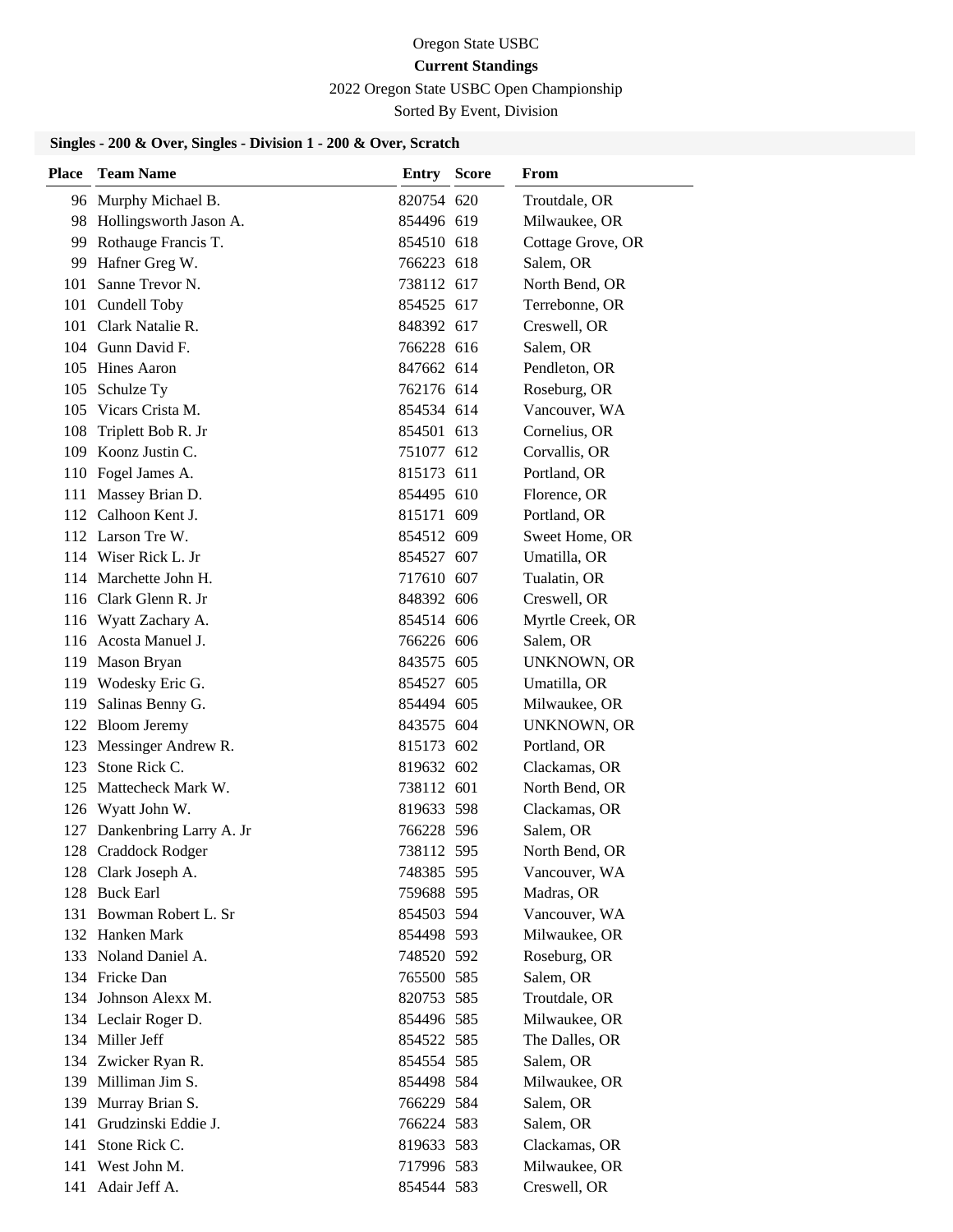# Oregon State USBC

# **Current Standings**

2022 Oregon State USBC Open Championship

Sorted By Event, Division

| Place | <b>Team Name</b>         | Entry      | <b>Score</b> | From               |
|-------|--------------------------|------------|--------------|--------------------|
|       | 145 Divers Nathan        | 815171 581 |              | Portland, OR       |
|       | 145 Schmidt Andy J.      | 766220 581 |              | Salem, OR          |
|       | 147 Docker John (Jed) E. | 854497 578 |              | Milwaukee, OR      |
|       | 148 Hyman Brandon M.     | 854494 576 |              | Milwaukee, OR      |
|       | 148 Arronson Lukas       | 820748 576 |              | Troutdale, OR      |
|       | 150 Canton Robert        | 820752 575 |              | Troutdale, OR      |
|       | 151 Ramsay Earle L.      | 815173 574 |              | Portland, OR       |
|       | 152 Ott Carl E.          | 846121 572 |              | Redmond, OR        |
|       | 152 Clark Lorenzo C.     | 748278 572 |              | Vancouver, WA      |
|       | 152 Milburn Kelly G.     | 738112 572 |              | North Bend, OR     |
|       | 152 Hodges Matt R.       | 854520 572 |              | The Dalles, OR     |
|       | 156 Shook Steve G.       | 748339 571 |              | Vancouver, WA      |
|       | 156 Smith Richard D.     | 717611 571 |              | Tualatin, OR       |
|       | 156 Southard Adam C.     | 854533 571 |              | Medford, OR        |
|       | 156 DeBogart Steve T.    | 717611 571 |              | Tualatin, OR       |
|       | 160 Clark Jordan J.      | 716887 570 |              | North Bend, OR     |
| 161   | Skorniak Daniel          | 748385 568 |              | Vancouver, WA      |
|       | 162 Hendrix Donald L.    | 748339 567 |              | Vancouver, WA      |
|       | 163 DeSordi Steven P.    | 854498 566 |              | Milwaukee, OR      |
|       | 164 McNamee Sean         | 854503 565 |              | Vancouver, WA      |
|       | 164 Ramirez Roberto A.   | 748237 565 |              | Vancouver, WA      |
|       | 166 Nelson Jerrad        | 815172 563 |              | Portland, OR       |
| 167   | Bryant Michael N.        | 717610 562 |              | Tualatin, OR       |
|       | 167 Donaldson James E.   | 766225 562 |              | Salem, OR          |
| 167   | Imhausen Rick W. III     | 854547 562 |              | Chico, CA          |
| 170   | Larsen Jon A.            | 766222 561 |              | Salem, OR          |
| 171   | <b>Tweed Mike</b>        | 765499 559 |              | Salem, OR          |
| 172   | Unger Sue E.             | 820757 554 |              | Troutdale, OR      |
|       | 172 Pirtle Shea M.       | 815171 554 |              | Portland, OR       |
|       | 174 Spellman Lynn S.     | 854522 553 |              | The Dalles, OR     |
| 175   | Shelley Jeremy S.        | 748279 552 |              | Vancouver, WA      |
|       | 175 Waldeyer Trevor S.   | 854523 552 |              | Eagle Point, OR    |
|       | 177 Deason David S.      | 854531 551 |              | Medford, OR        |
|       | 177 Susbauer Shannon M.  | 815174 551 |              | Portland, OR       |
|       | 179 Maxwell James A.     | 854528 550 |              | Umatilla, OR       |
|       | 180 Flowers Thomas D.    | 837487 549 |              | <b>UNKNOWN, OR</b> |
|       | 181 Yoakam Justin        | 854524 548 |              | Bend, OR           |
| 181   | Jenkins Michael          | 762974 548 |              | <b>UNKNOWN, OR</b> |
|       | 181 Rowe Rory P.         | 766220 548 |              | Salem, OR          |
|       | 184 Brooks Joseph L.     | 815172 547 |              | Portland, OR       |
|       | 185 Coppinger Paul M.    | 749436 545 |              | Eugene, OR         |
|       | 185 Bartel Jeff          | 854496 545 |              | Milwaukee, OR      |
|       | 187 Mitchell Andrew V.   | 848392 542 |              | Creswell, OR       |
|       | 188 Pullum Bill          | 843575 540 |              | UNKNOWN, OR        |
|       | 188 Schulze Ty           | 748521 540 |              | Roseburg, OR       |
|       | 190 Schriber Kevin       | 792352 538 |              | <b>UNKNOWN, OR</b> |
|       | 191 Moody Connor R.      | 803119 537 |              | Lake Oswego, OR    |
|       | 191 Starnes William      | 764858 537 |              | UNKNOWN, OR        |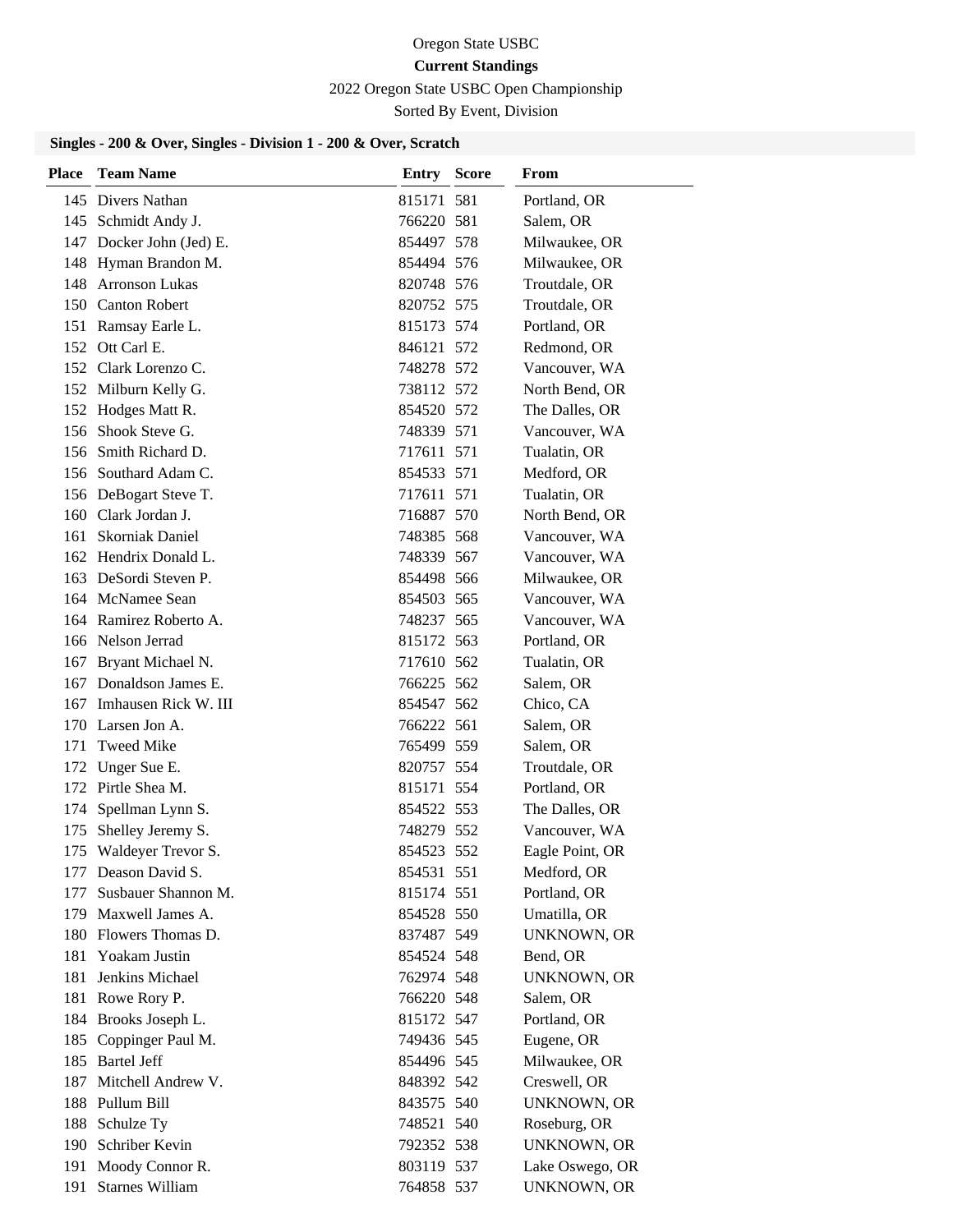2022 Oregon State USBC Open Championship

Sorted By Event, Division

# **Singles - 200 & Over, Singles - Division 1 - 200 & Over, Scratch**

| <b>Place</b> | <b>Team Name</b>           | Entry      | <b>Score</b> | From               |
|--------------|----------------------------|------------|--------------|--------------------|
|              | 191 Pedersen James E.      | 766221 537 |              | Salem, OR          |
|              | 194 Townsend Douglas D.    | 819087 536 |              | Medford, OR        |
|              | 194 Allen Benjamin J.      | 763338 536 |              | Redmond, OR        |
|              | 196 Turpin Robert (Todd)   | 854503 535 |              | Vancouver, WA      |
|              | 196 King Jack A.           | 749007 535 |              | Beavercreek, OR    |
|              | 198 Standridge Brandon M.  | 802420 534 |              | UNKNOWN, OR        |
|              | 199 Waldrop Andy W.        | 854511 533 |              | Sweet Home, OR     |
|              | 200 Marshall Anthony       | 748237 529 |              | Vancouver, WA      |
|              | 201 Ashton Robert C. III   | 814752 528 |              | <b>UNKNOWN, OR</b> |
|              | 202 Ticknor Dustin A.      | 854520 527 |              | The Dalles, OR     |
|              | 203 Barrett III William F. | 854495 526 |              | Florence, OR       |
|              | 204 Whiteis Tim            | 854544 522 |              | Creswell, OR       |
|              | 204 Curley Joshua M.       | 854524 522 |              | Bend, OR           |
|              | 206 Fick Charles A. III    | 819632 520 |              | Clackamas, OR      |
|              | 207 Robertson Tracy J.     | 854528 518 |              | Umatilla, OR       |
| 208          | Turpin Brandon T.          | 854503 515 |              | Vancouver, WA      |
| 209          | Schnebly Frank E.          | 764858 513 |              | <b>UNKNOWN, OR</b> |
|              | 210 Morris Sami R.         | 820752 512 |              | Troutdale, OR      |
|              | 211 Ries Jordan T.         | 789148 511 |              | Bend, OR           |
|              | 212 DeSantis Rich A.       | 854495 510 |              | Florence, OR       |
|              | 212 Maxwell Jimmy C.       | 854528 510 |              | Umatilla, OR       |
|              | 212 Davies Jan C.          | 819087 510 |              | Medford, OR        |
|              | 215 Ashton Robert C. III   | 814752 507 |              | <b>UNKNOWN, OR</b> |
|              | 215 Gray Michael S.        | 748339 507 |              | Vancouver, WA      |
|              | 217 Roberts Bryan P.       | 716888 505 |              | North Bend, OR     |
|              | 218 Chongway Justin T.     | 838132 502 |              | UNKNOWN, OR        |
| 219          | Tamala Jonahan W.          | 808727 499 |              | <b>UNKNOWN, OR</b> |
|              | 220 Roman Brian J.         | 848392 498 |              | Creswell, OR       |
|              | 221 Crunican Daniel J.     | 820750 496 |              | Troutdale, OR      |
|              | 222 Lorenz Nathan J.       | 854524 489 |              | Bend, OR           |
|              | 222 Evans Rod E.           | 854531 489 |              | Medford, OR        |
|              | 222 Jones Kevin(Kc) C.     | 820748 489 |              | Troutdale, OR      |
|              | 225 Vogel Robert L.        | 749009 488 |              | Beavercreek, OR    |
|              | 226 Bryant Dave W.         | 717610 486 |              | Tualatin, OR       |
|              | 227 Kleeman Andrew T.      | 854518 481 |              | Rockaway, OR       |
|              | 228 Evans Lyle T.          | 763328 476 |              | Redmond, OR        |
|              | 229 Hines Randal W.        | 748584 469 |              | <b>UNKNOWN, OR</b> |
|              | 230 Som Dahrah             | 847662 468 |              | Pendleton, OR      |
|              | 231 Galanaugh Daniel T.    | 766222 420 |              | Salem, OR          |

| <b>Place</b> | <b>Team Name</b>      | Entry        | <b>Score</b> | From           |
|--------------|-----------------------|--------------|--------------|----------------|
|              | 1 Archuleta Jeff S.   | 765500 2,303 |              | Salem, OR      |
|              | 2 Acosta Tanner J.    | 854525 2,231 |              | Terrebonne, OR |
|              | 3 Lipan Joseph C.     | 854525 2,225 |              | Terrebonne, OR |
|              | 4 Jackson Chris P.    | 854545 2,183 |              | Roseburg, OR   |
|              | 5 Willard Ian R.      | 854494 2,167 |              | Milwaukee, OR  |
|              | 6 Williams Michael B. | 820748 2,141 |              | Troutdale, OR  |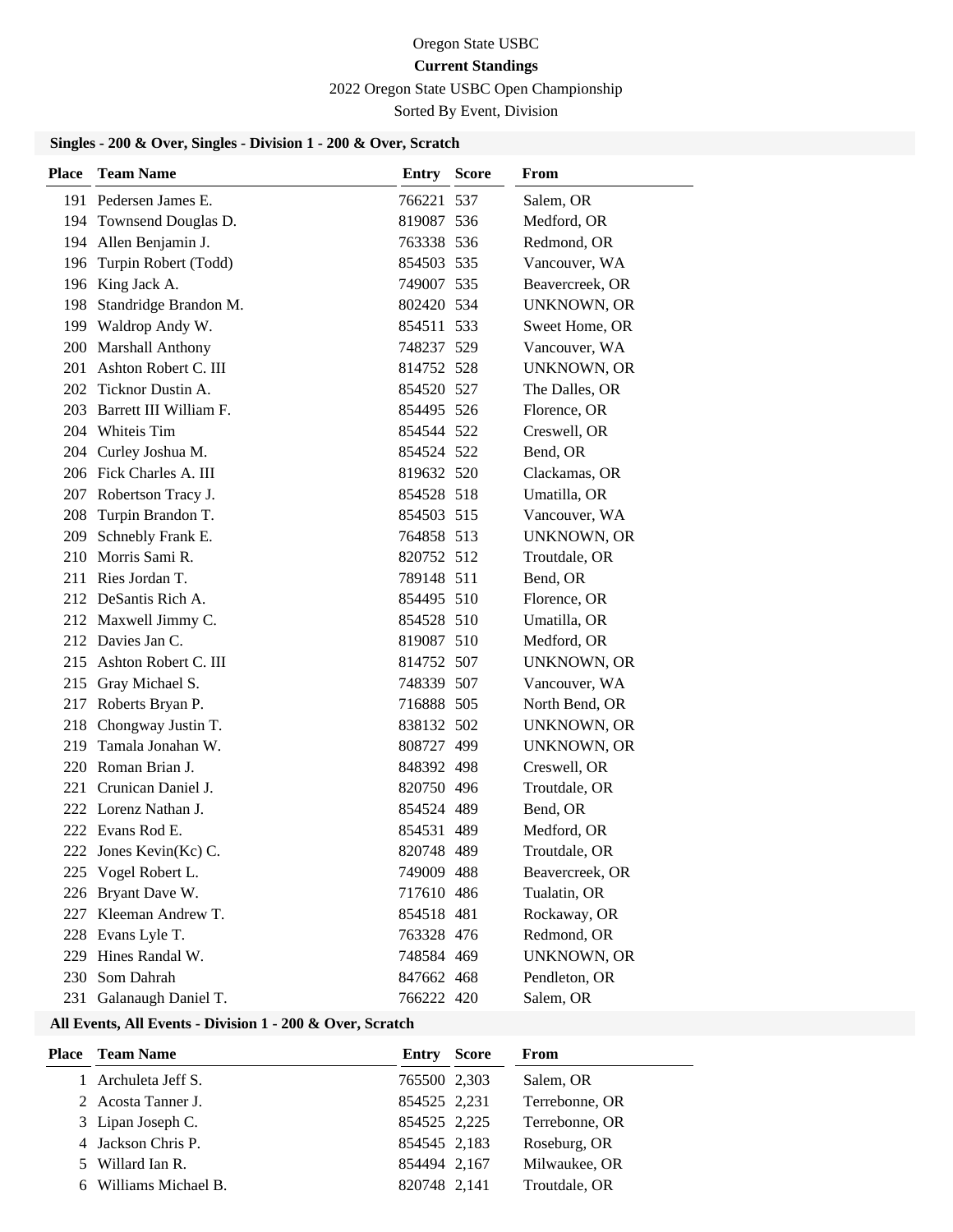2022 Oregon State USBC Open Championship

Sorted By Event, Division

| Place | <b>Team Name</b>         | <b>Entry Score</b> | <b>From</b>        |
|-------|--------------------------|--------------------|--------------------|
|       | 6 Husted Corey A.        | 717996 2,141       | Milwaukee, OR      |
| 8     | Long-Reiber Dallas M.    | 854528 2,134       | Umatilla, OR       |
|       | 9 Winklepleck Marcus K.  | 854496 2,128       | Milwaukee, OR      |
| 10    | Smith Bryon L.           | 854545 2,113       | Roseburg, OR       |
| 11    | Leggett Johnny R.        | 815171 2,106       | Portland, OR       |
|       | 12 Husted Dave           | 717996 2,098       | Milwaukee, OR      |
| 13    | Nikolas Russ A.          | 717996 2,092       | Milwaukee, OR      |
|       | 14 Machin Bill P.        | 766220 2,081       | Salem, OR          |
| 15    | Ramshaw Matt L.          | 854534 2,079       | Vancouver, WA      |
|       | 16 Hasson Brandon D.     | 854501 2,074       | Cornelius, OR      |
| 17    | SANDERS ANTHONY R.       | 815171 2,069       | Portland, OR       |
|       | 18 Lambert David J.      | 756398 2,056       | UNKNOWN, OR        |
|       | 19 Waldeyer Trevor S.    | 854523 2,053       | Eagle Point, OR    |
| 20    | Bostrom Mathew A.        | 820752 2,046       | Troutdale, OR      |
| 21    | Yoke Jordan P.           | 854534 2,033       | Vancouver, WA      |
|       | 22 Henley Kevin E.       | 854547 2,027       | Chico, CA          |
| 23    | Wyatt Zachary A.         | 854514 2,021       | Myrtle Creek, OR   |
| 24    | Jarvis Dylan             | 748520 2,017       | Roseburg, OR       |
| 24    | Waldeyer Cameron (CJ) J. | 854523 2,017       | Eagle Point, OR    |
|       | 26 West John M.          | 717996 2,013       | Milwaukee, OR      |
|       | 26 Adair Jeff A.         | 854544 2,013       | Creswell, OR       |
| 28    | Sherwood Andrew J.       | 854550 2,009       | Oakland, OR        |
|       | 29 Lueker Gary L.        | 819087 2,008       | Medford, OR        |
|       | 30 Hennebeck Jon E.      | 769298 2,003       | UNKNOWN, OR        |
| 31    | Godinho Tony J.          | 766221 1,986       | Salem, OR          |
| 32    | Snead Rick A.            | 854547 1,981       | Chico, CA          |
| 33    | Nikolas Ryan S.          | 854494 1,965       | Milwaukee, OR      |
|       | 34 Jones Brad A.         | 854544 1,964       | Creswell, OR       |
| 35    | Anderson Adrian D.       | 748520 1,958       | Roseburg, OR       |
|       | 36 Croucher Kevin S.     | 854493 1,956       | Grants Pass, OR    |
| 37    | Brown Cale T.            | 854525 1,955       | Terrebonne, OR     |
| 38    | Southard Adam C.         | 854533 1,954       | Medford, OR        |
|       | 39 Cobb Lucas R.         | 854534 1,953       | Vancouver, WA      |
| 40    | Johnson Alexx M.         | 820748 1,952       | Troutdale, OR      |
| 41    | Menning Steve J.         | 854497 1,950       | Milwaukee, OR      |
|       | 42 Renfro Chad S.        | 848391 1,948       | Creswell, OR       |
| 43    | McKay Kyle               | 854493 1,945       | Grants Pass, OR    |
| 44    | Dietz Frank B. Jr        | 764858 1,943       | <b>UNKNOWN, OR</b> |
| 45    | Roth Jim P.              | 765500 1,940       | Salem, OR          |
| 45    | Hollingsworth Jason A.   | 854496 1,940       | Milwaukee, OR      |
| 47    | Cundell Toby             | 854525 1,937       | Terrebonne, OR     |
| 48    | Polinsky Mike J.         | 717996 1,936       | Milwaukee, OR      |
|       | 49 Lathrom Scott A.      | 748584 1,931       | UNKNOWN, OR        |
| 50    | Michaliszyn Steve        | 814751 1,928       | Vancouver, WA      |
| 51    | Imhausen Rick W. III     | 854547 1,924       | Chico, CA          |
| 52    | Baerman Debbie M.        | 735972 1,923       | <b>UNKNOWN, OR</b> |
| 53    | Cardoza Butch W.         | 848391 1,914       | Creswell, OR       |
|       | 54 Wyatt John W.         | 819633 1,912       | Clackamas, OR      |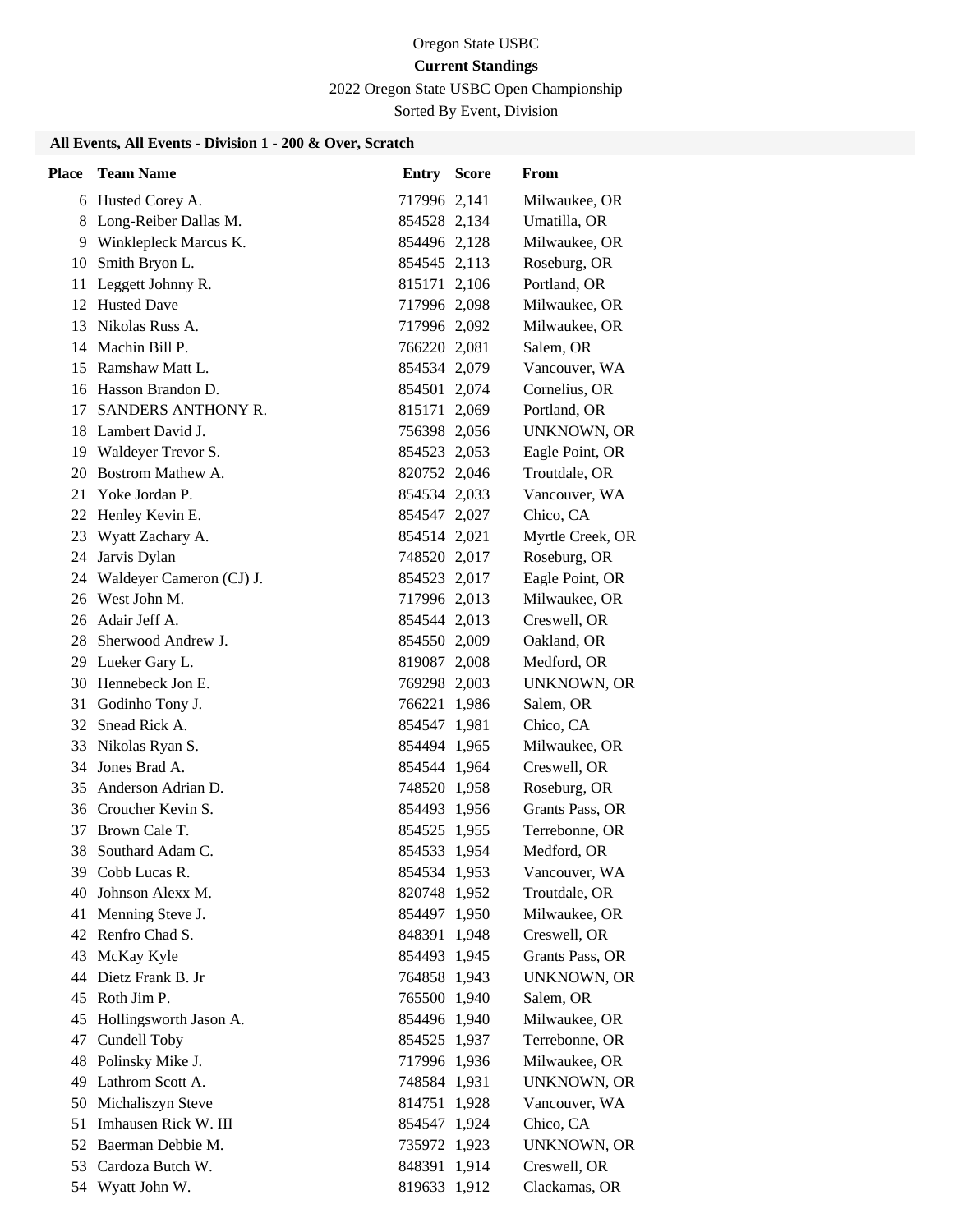2022 Oregon State USBC Open Championship

Sorted By Event, Division

| <b>Place</b> | <b>Team Name</b>          | <b>Entry Score</b> | From               |
|--------------|---------------------------|--------------------|--------------------|
| 55           | Sallee David J.           | 851252 1,911       | Corvallis, OR      |
| 56           | Vogel Jordan A.           | 749009 1,905       | Beavercreek, OR    |
| 57           | Pirtle Shea M.            | 815171 1,904       | Portland, OR       |
| 58           | Jensen Eryk M.            | 854494 1,900       | Milwaukee, OR      |
| 59           | Marquart Donald D.        | 802298 1,899       | <b>UNKNOWN, OR</b> |
| 60           | Wade Dieryel L. III       | 854524 1,898       | Bend, OR           |
| 61           | <b>Arronson Lukas</b>     | 820750 1,895       | Troutdale, OR      |
|              | 62 Hacker Raymond L.      | 809414 1,893       | North Bend, OR     |
| 63           | Clark Lorenzo C.          | 748278 1,892       | Vancouver, WA      |
| 63           | Hafner Greg W.            | 766223 1,892       | Salem, OR          |
| 65           | King Jack A.              | 749007 1,890       | Beavercreek, OR    |
| 66           | Hanken Mark               | 854498 1,889       | Milwaukee, OR      |
| 67           | Boyd Justin M.            | 854528 1,883       | Umatilla, OR       |
| 68           | <b>McCleary Anthony</b>   | 854547 1,879       | Chico, CA          |
| 69           | Mathis Tom D.             | 848392 1,877       | Creswell, OR       |
| 70           | Sanne Trevor N.           | 738112 1,876       | North Bend, OR     |
| 71           | Marchette John H.         | 717610 1,875       | Tualatin, OR       |
|              | 72 Buck Earl              | 763338 1,874       | Redmond, OR        |
| 73           | Saldana III Johnny        | 854544 1,870       | Creswell, OR       |
|              | 74 Milan James            | 847662 1,867       | Pendleton, OR      |
|              | 75 Larson David L.        | 854498 1,866       | Milwaukee, OR      |
|              | 75 Grenya Mike S.         | 820752 1,866       | Troutdale, OR      |
| 77           | Milburn Kelly G.          | 738112 1,862       | North Bend, OR     |
| 78           | Smith Michelle C.         | 854498 1,861       | Milwaukee, OR      |
| 79           | Gunn David F.             | 766225 1,860       | Salem, OR          |
| 79           | Murray Brian S.           | 766220 1,860       | Salem, OR          |
| 81           | Divers Nathan             | 815171 1,859       | Portland, OR       |
|              | 82 Walrath Joseph A.      | 854525 1,857       | Terrebonne, OR     |
| 83           | Worth Joshua D.           | 843575 1,847       | <b>UNKNOWN, OR</b> |
|              | 84 Clark Natalie R.       | 848392 1,846       | Creswell, OR       |
| 84           | Brigham Lynn R.           | 717611 1,846       | Tualatin, OR       |
|              | 86 Milliman Jim S.        | 854498 1,845       | Milwaukee, OR      |
| 87           | Maxwell James A.          | 854528 1,844       | Umatilla, OR       |
| 88           | Hendrix Donald L.         | 748339 1,842       | Vancouver, WA      |
|              | 89 Larsen Jon A.          | 766222 1,837       | Salem, OR          |
|              | 90 Brooks Joseph L.       | 815173 1,831       | Portland, OR       |
| 91           | Pruitt Jared M.           | 838552 1,826       | <b>UNKNOWN, OR</b> |
| 92.          | Sendelbach Brian G.       | 854547 1,825       | Chico, CA          |
| 93           | Arnold Skyler D.          | 848392 1,824       | Creswell, OR       |
|              | 94 Clark Jordan J.        | 716887 1,822       | North Bend, OR     |
|              | 95 Susbauer Steve P.      | 815174 1,819       | Portland, OR       |
|              | 95 DeSordi Steven P.      | 854498 1,819       | Milwaukee, OR      |
|              | 97 Whiteis Tim            | 854544 1,818       | Creswell, OR       |
|              | 98 Dankenbring Brennan T. | 766223 1,817       | Salem, OR          |
|              | 99 Perdue Anthony J.      | 766226 1,815       | Salem, OR          |
| 100          | Mott Artie L.             | 820754 1,808       | Troutdale, OR      |
| 101          | <b>Hines Aaron</b>        | 847662 1,806       | Pendleton, OR      |
|              | 102 Schulze Ty            | 748521 1,803       | Roseburg, OR       |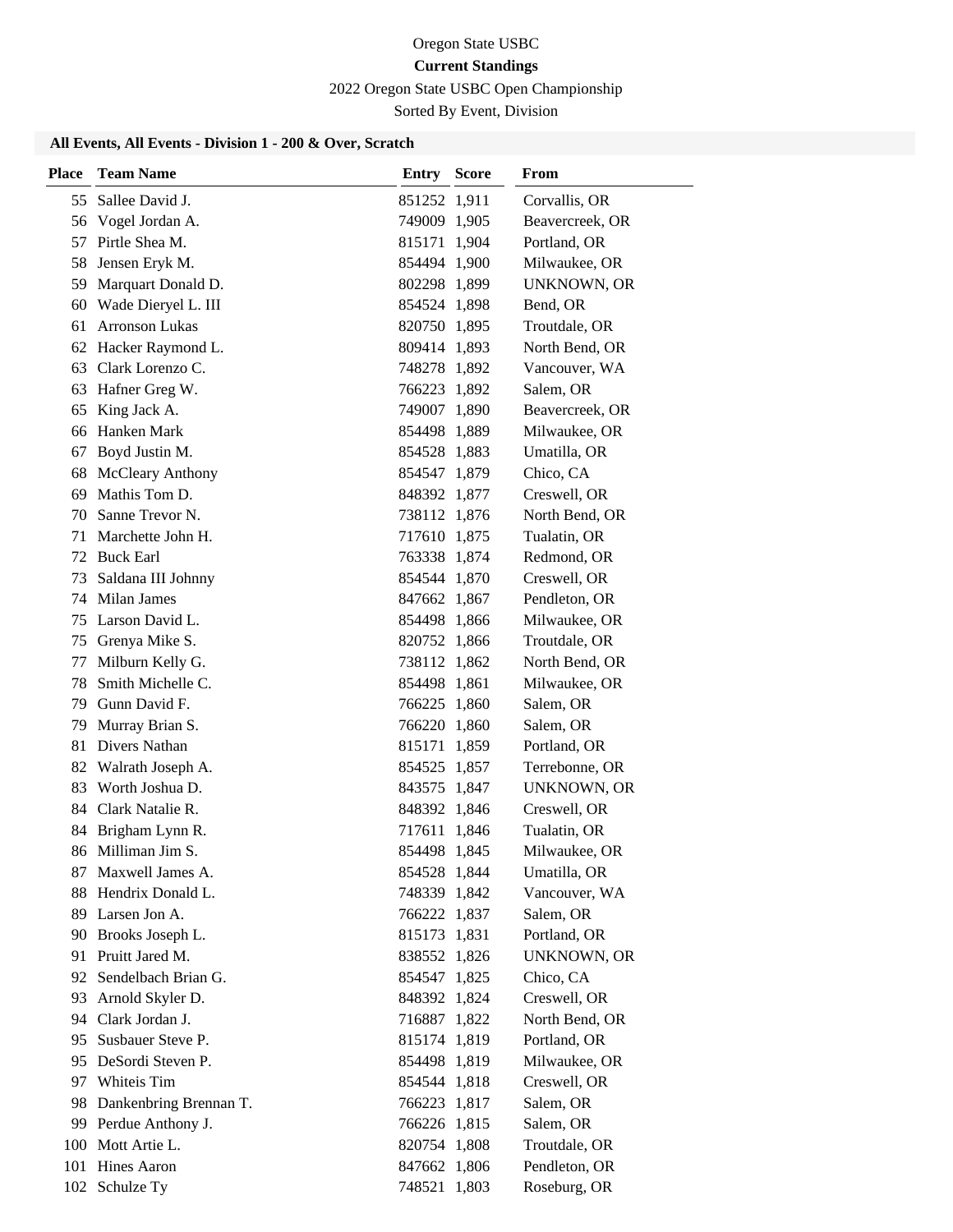2022 Oregon State USBC Open Championship

Sorted By Event, Division

| Place | <b>Team Name</b>            | <b>Entry Score</b> | From            |
|-------|-----------------------------|--------------------|-----------------|
|       | 103 Canton Robert           | 820752 1,800       | Troutdale, OR   |
|       | 103 Messinger Andrew R.     | 815173 1,800       | Portland, OR    |
|       | 105 Curley Joshua M.        | 854524 1,796       | Bend, OR        |
|       | 106 Mitchell Andrew V.      | 848391 1,795       | Creswell, OR    |
|       | 107 Acosta Manuel J.        | 766221 1,794       | Salem, OR       |
|       | 107 Jones Kevin(Kc) C.      | 820748 1,794       | Troutdale, OR   |
|       | 109 Docker John (Jed) E.    | 854497 1,793       | Milwaukee, OR   |
|       | 110 Miller Jeff             | 854522 1,788       | The Dalles, OR  |
|       | 111 Guzman-Orozco Miguel    | 854500 1,785       | Cornelius, OR   |
|       | 112 Stone Rick C.           | 819632 1,783       | Clackamas, OR   |
|       | 113 Donaldson James E.      | 766220 1,782       | Salem, OR       |
|       | 114 Huffman Joey P.         | 762974 1,781       | UNKNOWN, OR     |
|       | 115 Grudzinski Eddie J.     | 766224 1,780       | Salem, OR       |
|       | 116 Geer Tylan D.           | 854552 1,778       | Waldport, OR    |
| 117   | Triplett Bob R. Jr          | 854536 1,776       | Cornelius, OR   |
|       | 118 Clark Glenn R. Jr       | 848391 1,775       | Creswell, OR    |
|       | 119 Murphy Michael B.       | 820754 1,774       | Troutdale, OR   |
| 120   | Schmidt Andy J.             | 766220 1,773       | Salem, OR       |
|       | 121 Massey Brian D.         | 854495 1,772       | Florence, OR    |
|       | 122 Ramsay Earle L.         | 815173 1,766       | Portland, OR    |
|       | 122 Stevenson Shaun D.      | 854516 1,766       | Grants Pass, OR |
|       | 122 Craddock Rodger         | 738112 1,766       | North Bend, OR  |
|       | 125 Melton Joe W.           | 838552 1,763       | UNKNOWN, OR     |
|       | 126 Allen Benjamin J.       | 763338 1,756       | Redmond, OR     |
|       | 126 Shook Steve G.          | 748237 1,756       | Vancouver, WA   |
|       | 128 Fricke Dan              | 765500 1,755       | Salem, OR       |
|       | 129 Dawson Brian J.         | 820752 1,754       | Troutdale, OR   |
|       | 130 Koonz Justin C.         | 751077 1,750       | Corvallis, OR   |
|       | 131 Salinas Benny G.        | 854494 1,747       | Milwaukee, OR   |
|       | 132 Bartel Jeff             | 854496 1,744       | Milwaukee, OR   |
|       | 132 Noland Daniel A.        | 748520 1,744       | Roseburg, OR    |
|       | 134 Curley Joseph R.        | 854535 1,739       | Cornelius, OR   |
|       | 135 Clark Joseph A.         | 748385 1,733       | Vancouver, WA   |
|       | 135 Bowman Robert L. Sr     | 854503 1,733       | Vancouver, WA   |
|       | 135 Howell Timothy J.       | 854537 1,733       | Sutherlin, OR   |
|       | 138 Wodesky Eric G.         | 854527 1,732       | Umatilla, OR    |
|       | 139 Vicars Crista M.        | 854534 1,731       | Vancouver, WA   |
|       | 140 Bryant Michael N.       | 717610 1,724       | Tualatin, OR    |
|       | 141 Morris Sami R.          | 820752 1,723       | Troutdale, OR   |
|       | 142 Leclair Roger D.        | 854496 1,722       | Milwaukee, OR   |
|       | 143 Coppinger Paul M.       | 749436 1,720       | Eugene, OR      |
|       | 144 Jenkins Michael         | 854552 1,719       | Waldport, OR    |
|       | 144 Fogel James A.          | 815173 1,719       | Portland, OR    |
|       | 146 Mattecheck Mark W.      | 738112 1,717       | North Bend, OR  |
|       | 147 Dankenbring Larry A. Jr | 766223 1,716       | Salem, OR       |
|       | 148 Wiser Rick L. Jr        | 854527 1,710       | Umatilla, OR    |
|       | 149 Lorenz Nathan J.        | 854524 1,708       | Bend, OR        |
|       | 150 Rowe Rory P.            | 766222 1,706       | Salem, OR       |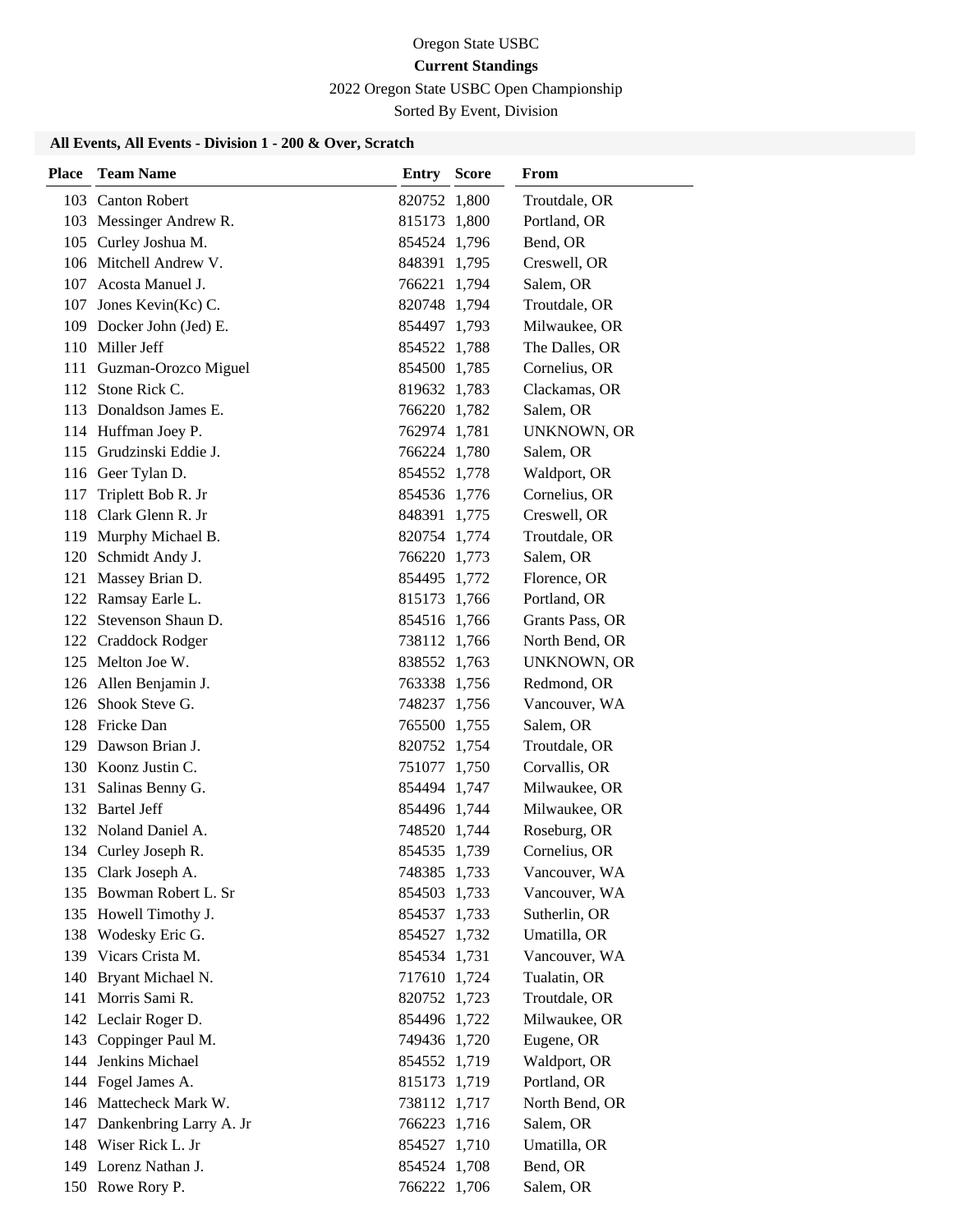2022 Oregon State USBC Open Championship

Sorted By Event, Division

| <b>Place</b> | <b>Team Name</b>        | <b>Entry Score</b> | From               |
|--------------|-------------------------|--------------------|--------------------|
|              | 151 Rothauge Francis T. | 854510 1,703       | Cottage Grove, OR  |
|              | 152 Collins Joshua      | 748340 1,698       | Vancouver, WA      |
|              | 153 Starnes William     | 764858 1,696       | <b>UNKNOWN, OR</b> |
|              | 154 Unger Sue E.        | 820749 1,693       | Troutdale, OR      |
|              | 155 McNamee Sean        | 854503 1,691       | Vancouver, WA      |
|              | 156 Marshall Anthony    | 748237 1,689       | Vancouver, WA      |
|              | 157 Spellman Lynn S.    | 854522 1,688       | The Dalles, OR     |
|              | 158 Bloom Jeremy        | 843575 1,684       | UNKNOWN, OR        |
|              | 159 Roman Brian J.      | 848392 1,681       | Creswell, OR       |
|              | 160 Calhoon Kent J.     | 815171 1,676       | Portland, OR       |
| 161          | Higashihara Justin      | 815173 1,673       | Portland, OR       |
|              | 162 Susbauer Shannon M. | 815174 1,671       | Portland, OR       |
|              | 163 Skorniak Daniel     | 748385 1,670       | Vancouver, WA      |
|              | 163 Pullum Bill         | 843575 1,670       | <b>UNKNOWN, OR</b> |
|              | 165 Maxwell Jimmy C.    | 854528 1,666       | Umatilla, OR       |
|              | 166 Bennett Levi A.     | 792348 1,665       | <b>UNKNOWN, OR</b> |
|              | 167 Pedersen James E.   | 766223 1,663       | Salem, OR          |
|              | 168 Schriber Kevin      | 792352 1,662       | <b>UNKNOWN, OR</b> |
|              | 169 Nelson Jerrad       | 815174 1,661       | Portland, OR       |
|              | 170 Ramirez Roberto A.  | 748237 1,659       | Vancouver, WA      |
| 171          | Yoakam Justin           | 854524 1,656       | Bend, OR           |
| 172          | Shelley Jeremy S.       | 748279 1,654       | Vancouver, WA      |
| 173          | Tweed Mike              | 765499 1,653       | Salem, OR          |
|              | 174 Davies Jan C.       | 819087 1,647       | Medford, OR        |
|              | 175 Vogel Robert L.     | 749009 1,646       | Beavercreek, OR    |
|              | 176 Schnebly Frank E.   | 764858 1,638       | UNKNOWN, OR        |
| 177          | Hyman Brandon M.        | 854494 1,636       | Milwaukee, OR      |
|              | 178 Moody Connor R.     | 803119 1,633       | Lake Oswego, OR    |
|              | 178 Robertson Tracy J.  | 854528 1,633       | Umatilla, OR       |
|              | 180 Mason Bryan         | 843575 1,632       | UNKNOWN, OR        |
| 181          | Flowers Thomas D.       | 837487 1,631       | UNKNOWN, OR        |
|              | 181 Gray Michael S.     | 748339 1,631       | Vancouver, WA      |
|              | 183 Chongway Justin T.  | 803119 1,614       | Lake Oswego, OR    |
| 184          | Ticknor Dustin A.       | 854520 1,613       | The Dalles, OR     |
|              | 185 Turpin Brandon T.   | 854503 1,611       | Vancouver, WA      |
|              | 186 Crunican Daniel J.  | 820750 1,604       | Troutdale, OR      |
| 187          | Hodges Matt R.          | 854520 1,603       | The Dalles, OR     |
| 188          | Standridge Brandon M.   | 802420 1,600       | <b>UNKNOWN, OR</b> |
| 189          | Ashton Robert C. III    | 814752 1,584       | <b>UNKNOWN, OR</b> |
| 189          | Townsend Douglas D.     | 819087 1,584       | Medford, OR        |
| 191          | Roberts Bryan P.        | 716888 1,563       | North Bend, OR     |
| 192          | Smith Richard D.        | 717611 1,541       | Tualatin, OR       |
|              | 193 Waldrop Andy W.     | 854511 1,538       | Sweet Home, OR     |
|              | 194 Bryant Dave W.      | 717610 1,534       | Tualatin, OR       |
| 195          | Turpin Robert (Todd)    | 854503 1,501       | Vancouver, WA      |
| 196          | Som Dahrah              | 847662 1,490       | Pendleton, OR      |
| 197          | Galanaugh Daniel T.     | 766222 1,483       | Salem, OR          |
|              | 198 DeBogart Steve T.   | 717611 1,467       | Tualatin, OR       |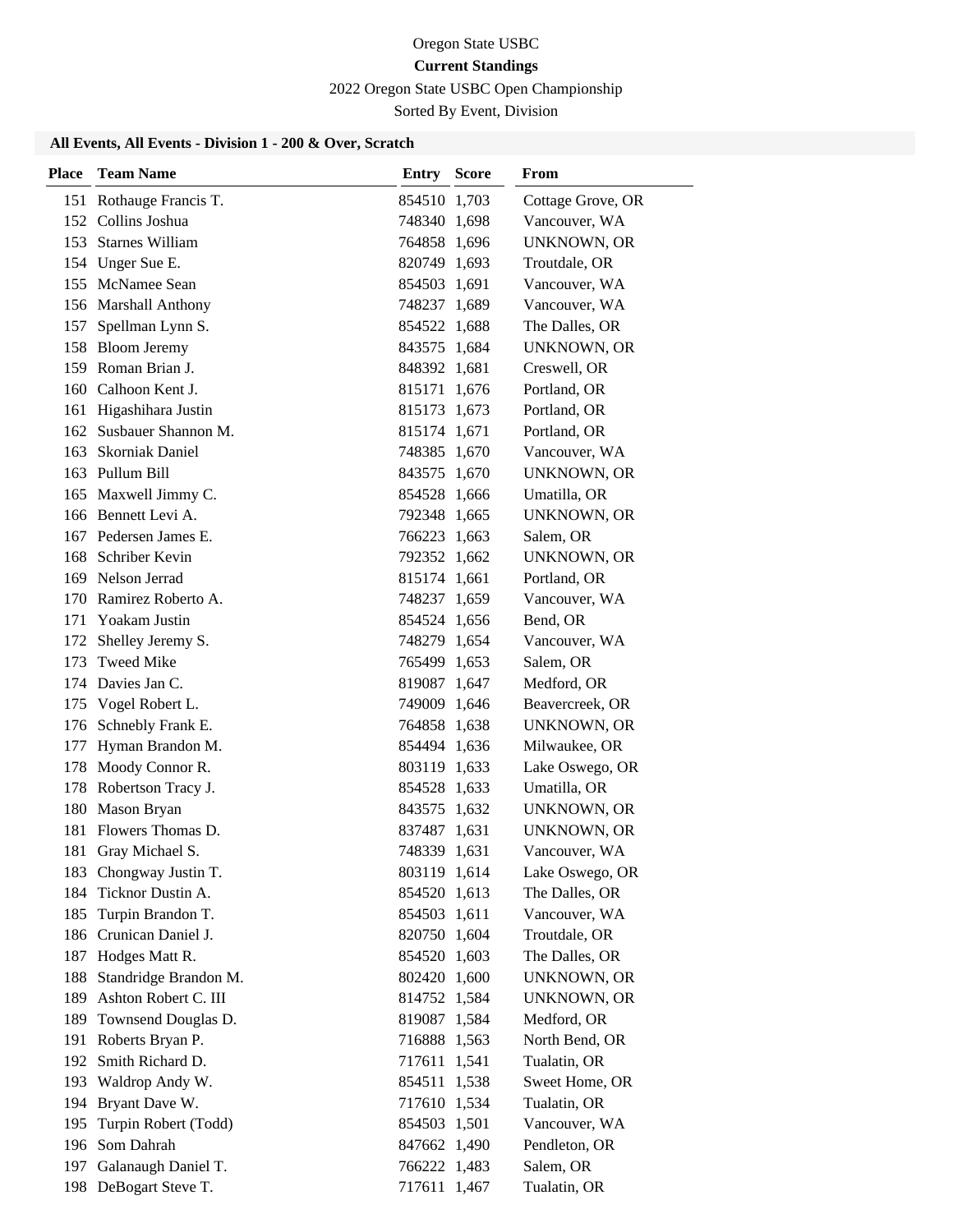2022 Oregon State USBC Open Championship

Sorted By Event, Division

# **All Events, All Events - Division 1 - 200 & Over, Scratch**

| <b>Place</b> Team Name | <b>Entry Score</b> | From            |
|------------------------|--------------------|-----------------|
| 199 DeSantis Rich A.   | 854495 1,428       | Florence, OR    |
| 200 Van Cleave Kyle    | 854520 1,418       | The Dalles, OR  |
| 201 Hines Randal W.    | 748584 1,394       | UNKNOWN, OR     |
| 202 Dolbeer Emily A.   | 803119 1,112       | Lake Oswego, OR |
| 203 Mcneil Tyler       | 815172 572         | Portland, OR    |

| <b>Place</b> | <b>Team Name</b>        | Entry        | <b>Score</b> | <b>From</b>        |
|--------------|-------------------------|--------------|--------------|--------------------|
|              | 1 Breshears Mike J.     | 766227 1,934 |              | Salem, OR          |
|              | 2 Rogers Raymond D.     | 788514 1,931 |              | UNKNOWN, OR        |
| 3            | Reed Bob J.             | 748520 1,928 |              | Roseburg, OR       |
| 4            | Leep Jordyn W.          | 748584 1,922 |              | UNKNOWN, OR        |
| 5            | Dolfay Edward C. Jr     | 842050 1,905 |              | UNKNOWN, OR        |
| 6            | Oathes Jason L.         | 748340 1,904 |              | Vancouver, WA      |
| 7            | Greget Vince D.         | 717609 1,893 |              | Tualatin, OR       |
| 8            | Mcdonald Pat L.         | 749007 1,892 |              | Beavercreek, OR    |
| 9            | Rau-Young Joe           | 748339 1,871 |              | Vancouver, WA      |
| 10           | Ross Luke K.            | 854500 1,865 |              | Cornelius, OR      |
| 11           | McKay Jill D.           | 854493 1,855 |              | Grants Pass, OR    |
| 12           | Rhinehart Joseph G.     | 741779 1,851 |              | Albany, OR         |
| 13           | Hawkins Ron             | 748236 1,849 |              | Vancouver, WA      |
|              | 14 Buche Craig A.       | 749437 1,845 |              | Eugene, OR         |
| 15           | Vaughn Tom R.           | 854541 1,840 |              | Cottage Grove, OR  |
| 16           | Glennie Guy J.          | 788514 1,825 |              | <b>UNKNOWN, OR</b> |
| 17           | Wyatt Anthony M.        | 854514 1,822 |              | Myrtle Creek, OR   |
| 18           | Broeke Charles E.       | 854539 1,818 |              | Tangent, OR        |
| 19           | Cook Donald L.          | 735972 1,807 |              | UNKNOWN, OR        |
|              | 20 Lewis Keith A.       | 854500 1,804 |              | Cornelius, OR      |
| 21           | Tuin Rich               | 814752 1,799 |              | <b>UNKNOWN, OR</b> |
| 22           | Sanne Shyla D.          | 809414 1,791 |              | North Bend, OR     |
| 22           | Friesen Anthony Q.      | 854537 1,791 |              | Sutherlin, OR      |
|              | 24 Gerger Keith R.      | 741779 1,788 |              | Albany, OR         |
| 25           | Naahielua Frank K.      | 819633 1,786 |              | Clackamas, OR      |
| 26           | Hasson Gary D.          | 854501 1,780 |              | Cornelius, OR      |
| 27           | Carter Ronald W.        | 820754 1,771 |              | Troutdale, OR      |
|              | 28 Day Bob D.           | 819632 1,767 |              | Clackamas, OR      |
|              | 29 Corliss Daniel J.    | 851252 1,765 |              | Corvallis, OR      |
| 30           | Campbell Jake A.        | 804730 1,764 |              | UNKNOWN, OR        |
| 30           | Bartholomew Joseph III  | 820747 1,764 |              | Troutdale, OR      |
|              | 32 FOSTER DAVID         | 847662 1,763 |              | Pendleton, OR      |
|              | 33 Horan James          | 766225 1,760 |              | Salem, OR          |
|              | 34 Bennett Randy A.     | 809414 1,758 |              | North Bend, OR     |
| 34           | Konigwilcox Troy A.     | 815172 1,758 |              | Portland, OR       |
| 36           | Holmes Barry R.         | 803693 1,757 |              | McMinnville, OR    |
| 37           | Dankenbring Larry A. Sr | 766223 1,756 |              | Salem, OR          |
| 38           | Cole Rebecca A.         | 820750 1,751 |              | Troutdale, OR      |
| 39           | Engstrom John A.        | 717611 1,748 |              | Tualatin, OR       |
|              | 40 Poole Ronald E.      | 766220 1,747 |              | Salem, OR          |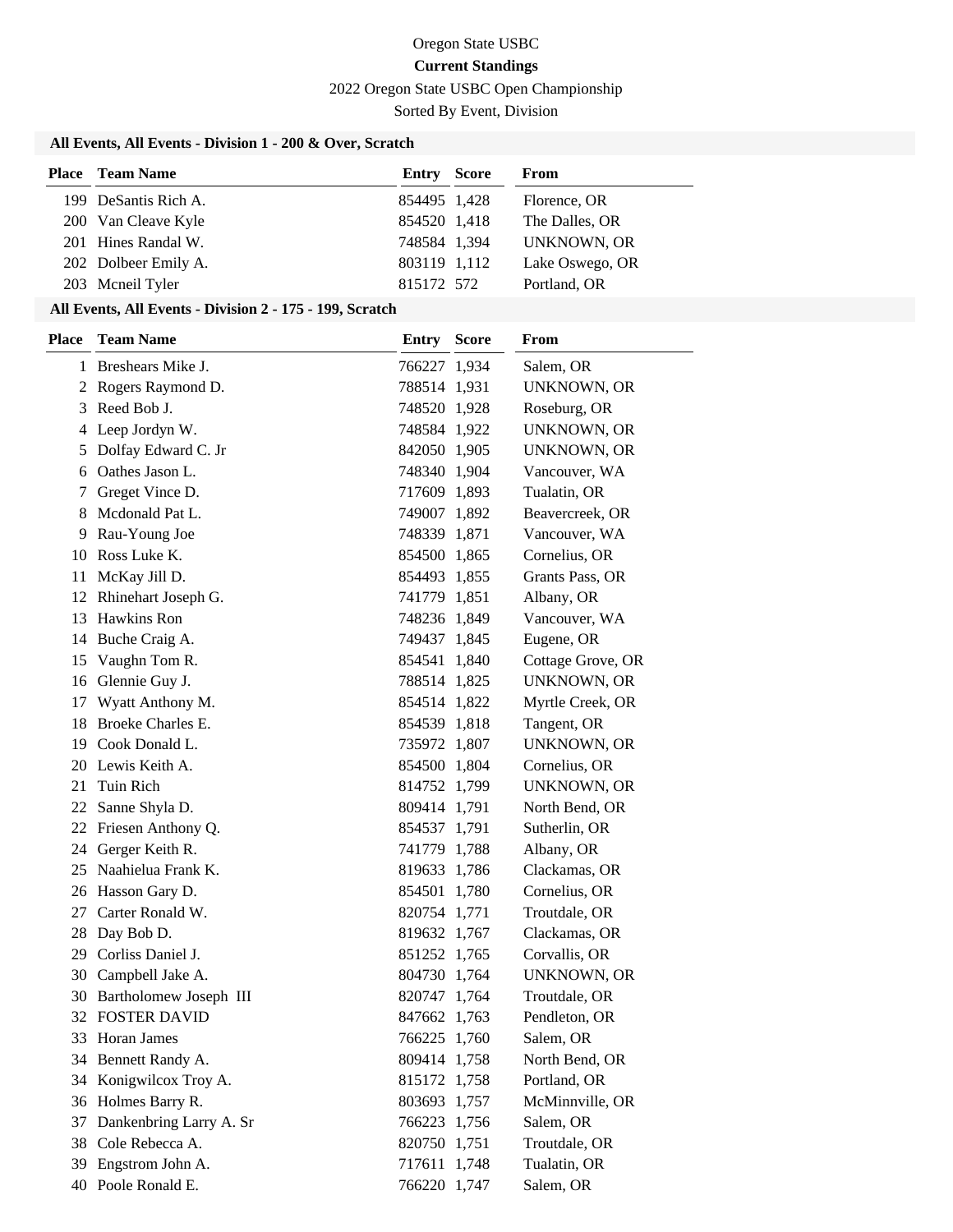2022 Oregon State USBC Open Championship

Sorted By Event, Division

| Place | <b>Team Name</b>         | <b>Entry Score</b> | From               |
|-------|--------------------------|--------------------|--------------------|
| 41    | Williams Randy C.        | 820751 1,744       | Troutdale, OR      |
| 41    | Hargrove Jerry L.        | 802298 1,744       | UNKNOWN, OR        |
| 43    | Plough Jerid W.          | 802420 1,742       | <b>UNKNOWN, OR</b> |
| 44    | Anderson Stephen E.      | 854517 1,736       | Portland, OR       |
| 45    | Blythe Brandon W.        | 850293 1,735       | Stayton, OR        |
| 46    | Finley Randall Ronald D. | 748385 1,733       | Vancouver, WA      |
| 47    | <b>Black Robert J.</b>   | 716887 1,729       | North Bend, OR     |
| 47    | Unruh Rad (Richard)      | 820750 1,729       | Troutdale, OR      |
| 49    | Nelson Stacey A.         | 716887 1,728       | North Bend, OR     |
| 49    | Hagen Loran L.           | 749008 1,728       | Beavercreek, OR    |
| 51    | Brown Robert F.          | 762974 1,726       | <b>UNKNOWN, OR</b> |
| 51    | Jones Julius D. Jr       | 819632 1,726       | Clackamas, OR      |
| 51    | Margis Nick              | 854536 1,726       | Cornelius, OR      |
|       | 54 Kaarhus Nick J.       | 815172 1,723       | Portland, OR       |
| 55    | Wilson Brian A.          | 822990 1,722       | UNKNOWN, OR        |
| 55    | Ailport Candice Y.       | 854524 1,722       | Bend, OR           |
| 55    | Unger Jeff P.            | 820757 1,722       | Troutdale, OR      |
| 58    | Curley Robert J.         | 854535 1,719       | Cornelius, OR      |
| 59    | Queen Joe E.             | 838552 1,717       | <b>UNKNOWN, OR</b> |
|       | 60 Dollina James F.      | 854501 1,715       | Cornelius, OR      |
| 61    | Schaar Ronald F. Jr      | 716888 1,712       | North Bend, OR     |
|       | 62 Ashton Robert C. Jr   | 814752 1,706       | <b>UNKNOWN, OR</b> |
| 63    | Chaney Donald W.         | 848392 1,704       | Creswell, OR       |
| 63    | Bennett Brian E.         | 809414 1,704       | North Bend, OR     |
| 65    | Iseri Gregory L.         | 769342 1,702       | Tillamook, OR      |
| 66    | Downing Don W.           | 717610 1,701       | Tualatin, OR       |
| 66    | Haney Tonia L.           | 740001 1,701       | Gresham, OR        |
| 68    | Dowrey Michael A.        | 749007 1,700       | Beavercreek, OR    |
| 68    | Rabago Aaron C.          | 854512 1,700       | Sweet Home, OR     |
| 70    | Snead (Warner) Jamie L.  | 762176 1,698       | Roseburg, OR       |
| 71    | Christie Edward N.       | 820747 1,697       | Troutdale, OR      |
|       | 72 Bendele Mark A. Jr    | 751116 1,695       | Corvallis, OR      |
| 73    | Pratt Rod                | 854521 1,694       | The Dalles, OR     |
| 74    | Waldeyer Karah J.        | 854493 1,691       | Grants Pass, OR    |
| 75    | Hagen Tyler              | 749008 1,690       | Beavercreek, OR    |
| 76    | Wiser Richard L. III     | 854527 1,688       | Umatilla, OR       |
| 76    | <b>Lantz James</b>       | 766222 1,688       | Salem, OR          |
| 78    | Hurliman Clem            | 817400 1,687       | Tillamook, OR      |
| 79    | Bradley George R.        | 769298 1,683       | <b>UNKNOWN, OR</b> |
| 80    | Byers Steven B.          | 854521 1,682       | The Dalles, OR     |
| 81    | Moon Sarah               | 769305 1,676       | <b>UNKNOWN, OR</b> |
| 82    | Matchett Anthony C.      | 854502 1,673       | Myrtle Creek, OR   |
| 83    | Kwandt Merv L.           | 854510 1,670       | Cottage Grove, OR  |
| 83    | Godinho Emily            | 766221 1,670       | Salem, OR          |
| 85    | Curl Jerigon L.          | 854504 1,669       | Toledo, OR         |
| 86    | Quetschke Mike R.        | 765501 1,667       | Salem, OR          |
| 87    | Schuller Robert R.       | 765500 1,666       | Salem, OR          |
|       | 88 Fleener Frank E.      | 854532 1,665       | Dallas, OR         |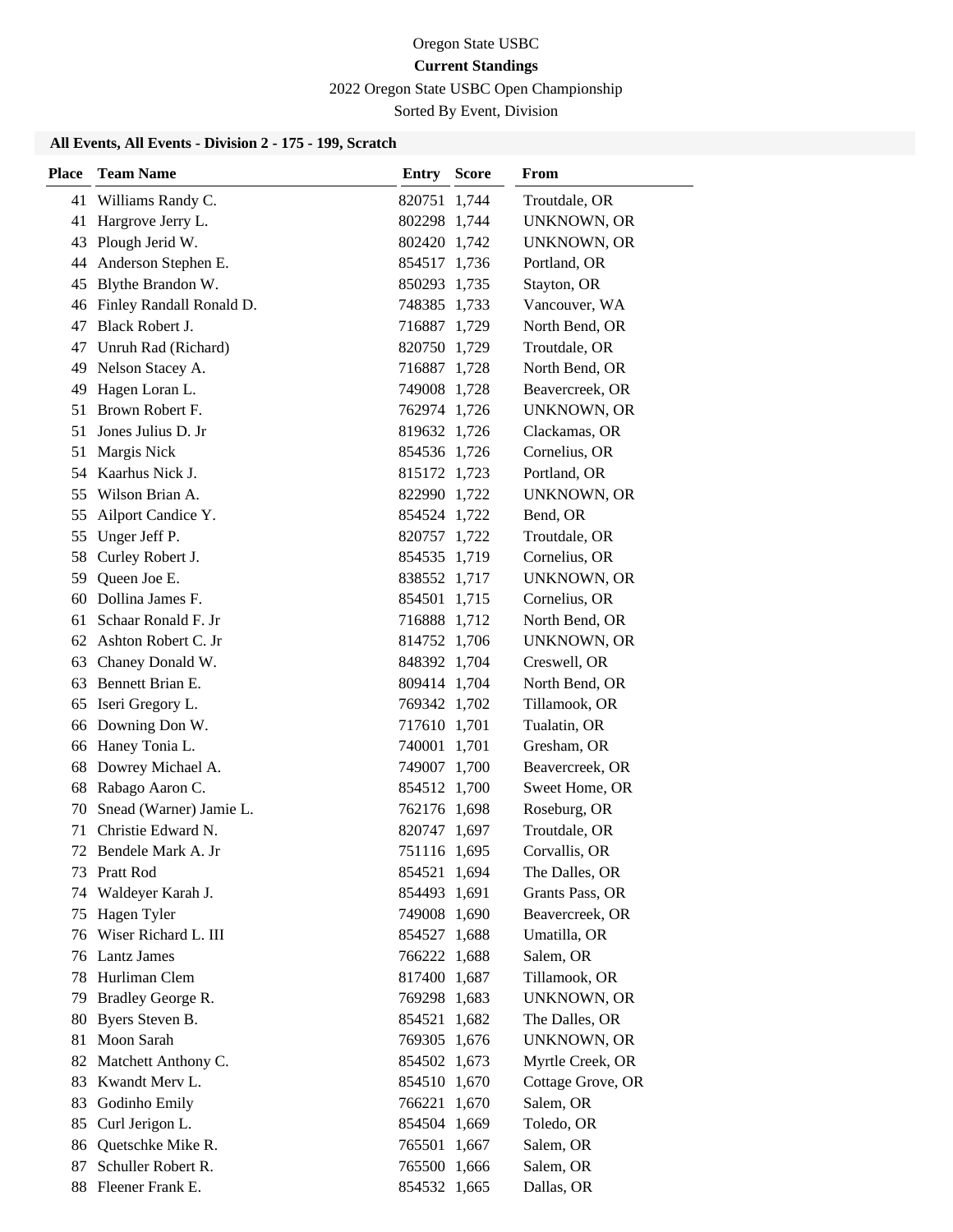2022 Oregon State USBC Open Championship

Sorted By Event, Division

| Place | <b>Team Name</b>            | <b>Entry Score</b> | <b>From</b>        |
|-------|-----------------------------|--------------------|--------------------|
|       | 89 Damewood Bill W.         | 843104 1,664       | <b>UNKNOWN, OR</b> |
|       | 90 Huber Debbie L.          | 820749 1,658       | Troutdale, OR      |
|       | 91 Brown Eric C.            | 735972 1,655       | UNKNOWN, OR        |
|       | 91 Hudson Wilfred (Mark) M. | 852760 1,655       | UNKNOWN, OR        |
| 91    | Johnson Patt M. Jr          | 820749 1,655       | Troutdale, OR      |
|       | 94 Heryford William L.      | 802298 1,654       | <b>UNKNOWN, OR</b> |
|       | 94 Bradley Steve            | 740021 1,654       | Gresham, OR        |
|       | 94 Earley Mark E.           | 765501 1,654       | Salem, OR          |
|       | 97 Wools Hannah             | 854509 1,653       | Roseburg, OR       |
| 98    | Vice George H.              | 854492 1,651       | Salem, OR          |
| 99    | Shipp Donald W.             | 716888 1,648       | North Bend, OR     |
|       | 100 Betzer Gerald A.        | 795244 1,647       | UNKNOWN, OR        |
|       | 101 Maxwell Gary R.         | 802298 1,646       | UNKNOWN, OR        |
|       | 102 DeGeer Gaylon           | 751077 1,644       | Corvallis, OR      |
|       | 103 Jensen Makayla D.       | 854497 1,642       | Milwaukee, OR      |
|       | 103 Nelson Randall A.       | 824312 1,642       | Albany, OR         |
|       | 105 Koopman Jerry           | 820747 1,640       | Troutdale, OR      |
|       | 106 Ponsness Jeff B.        | 803693 1,639       | McMinnville, OR    |
|       | 106 Ivey Aaron              | 854549 1,639       | Roseburg, OR       |
|       | 108 Mihaly Edward A.        | 854503 1,636       | Vancouver, WA      |
| 109   | <b>Stinson Jack</b>         | 765499 1,634       | Salem, OR          |
|       | 110 Tomasco Mike A.         | 819633 1,633       | Clackamas, OR      |
|       | 111 Hennebeck Tom A.        | 769298 1,630       | UNKNOWN, OR        |
|       | 112 Dillon Larry W.         | 802420 1,629       | UNKNOWN, OR        |
|       | 112 Martin Richard L.       | 749437 1,629       | Eugene, OR         |
|       | 114 White Kasey J.          | 748237 1,627       | Vancouver, WA      |
|       | 115 Ford Dan L.             | 854535 1,626       | Cornelius, OR      |
|       | 115 Ceddia Anthony L.       | 803693 1,626       | McMinnville, OR    |
|       | 117 Pritchett Austin W.     | 803119 1,625       | Lake Oswego, OR    |
|       | 118 Warren Steve M.         | 740021 1,623       | Gresham, OR        |
|       | 119 Nelson Bob M.           | 738112 1,621       | North Bend, OR     |
|       | 120 Larson Tre W.           | 854512 1,619       | Sweet Home, OR     |
|       | 120 Ramsdell Matthew B. Sr  | 854511 1,619       | Sweet Home, OR     |
|       | 122 Beeler Jared J.         | 792348 1,617       | <b>UNKNOWN, OR</b> |
|       | 123 Enderle Lawrence A.     | 749008 1,614       | Beavercreek, OR    |
|       | 123 Coleman Doyle (Huck)    | 802420 1,614       | <b>UNKNOWN, OR</b> |
|       | 125 Rosenburg Ted           | 854520 1,612       | The Dalles, OR     |
|       | 125 Peters Matthew A.       | 852762 1,612       | Drain, OR          |
|       | 127 Keene Tyson A.          | 766224 1,609       | Salem, OR          |
|       | 127 Cleveland John E.       | 759688 1,609       | Madras, OR         |
|       | 127 McMahan Larry E.        | 751116 1,609       | Corvallis, OR      |
| 130   | Tooley Steven G.            | 854517 1,607       | Portland, OR       |
|       | 130 Pierce Tim              | 814751 1,607       | Vancouver, WA      |
|       | 132 Widener Bruce C.        | 769342 1,606       | Tillamook, OR      |
|       | 133 Humphrey Jordan M.      | 854541 1,605       | Cottage Grove, OR  |
|       | 134 Pierce Richard L. Jr    | 854541 1,601       | Cottage Grove, OR  |
|       | 134 Blair Dale R.           | 854548 1,601       | Paisley, OR        |
|       | 136 Anderson Cody S.        | 854495 1,600       | Florence, OR       |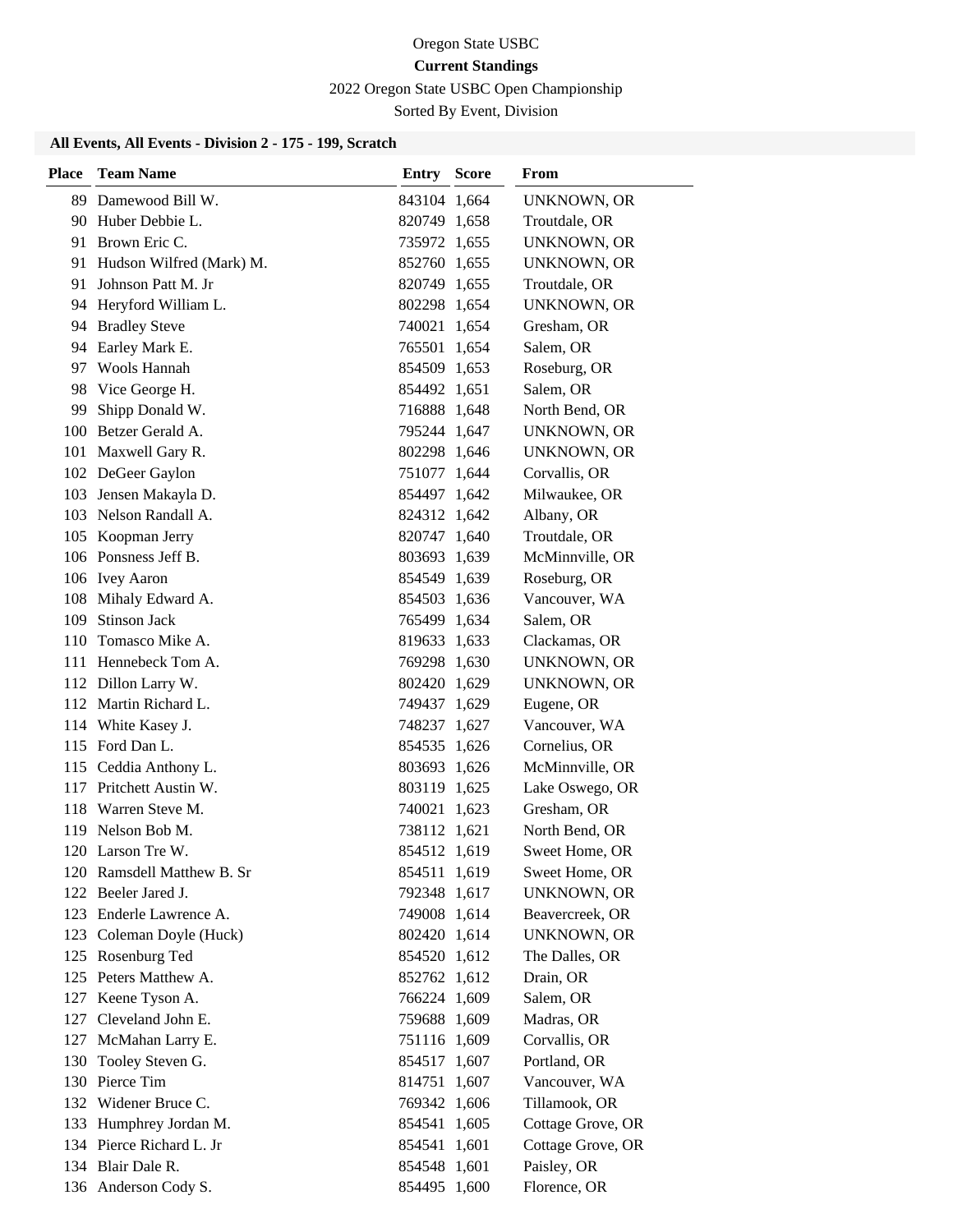2022 Oregon State USBC Open Championship

Sorted By Event, Division

| Place | <b>Team Name</b>                  | <b>Entry Score</b> | From               |
|-------|-----------------------------------|--------------------|--------------------|
|       | 136 Luangsalat Villy              | 854527 1,600       | Umatilla, OR       |
|       | 138 Miller Carla A.               | 766221 1,598       | Salem, OR          |
|       | 139 Weber Walter R.               | 748584 1,597       | UNKNOWN, OR        |
|       | 139 Gay Amanda G.                 | 824312 1,597       | Albany, OR         |
|       | 141 Woody Antonio                 | 854510 1,596       | Cottage Grove, OR  |
|       | 142 Hawkins Zachery F.            | 748236 1,595       | Vancouver, WA      |
|       | 142 Splonski Bruce A.             | 748995 1,595       | UNKNOWN, OR        |
|       | 144 Huynh Mike                    | 748279 1,594       | Vancouver, WA      |
|       | 145 Hutchinson Brenden S.         | 765500 1,593       | Salem, OR          |
|       | 146 Booth Jim C.                  | 854511 1,592       | Sweet Home, OR     |
|       | 147 Boomer Andrew M.              | 792348 1,591       | UNKNOWN, OR        |
|       | 148 Orton Chuck E.                | 852760 1,590       | UNKNOWN, OR        |
|       | 149 Marquart Martin H. Sr         | 837487 1,589       | UNKNOWN, OR        |
|       | 149 Nelson Clarence (C.J.) J. III | 852760 1,589       | UNKNOWN, OR        |
|       | 151 Ogilvie Lonnie D.             | 766222 1,588       | Salem, OR          |
|       | 152 Huling Myles                  | 804730 1,587       | UNKNOWN, OR        |
|       | 153 Arnold John M.                | 848391 1,586       | Creswell, OR       |
|       | 154 Marruffo Jason A.             | 741779 1,578       | Albany, OR         |
|       | 155 White Patrick M.              | 854504 1,577       | Toledo, OR         |
|       | 156 Robinson James O.             | 762973 1,575       | UNKNOWN, OR        |
|       | 157 Watson Marcus L.              | 788514 1,574       | UNKNOWN, OR        |
|       | 158 Horton Denny A.               | 854492 1,572       | Salem, OR          |
|       | 159 Wyler Donald E.               | 819632 1,571       | Clackamas, OR      |
|       | 160 Hatfield Joshua W.            | 759688 1,567       | Madras, OR         |
|       | 160 Loffelmacher Chris N.         | 817465 1,567       | <b>UNKNOWN, OR</b> |
|       | 162 Riggleman John V.             | 854521 1,566       | The Dalles, OR     |
|       | 163 Jones Ronald C.               | 749436 1,565       | Eugene, OR         |
|       | 164 West Paul N.                  | 854497 1,564       | Milwaukee, OR      |
|       | 165 Brooks Daniel J. Sr           | 854546 1,563       | North Bend, OR     |
|       | 166 Barclay Steve D.              | 854538 1,562       | Roseburg, OR       |
|       | 167 Gitchell Brad R.              | 795244 1,560       | UNKNOWN, OR        |
|       | 168 Drake Christopher L.          | 850869 1,559       | UNKNOWN, OR        |
|       | 169 Bumanlag Daniel R.            | 765498 1,558       | Salem, OR          |
|       | 170 Passmore Cody A.              | 836181 1,557       | <b>UNKNOWN, OR</b> |
|       | 171 Johnson Patt M. Sr            | 820751 1,556       | Troutdale, OR      |
|       | 171 Milburn Jeremy D.             | 838552 1,556       | <b>UNKNOWN, OR</b> |
|       | 173 Wodesky Trevor G.             | 854527 1,554       | Umatilla, OR       |
|       | 173 Lemke Barry J.                | 748400 1,554       | <b>UNKNOWN, OR</b> |
|       | 175 Ford Robert                   | 854550 1,552       | Oakland, OR        |
|       | 176 Kragness Timothy D.           | 854512 1,550       | Sweet Home, OR     |
| 177   | Smith Matthew C.                  | 749386 1,548       | Tualatin, OR       |
|       | 178 Borchard Jason W.             | 836181 1,546       | <b>UNKNOWN, OR</b> |
|       | 179 Polinsky Mitchell D.          | 854496 1,545       | Milwaukee, OR      |
|       | 179 Caisse Michael L.             | 717609 1,545       | Tualatin, OR       |
|       | 181 Cogburn Ron G.                | 748547 1,544       | <b>UNKNOWN, OR</b> |
|       | 182 Zimmerman Zach D.             | 836181 1,542       | <b>UNKNOWN, OR</b> |
|       | 183 Bosse Mike                    | 854521 1,540       | The Dalles, OR     |
|       | 184 Stuhlmiller Kyla D.           | 854546 1,536       | North Bend, OR     |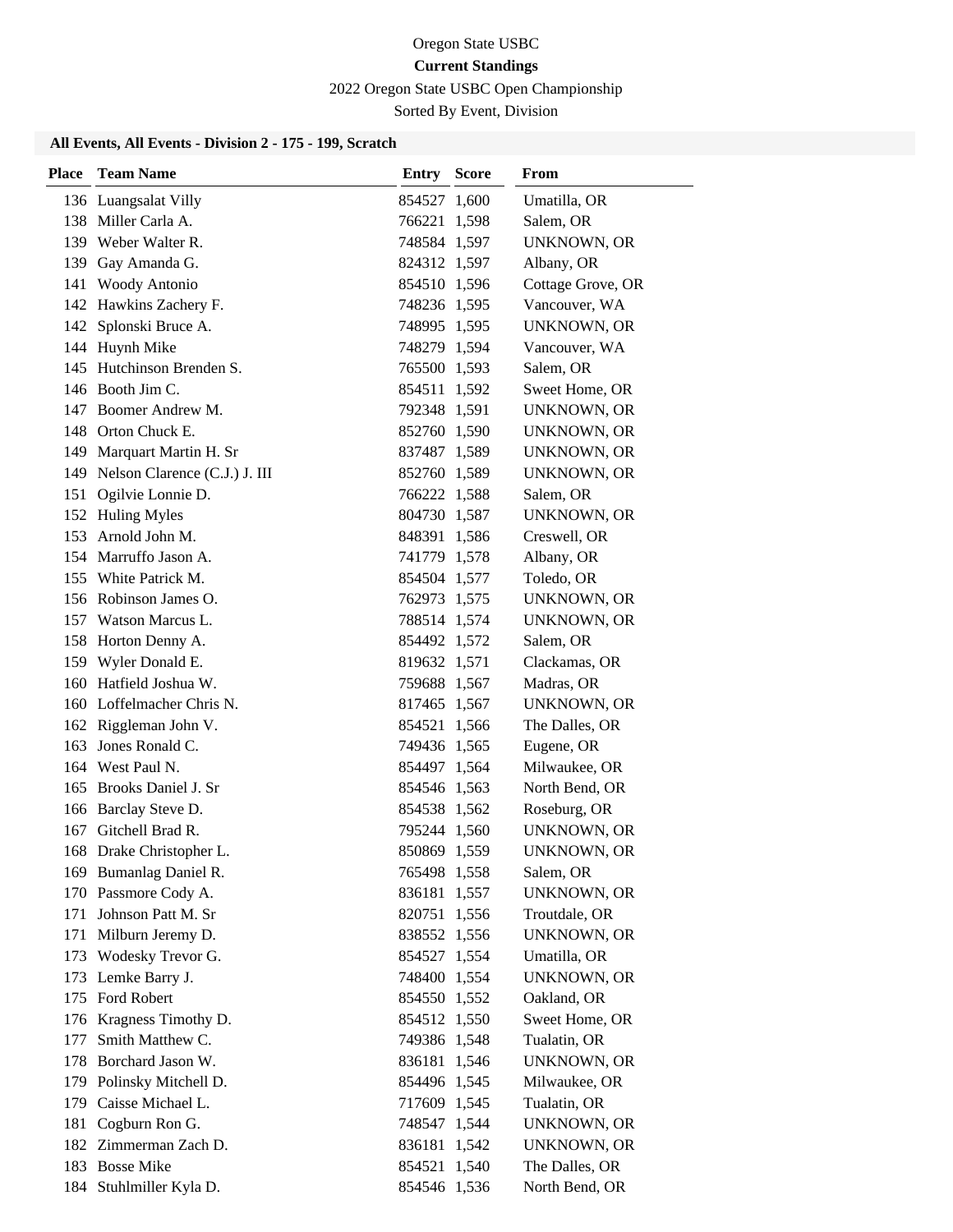2022 Oregon State USBC Open Championship

Sorted By Event, Division

| Place | <b>Team Name</b>         | <b>Entry Score</b> | From               |
|-------|--------------------------|--------------------|--------------------|
|       | 184 Jones Geoff A.       | 763328 1,536       | Redmond, OR        |
|       | 186 Campbell Joseph W.   | 748385 1,534       | Vancouver, WA      |
|       | 187 Swarm Les C.         | 852762 1,530       | Drain, OR          |
|       | 188 Deines Brian M.      | 842050 1,529       | UNKNOWN, OR        |
|       | 189 Brown David A.       | 819632 1,525       | Clackamas, OR      |
|       | 190 Garcia Roberto       | 759688 1,523       | Madras, OR         |
|       | 191 Jelinek Anne M.      | 716887 1,522       | North Bend, OR     |
|       | 192 Herron Nancy M.      | 775053 1,519       | Salem, OR          |
|       | 193 Reno Jonathan D.     | 850869 1,515       | UNKNOWN, OR        |
|       | 194 Walker Grady L.      | 762973 1,514       | UNKNOWN, OR        |
|       | 195 Broeke Corey L.      | 854539 1,508       | Tangent, OR        |
|       | 196 Kennedy Rick L.      | 749007 1,507       | Beavercreek, OR    |
|       | 197 Stanley Tony         | 824312 1,500       | Albany, OR         |
|       | 198 Markielowski Mark C. | 803693 1,488       | McMinnville, OR    |
|       | 199 Anderson Bob D.      | 749437 1,483       | Eugene, OR         |
|       | 200 Moore Robert M.      | 850477 1,482       | Roseburg, OR       |
|       | 201 Guernsey Jerry K.    | 844581 1,479       | <b>UNKNOWN, OR</b> |
|       | 202 Brovald Veryl C.     | 717611 1,478       | Tualatin, OR       |
|       | 202 Cates Suzy           | 854509 1,478       | Roseburg, OR       |
|       | 204 Parker Steven R.     | 788514 1,476       | UNKNOWN, OR        |
|       | 204 Jimenez Richard T.   | 844581 1,476       | UNKNOWN, OR        |
|       | 206 Staggenborg Rob W.   | 820754 1,475       | Troutdale, OR      |
|       | 207 Lomax Brad A.        | 824312 1,468       | Albany, OR         |
|       | 208 Laureano Katy        | 820750 1,466       | Troutdale, OR      |
|       | 209 Peisley Robert J.    | 842050 1,465       | <b>UNKNOWN, OR</b> |
|       | 209 Horan Rob M.         | 766226 1,465       | Salem, OR          |
|       | 211 McDonald Don A.      | 854490 1,463       | UNKNOWN, OR        |
|       | 212 Alexander Larry D.   | 819087 1,461       | Medford, OR        |
|       | 213 Jayne Michael W.     | 762974 1,460       | UNKNOWN, OR        |
|       | 214 Ross Tim             | 850869 1,454       | UNKNOWN, OR        |
|       | 214 Nyborg Devante D.    | 854513 1,454       | Grant's Pass, OR   |
|       | 216 Brousseau Roger O.   | 765499 1,449       | Salem, OR          |
|       | 217 Nieto Randall A.     | 854519 1,447       | Carson, WA         |
|       | 217 Miller Shane E.      | 852762 1,447       | Drain, OR          |
|       | 219 Chabotte Mark G.     | 843575 1,433       | <b>UNKNOWN, OR</b> |
|       | 219 Iveans Oren          | 854546 1,433       | North Bend, OR     |
|       | 221 Gerami Mehrdad       | 854546 1,416       | North Bend, OR     |
|       | 222 Hildrith Charles B.  | 766221 1,409       | Salem, OR          |
|       | 223 Reinhart Kenneth R.  | 854516 1,407       | Grants Pass, OR    |
|       | 224 Holland Edward L.    | 765498 1,403       | Salem, OR          |
|       | 225 Hagen Mike P.        | 749009 1,401       | Beavercreek, OR    |
|       | 226 Blair Michael R.     | 854548 1,396       | Paisley, OR        |
|       | 227 Hyde Jason S.        | 854510 1,394       | Cottage Grove, OR  |
|       | 228 Harada Ellen M.      | 748340 1,388       | Vancouver, WA      |
|       | 229 Burruss James A.     | 852762 1,384       | Drain, OR          |
|       | 230 Foss Trevor          | 792348 1,372       | <b>UNKNOWN, OR</b> |
|       | 231 Laycock Brenda K.    | 748278 1,367       | Vancouver, WA      |
|       | 232 Soeum Pha            | 847662 1,366       | Pendleton, OR      |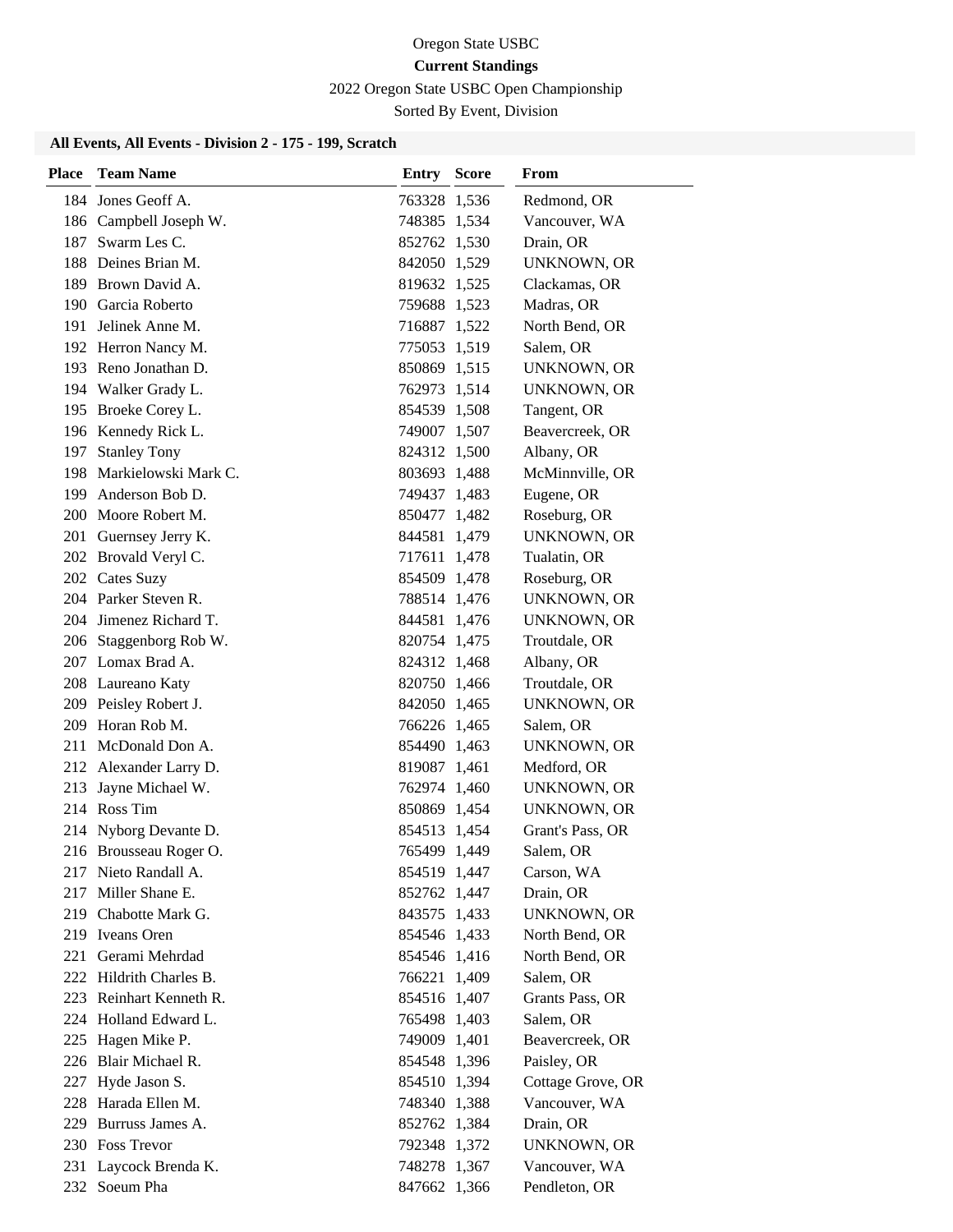2022 Oregon State USBC Open Championship

Sorted By Event, Division

# **All Events, All Events - Division 2 - 175 - 199, Scratch**

| <b>Place</b> Team Name | <b>Entry Score</b> | From               |
|------------------------|--------------------|--------------------|
| 233 Muscus Jerry K.    | 716888 1,354       | North Bend, OR     |
| 234 Kephart Tim        | 817465 1.353       | UNKNOWN, OR        |
| 235 Whitehead Bryan    | 854490 1,239       | <b>UNKNOWN, OR</b> |
| 236 Lee Jerome A.      | 764858 1,186       | <b>UNKNOWN, OR</b> |
| 237 Little Gil         | 854511 979         | Sweet Home, OR     |
| 238 Parent Jerry L.    | 748400 950         | <b>UNKNOWN, OR</b> |
| 239 Brenner Travis     | 740001 941         | Gresham, OR        |
| 240 Huffman Larry W.   | 762974 453         | UNKNOWN, OR        |
| 241 Mason Ted E.       | 762973 445         | UNKNOWN, OR        |
| 242 Rosback Ryan D.    | 815174 434         | Portland, OR       |
|                        |                    |                    |

| Place | <b>Team Name</b>         | <b>Entry Score</b> | From               |
|-------|--------------------------|--------------------|--------------------|
|       | 1 Lorenz John M.         | 749386 1,890       | Tualatin, OR       |
|       | 2 Noland Donald L.       | 748521 1,706       | Roseburg, OR       |
| 3     | Allen Don D.             | 749386 1,684       | Tualatin, OR       |
|       | 4 Eveland-Dewan Dusty R. | 751116 1,674       | Corvallis, OR      |
| 5     | Mounts Lance R.          | 814752 1,667       | <b>UNKNOWN, OR</b> |
| 6     | Damewood Devin           | 843104 1,657       | <b>UNKNOWN, OR</b> |
| 7     | Tyree Greg B.            | 765499 1,635       | Salem, OR          |
|       | 8 Wertz Forrest J.       | 804730 1,629       | UNKNOWN, OR        |
| 9     | <b>Brown Dinesh</b>      | 847661 1,626       | Pendleton, OR      |
|       | 10 Wilson Guy D.         | 854535 1,616       | Cornelius, OR      |
| 11    | Widener Tracy L.         | 769342 1,615       | Tillamook, OR      |
| 12    | <b>Brooks Larry</b>      | 804730 1,612       | <b>UNKNOWN, OR</b> |
|       | 13 Gibson Cody J.        | 847661 1,611       | Pendleton, OR      |
| 14    | Gaddis John K.           | 854502 1,601       | Myrtle Creek, OR   |
| 15    | Draper David L.          | 854512 1,598       | Sweet Home, OR     |
| 16    | MacPherson Braden        | 847661 1,592       | Pendleton, OR      |
| 17    | <b>Currie Mathews</b>    | 735972 1,590       | UNKNOWN, OR        |
| 18    | Huff Chris R.            | 854519 1,578       | Carson, WA         |
|       | 19 Harvey Courtney L.    | 854537 1,575       | Sutherlin, OR      |
|       | 20 Mittelsteadt Marty    | 854550 1,572       | Oakland, OR        |
| 21    | Vrooman Dean F.          | 717609 1,569       | Tualatin, OR       |
| 22    | Gerger Brent J.          | 741779 1,567       | Albany, OR         |
| 23    | <b>Byers Tyson</b>       | 854521 1,565       | The Dalles, OR     |
|       | 24 Friesen Amanda        | 854537 1,564       | Sutherlin, OR      |
| 25    | Dewald Christopher L.    | 854502 1,563       | Myrtle Creek, OR   |
|       | 26 Carver Charles E.     | 850477 1,561       | Roseburg, OR       |
| 27    | Clair Chris B.           | 843104 1,558       | <b>UNKNOWN, OR</b> |
|       | 28 Blythe Dillon S.      | 850293 1,557       | Stayton, OR        |
|       | 29 McMorris Michael B.   | 751077 1,556       | Corvallis, OR      |
|       | 29 Byrne Damian M.       | 748339 1,556       | Vancouver, WA      |
|       | 31 Stockbridge Trevor    | 836181 1,547       | <b>UNKNOWN, OR</b> |
|       | 32 McBeth Michael A. Jr  | 854510 1,541       | Cottage Grove, OR  |
|       | 33 Merritt Jay (Brad) B. | 854490 1,535       | <b>UNKNOWN, OR</b> |
|       | 34 Moon Karen M.         | 769305 1,532       | <b>UNKNOWN, OR</b> |
| 35    | Gray Melissa             | 854500 1,529       | Cornelius, OR      |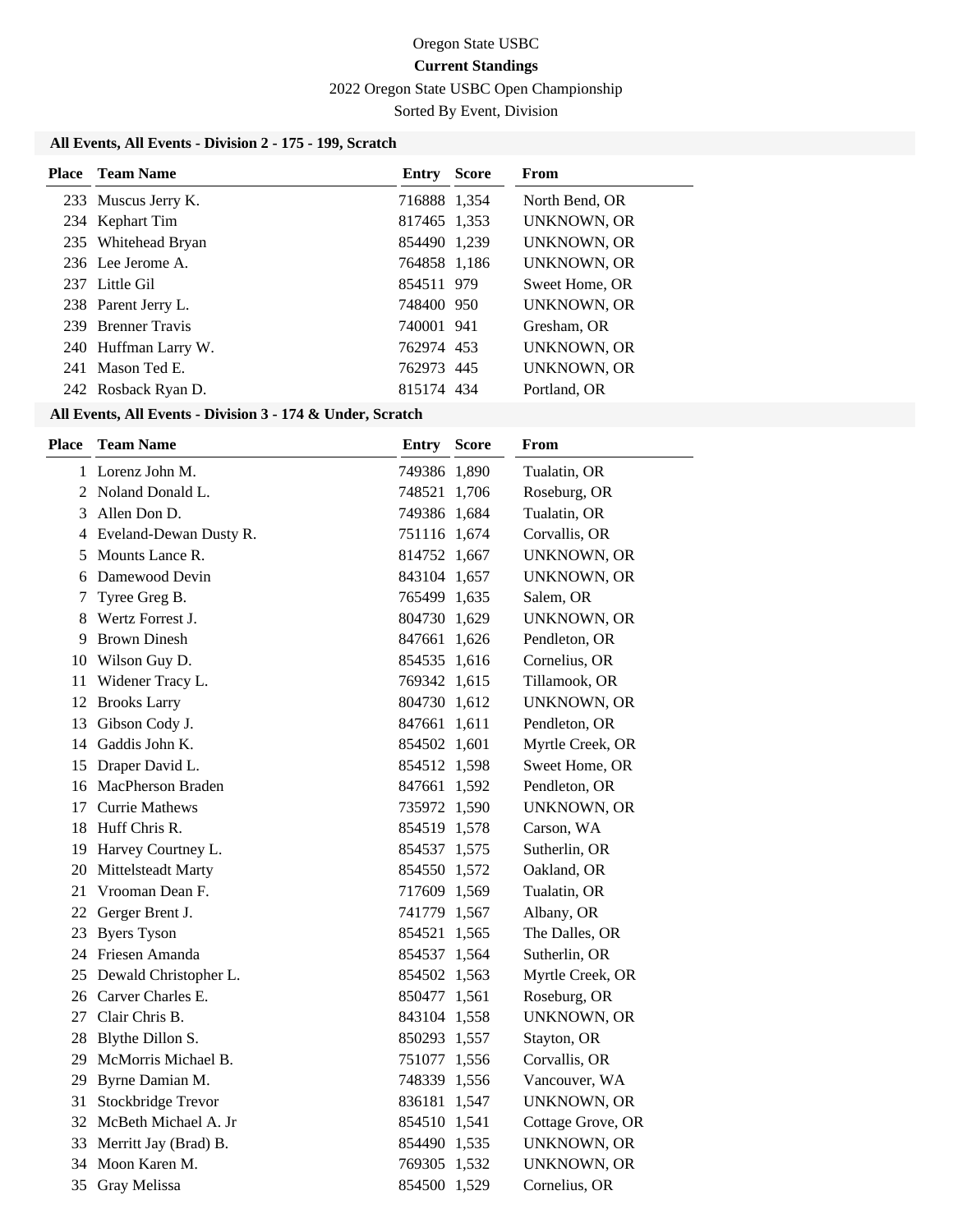# 2022 Oregon State USBC Open Championship

Sorted By Event, Division

| <b>Place</b> | <b>Team Name</b>          | <b>Entry Score</b> | From               |
|--------------|---------------------------|--------------------|--------------------|
|              | 36 Kloes Richard          | 850477 1,524       | Roseburg, OR       |
|              | 37 Nowak Bob J.           | 851252 1,520       | Corvallis, OR      |
|              | 38 Dearing Jenn           | 763328 1,519       | Redmond, OR        |
|              | 39 Cahill Conrad          | 836181 1,518       | <b>UNKNOWN, OR</b> |
|              | 39 Smith Gregory B.       | 749436 1,518       | Eugene, OR         |
| 41           | Damewood Mary V.          | 843103 1,514       | <b>UNKNOWN, OR</b> |
|              | 42 Gunn Travis R.         | 766225 1,511       | Salem, OR          |
| 43           | Dort Jim B.               | 851252 1,508       | Corvallis, OR      |
| 44           | Nash Dillan P.            | 748339 1,507       | Vancouver, WA      |
| 45           | Cabrera David             | 748596 1,503       | Eugene, OR         |
|              | 46 Irwin Dennis R.        | 854500 1,501       | Cornelius, OR      |
| 47           | Roig Amanda               | 854509 1,498       | Roseburg, OR       |
| 48           | <b>Barclay Dorothy Jo</b> | 854538 1,496       | Roseburg, OR       |
| 49           | Bailey Tracey G.          | 820749 1,494       | Troutdale, OR      |
| 50           | Vivona Jake               | 854513 1,492       | Grant's Pass, OR   |
| 51           | Hampton Lloyd             | 843104 1,491       | UNKNOWN, OR        |
| 52           | Humphrey Trevor R.        | 854541 1,488       | Cottage Grove, OR  |
| 53           | Solberg Steve             | 751077 1,487       | Corvallis, OR      |
| 54           | Aicher Catherine M.       | 803693 1,484       | McMinnville, OR    |
| 55           | Damuth Sam                | 804730 1,482       | <b>UNKNOWN, OR</b> |
|              | 56 Sonne Sharrie L.       | 854539 1,480       | Tangent, OR        |
|              | 57 Lucas James B.         | 838552 1,476       | <b>UNKNOWN, OR</b> |
| 57           | Skidgel Gary L.           | 844666 1,476       | UNKNOWN, OR        |
|              | 59 Gillett Harry J.       | 771146 1,471       | <b>UNKNOWN, OR</b> |
| 60           | Klein Dwayne              | 763328 1,470       | Redmond, OR        |
| 61           | Shepherd Craig            | 843104 1,467       | <b>UNKNOWN, OR</b> |
| 62           | <b>Flores Jesus</b>       | 854519 1,464       | Carson, WA         |
| 63           | Martinka Josh             | 762176 1,461       | Roseburg, OR       |
| 64           | Neis Robert (Bob) L.      | 843103 1,460       | UNKNOWN, OR        |
| 65           | Wildey John A.            | 854490 1,459       | UNKNOWN, OR        |
| 66           | Ashton Robert C.          | 814752 1,458       | UNKNOWN, OR        |
| 67           | Stucke Charles H.         | 854516 1,454       | Grants Pass, OR    |
| 68           | Parker Gerald S.          | 843103 1,449       | UNKNOWN, OR        |
| 68           | Berry Jason C.            | 837487 1,449       | <b>UNKNOWN, OR</b> |
| 70           | Mohr Michael E.           | 850293 1,448       | Stayton, OR        |
|              | 71 McDonald Lonnie D.     | 765498 1,445       | Salem, OR          |
| 72           | Cruz Jerry S.             | 844581 1,444       | UNKNOWN, OR        |
| 73           | Edwards Jerry M.          | 765498 1,442       | Salem, OR          |
| 73           | McClintock Jeremiah S.    | 741779 1,442       | Albany, OR         |
| 75           | Stumper Larry E.          | 850477 1,440       | Roseburg, OR       |
|              | 76 Lewis Donald W.        | 854552 1,434       | Waldport, OR       |
| 77           | Gunn Alice A.             | 766225 1,432       | Salem, OR          |
| 78           | <b>Berry Pete</b>         | 837487 1,431       | UNKNOWN, OR        |
|              | 79 Webb Lori              | 854538 1,429       | Roseburg, OR       |
| 80           | Elliott Chris T.          | 854517 1,426       | Portland, OR       |
| 80           | Lynch Richard T.          | 749007 1,426       | Beavercreek, OR    |
| 82           | Overton Kyle              | 854495 1,423       | Florence, OR       |
|              | 83 Galindo Henry M.       | 854536 1,422       | Cornelius, OR      |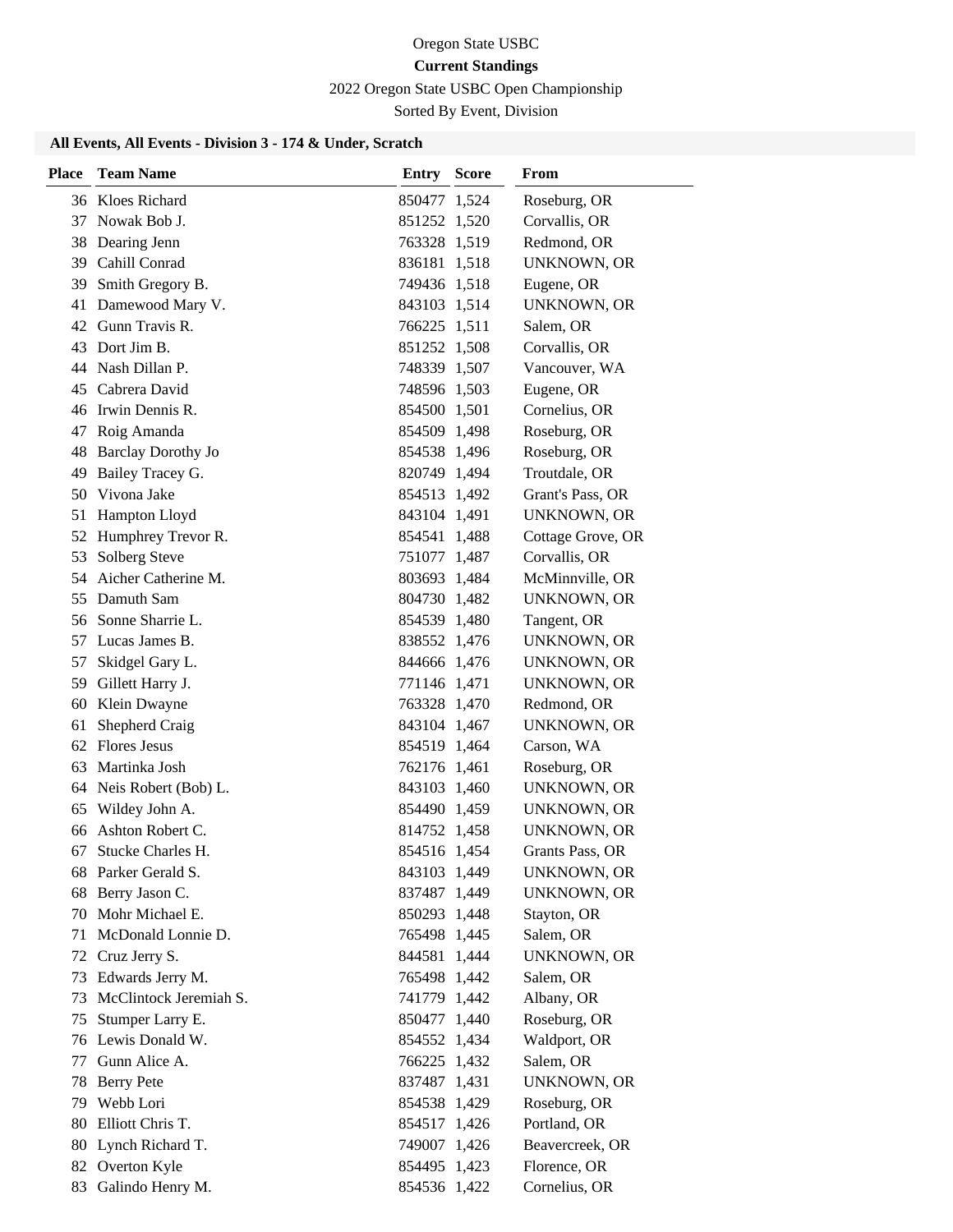2022 Oregon State USBC Open Championship

Sorted By Event, Division

| Place | <b>Team Name</b>          | <b>Entry Score</b> | From               |
|-------|---------------------------|--------------------|--------------------|
|       | 84 Ellis Patricia L.      | 748278 1,419       | Vancouver, WA      |
|       | 85 Long Robert            | 854550 1,418       | Oakland, OR        |
|       | 86 Hunt Chris R.          | 766227 1,416       | Salem, OR          |
| 87    | Johnson William H. JR     | 748236 1,412       | Vancouver, WA      |
|       | 88 Hamilton Doni          | 854502 1,407       | Myrtle Creek, OR   |
|       | 89 Gardener Barrie        | 854535 1,405       | Cornelius, OR      |
|       | 89 Sanders Jim D. Jr      | 748400 1,405       | UNKNOWN, OR        |
|       | 91 Olson Michael F.       | 748546 1,399       | UNKNOWN, OR        |
|       | 91 Lee Jody               | 843103 1,399       | UNKNOWN, OR        |
| 93    | <b>Blair Tyler</b>        | 854548 1,398       | Paisley, OR        |
|       | 94 Roberts Ruth E.        | 716887 1,395       | North Bend, OR     |
|       | 94 Kahler Laura I.        | 740021 1,395       | Gresham, OR        |
|       | 96 Springer Raymond A. Jr | 854552 1,394       | Waldport, OR       |
|       | 97 Gould Jay              | 854550 1,393       | Oakland, OR        |
|       | 97 Blythe Rocky J. Sr     | 850293 1,393       | Stayton, OR        |
|       | 99 Dumire Delton G.       | 716888 1,391       | North Bend, OR     |
|       | 99 Wilson Timothy         | 843103 1,391       | <b>UNKNOWN, OR</b> |
| 99.   | <b>McClain Charles</b>    | 748521 1,391       | Roseburg, OR       |
|       | 102 Powaukee Easton       | 847661 1,388       | Pendleton, OR      |
| 103   | Jimenez Paul A.           | 844581 1,386       | <b>UNKNOWN, OR</b> |
|       | 104 Vincent Dale E.       | 844666 1,383       | UNKNOWN, OR        |
|       | 105 Arellano Rick H.      | 740001 1,380       | Gresham, OR        |
|       | 106 Boyce Dennis W.       | 817400 1,379       | Tillamook, OR      |
|       | 107 Wicks Timothy J.      | 762973 1,377       | UNKNOWN, OR        |
|       | 107 Lynch Michael S.      | 854548 1,377       | Paisley, OR        |
|       | 107 Wise Gary G.          | 749436 1,377       | Eugene, OR         |
|       | 107 Lynch Pat J.          | 854548 1,377       | Paisley, OR        |
| 111   | Arreola Jose J.           | 854532 1,376       | Dallas, OR         |
|       | 111 Chann Boren           | 847661 1,376       | Pendleton, OR      |
|       | 113 Valentin Lou          | 748546 1,374       | UNKNOWN, OR        |
|       | 113 Dishon Tom R.         | 749436 1,374       | Eugene, OR         |
|       | 115 Campbell Debbie S.    | 775053 1.370       | Salem, OR          |
|       | 116 Lorenz Philip A.      | 749386 1,368       | Tualatin, OR       |
|       | 116 Dunnigan Lawrence L.  | 765498 1,368       | Salem, OR          |
|       | 118 Fischer Gary C.       | 749009 1,365       | Beavercreek, OR    |
|       | 119 Hays Lee M.           | 854536 1,364       | Cornelius, OR      |
|       | 120 Puckett Andrew J.     | 854532 1,359       | Dallas, OR         |
|       | 120 Hines William E.      | 748584 1,359       | <b>UNKNOWN, OR</b> |
|       | 122 Bishop David M.       | 748995 1,358       | <b>UNKNOWN, OR</b> |
|       | 123 Frelich Peter R.      | 748547 1,357       | <b>UNKNOWN, OR</b> |
|       | 123 Carroll Nancy G.      | 775053 1,357       | Salem, OR          |
|       | 125 Loeser Robert         | 735972 1,354       | <b>UNKNOWN, OR</b> |
|       | 126 Alexander Wallace D.  | 795244 1,353       | <b>UNKNOWN, OR</b> |
|       | 126 Frelix Albert E. III  | 854548 1,353       | Paisley, OR        |
|       | 126 Ramirez Jenie L.      | 748237 1,353       | Vancouver, WA      |
|       | 129 Godfrey Leroy M.      | 769342 1,352       | Tillamook, OR      |
|       | 129 Crosley John          | 844581 1,352       | UNKNOWN, OR        |
|       | 131 Bagger Allen C.       | 854539 1,350       | Tangent, OR        |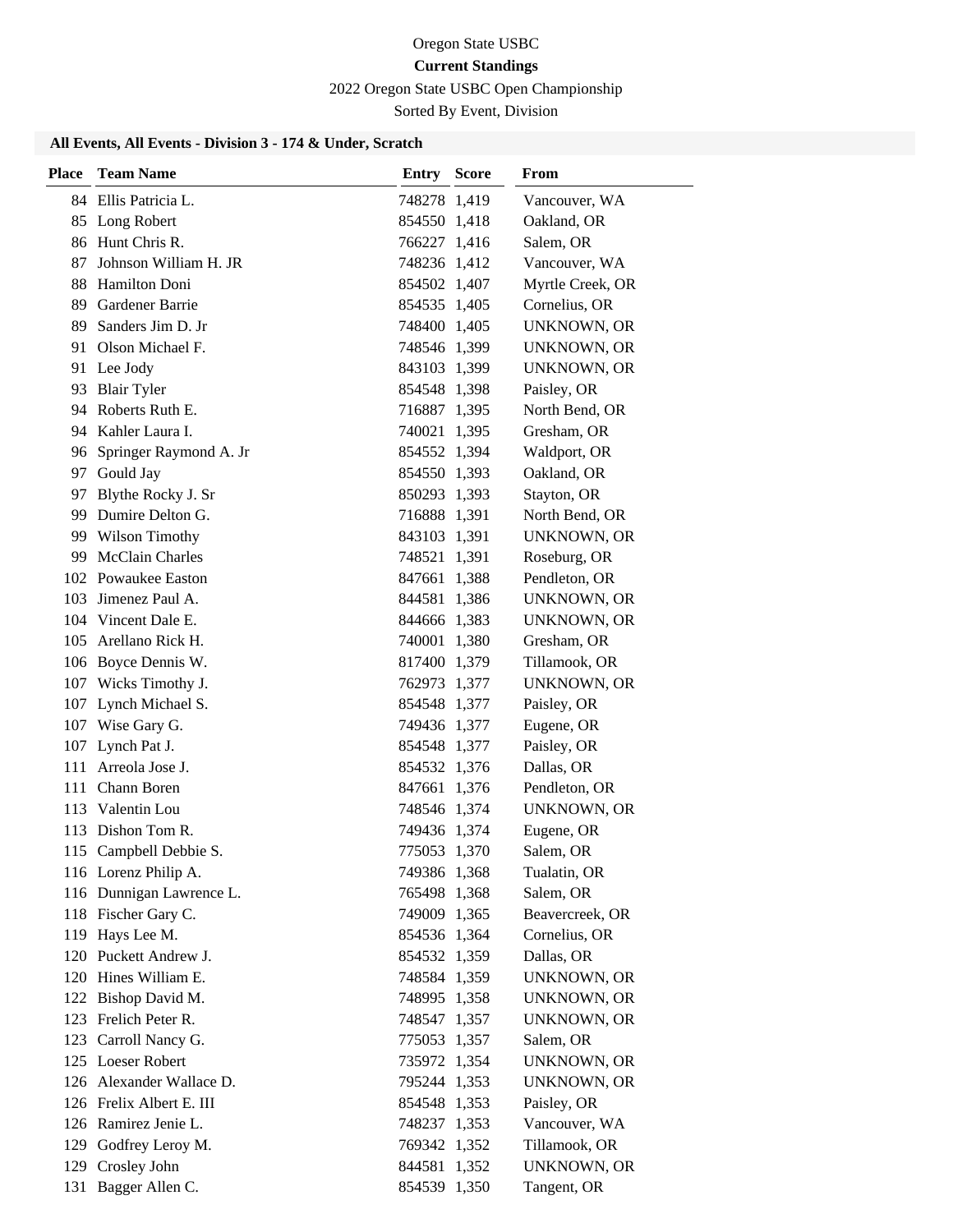2022 Oregon State USBC Open Championship

Sorted By Event, Division

| Place | <b>Team Name</b>            | <b>Entry Score</b> | From               |
|-------|-----------------------------|--------------------|--------------------|
|       | 132 Warfield Terry J.       | 837487 1,343       | <b>UNKNOWN, OR</b> |
|       | 133 Broeke Katia            | 854539 1,340       | Tangent, OR        |
|       | 134 Fawbush Ricky D.        | 817400 1,337       | Tillamook, OR      |
|       | 135 Niesen Jacob J.         | 740001 1,331       | Gresham, OR        |
|       | 136 Laughlin Heather        | 769305 1,327       | UNKNOWN, OR        |
| 137   | Garrigan Seth J.            | 850869 1,325       | UNKNOWN, OR        |
|       | 138 Cox Wayne E.            | 850477 1,323       | Roseburg, OR       |
|       | 139 Ramsdell Matthew B. Jr  | 854511 1,321       | Sweet Home, OR     |
|       | 140 Bartlett Eddy R.        | 854500 1,318       | Cornelius, OR      |
|       | 141 Parsons Rylee           | 854537 1,317       | Sutherlin, OR      |
|       | 142 Sanders Jim D. Sr       | 748400 1,316       | <b>UNKNOWN, OR</b> |
|       | 143 Machado Melissa L.      | 748279 1,315       | Vancouver, WA      |
|       | 143 Gay Caleb L.            | 824312 1,315       | Albany, OR         |
|       | 145 Schriber Jordan A.      | 795244 1,313       | UNKNOWN, OR        |
|       | 146 Leonnig Thomas L.       | 817465 1,312       | <b>UNKNOWN, OR</b> |
|       | 146 Hagen Timothy J.        | 749008 1,312       | Beavercreek, OR    |
|       | 148 LaMar Elisabeth E.      | 775053 1,311       | Salem, OR          |
|       | 149 Wilcox Harvey A.        | 762973 1,310       | UNKNOWN, OR        |
|       | 150 Widener Mark A.         | 769342 1,308       | Tillamook, OR      |
|       | 151 More John D.            | 751077 1,304       | Corvallis, OR      |
|       | 152 Crase Jason D.          | 842050 1,301       | <b>UNKNOWN, OR</b> |
|       | 153 Gerami Julene E.        | 854546 1,300       | North Bend, OR     |
|       | 154 McClung Sharon V.       | 765501 1,297       | Salem, OR          |
|       | 154 Koopman Kati M.         | 820748 1,297       | Troutdale, OR      |
|       | 156 Laplante Larry D.       | 854517 1,295       | Portland, OR       |
|       | 157 Frazier Brandon J.      | 854495 1,294       | Florence, OR       |
|       | 158 Dawson Roni M.          | 820751 1,292       | Troutdale, OR      |
|       | 159 Ward Benjamin J.        | 854519 1,288       | Carson, WA         |
|       | 160 Lipe Cat                | 815174 1,287       | Portland, OR       |
|       | 161 Ramey Trinitie          | 748340 1,282       | Vancouver, WA      |
|       | 162 Brown Derek C.          | 815172 1,277       | Portland, OR       |
|       | 163 Wilson Larry J.         | 817400 1,274       | Tillamook, OR      |
|       | 164 Bryan Delanie N.        | 854536 1,268       | Cornelius, OR      |
|       | 165 Schultz Alison          | 748278 1,267       | Vancouver, WA      |
|       | 165 Ramsey Chet             | 844666 1,267       | <b>UNKNOWN, OR</b> |
|       | 167 Sander Bernie J.        | 817465 1,262       | UNKNOWN, OR        |
|       | 168 Hacker Renee E.         | 809414 1,258       | North Bend, OR     |
|       | 169 Michael Scott           | 748521 1,255       | Roseburg, OR       |
| 170   | Ruegsegger Viki M.          | 771146 1,253       | <b>UNKNOWN, OR</b> |
| 171   | Vogel Tammy L.              | 749009 1,252       | Beavercreek, OR    |
|       | 172 Fox Pat                 | 748546 1,251       | <b>UNKNOWN, OR</b> |
|       | 173 Gill Jenny R.           | 748995 1,244       | UNKNOWN, OR        |
|       | 174 Baldwin Shane M.        | 817465 1,240       | <b>UNKNOWN, OR</b> |
|       | 175 Eveland-Dewan Aubrey M. | 751116 1,238       | Corvallis, OR      |
|       | 176 Collins Cynthia         | 748340 1,236       | Vancouver, WA      |
| 177   | Towner Charles E.           | 844666 1,230       | <b>UNKNOWN, OR</b> |
| 178   | Myers David R.              | 748995 1,228       | <b>UNKNOWN, OR</b> |
|       | 179 Algeciras Josie         | 775053 1,221       | Salem, OR          |